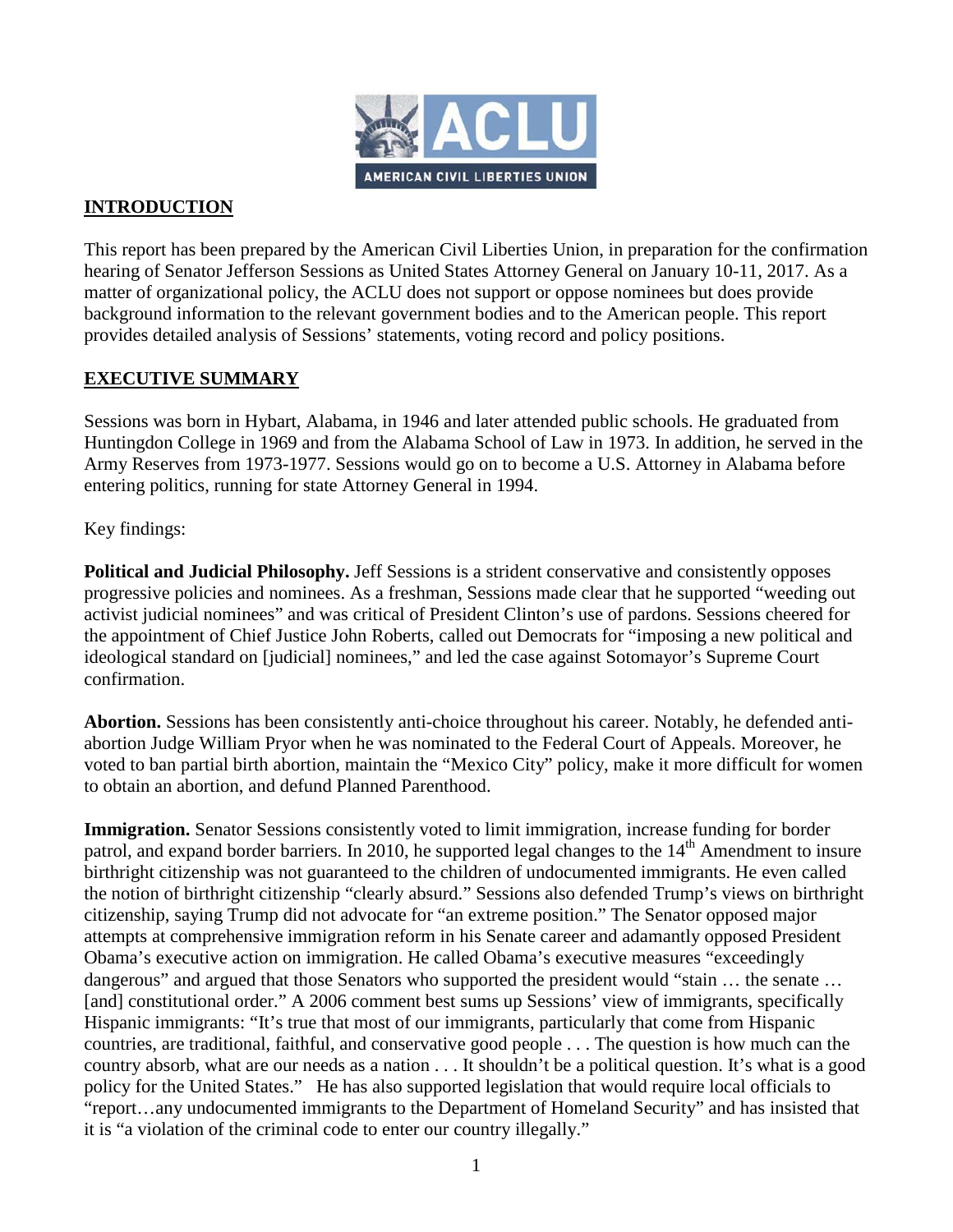**Racially Hostile Remarks.** Sessions was denied a federal judgeship in the 1980s in part due to his use of racially insensitive language, his statement that the KKK was "an acceptable" organization, and discriminatory prosecutorial actions taken against voting rights advocates. During his 1986 confirmation hearing, "Sessions called the Voting Right Act a 'piece of intrusive legislation.'" Session called police bias "just life," but according to ABC, "Sessions also welcomed … 'heightened attention' on racial profiling, saying more discussions had already 'improved some of the things that have happened.'" The Senator has been critical of Black Lives Matter, saying the group made "really radical … absolutely false" statements. ABC also wrote that "Sessions said an 'experienced law enforcement officer' in Alabama told him 'the kinds of problems we're seeing and the legal actions that have been taken and the marches in protest about police do have the tendency to cause [police]...to stay under the shade tree, and not walk the streets.'" The Senator has also been reluctant to expand the definition of hate crimes. He opposed countless measures that insured equal protection for members of the LGBTQ community. He voted for a constitutional ban on same-sex marriage, against workplace protections for LGBTQ persons, for leaving "don't ask, don't tell" in place, and twice against expanding hate crimes to include sexual orientation and gender identity. Despite this opposition, in 2009, he supported an amendment that would expand hate-crimes protections to members of the military.

**Civil Liberties.** Since its inception in 2001, Sessions has supported nearly every iteration of the USA Patriot Act. Sessions has long supported government surveillance efforts including bulk meta data collection. According to Politico, "During the last major surveillance debate in 2015, Sessions warned against anything that could weaken the NSA's spying capability … The senator wrote that the USA Freedom Act, which aimed to stop the bulk collection of phone records, 'would make it vastly more difficult for the NSA to stop a terrorist than it is to stop a tax cheat. Why make it much harder to investigate terrorists than common criminals?'" In 2009, Sessions told then-Attorney General Eric "Holder in one committee hearing on warrantless wiretapping that 'we've exaggerated the extent to which this is somehow violative of our constitution.'" Sessions has also fervently denied allegations of prisoner abuse on the part the U.S. government. In 2005, the Senator said: "This country is not systematically abusing prisoners. We have no policy to do so. And it's wrong to suggest that. And it puts our soldiers at risk who are in this battle because we sent them there ... [Referring to detainees] Some of them need to be executed." The Senator also said that he "considered anyone who joined al-Qaeda to be 'illegal combatants' involved in a conspiracy to kill Americans, not soldiers who would be recognized prisoners of war under the Geneva Conventions."

**Criminal Justice.** According to Business Insider, "[t]he choice of Mr. Sessions is seen by some analysts as a signal that conservative social values could now take precedence over states' rights – especially since recreational pot dispensaries are in mostly 'blue' Democratic states . . . Ethan Nadelmann, the executive director of the pro-legalization Drug Policy Alliance, critiqued Sessions as a relic of failed tough-on-crime policies of decades past, calling him 'a drug war dinosaur.'" Mr. Sessions has also voted against sentencing reform, supported mandatory minimums, and was in favor of trying juveniles as adults. Sessions also supports the death penalty. In 2004, he claimed that grants applied to postconviction capital offense cases were merely allocated for "anti-death penalty groups for the defense of murderers and terrorists."

**Sessions and Hate Groups.** Senator Sessions has praised and been praised by hate groups and organizations who openly advocate for discriminatory policies. According to Southern Poverty Law Center, "Alabama Senator Jeff Sessions … has longstanding and extensive ties to both anti-immigrant and anti-Muslim extremist groups." For instance, the Family Research Council recently praised Sessions' nomination in a statement that read: "If there's one thing we know about Senator Sessions, it's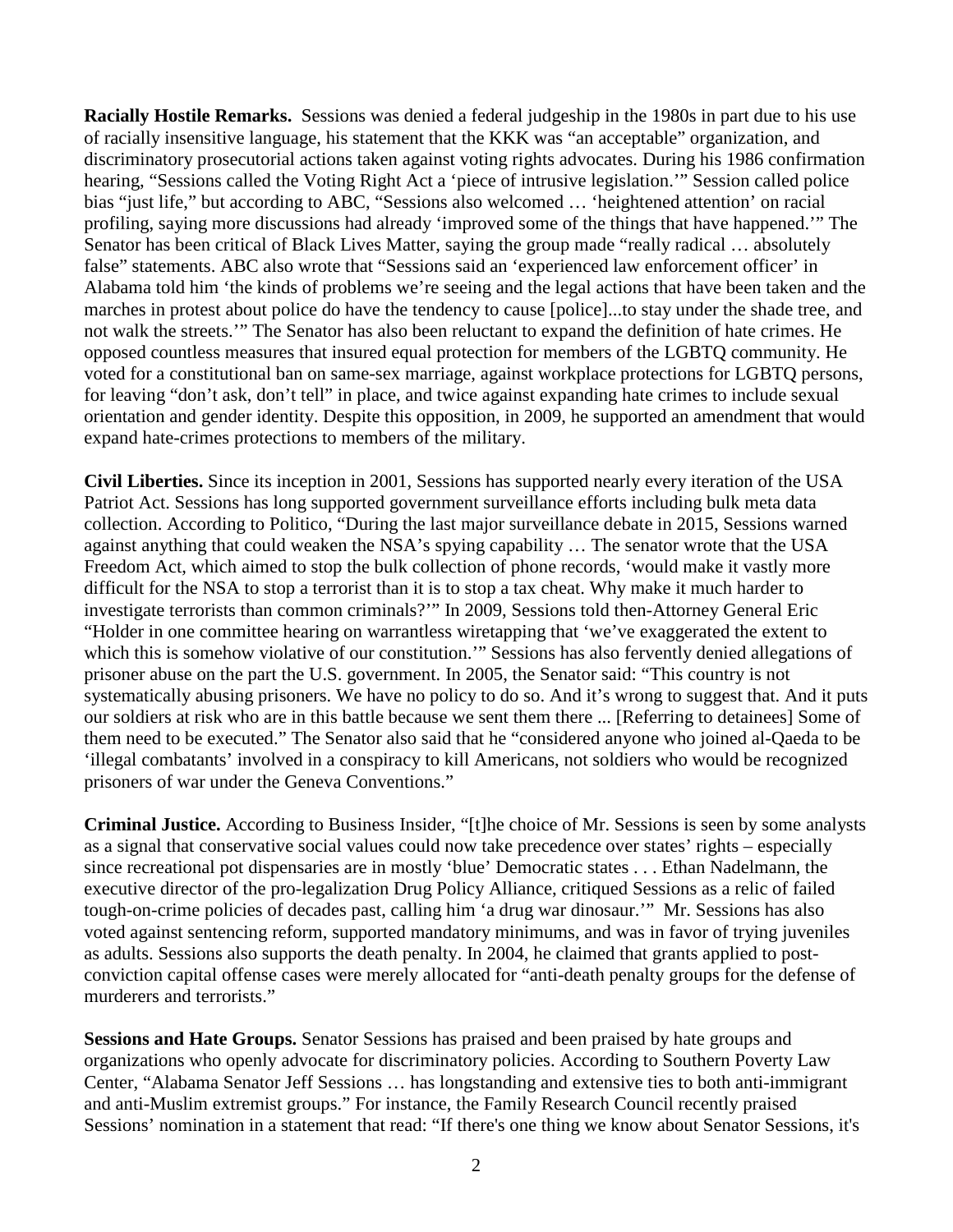that he understands the importance of all of our God-given rights, respects the law, and will be a vital part of restoring our nation to greatness." Former KKK Grand Wizard David Duke also praised Sessions' nomination saying: "I really believe that we are on the way … [Jeff] Sessions as attorney general, I believe, [is one of] the first steps in taking America back. [Trump's] appointed men who are going to start this process of taking our country back and I tell you, for the first time in years, our side is empowered." Moreover, Sessions lauded NumbersUSA, an anti-immigrant group, on the Senate floor to celebrate the group's  $15^{th}$  anniversary in 2015.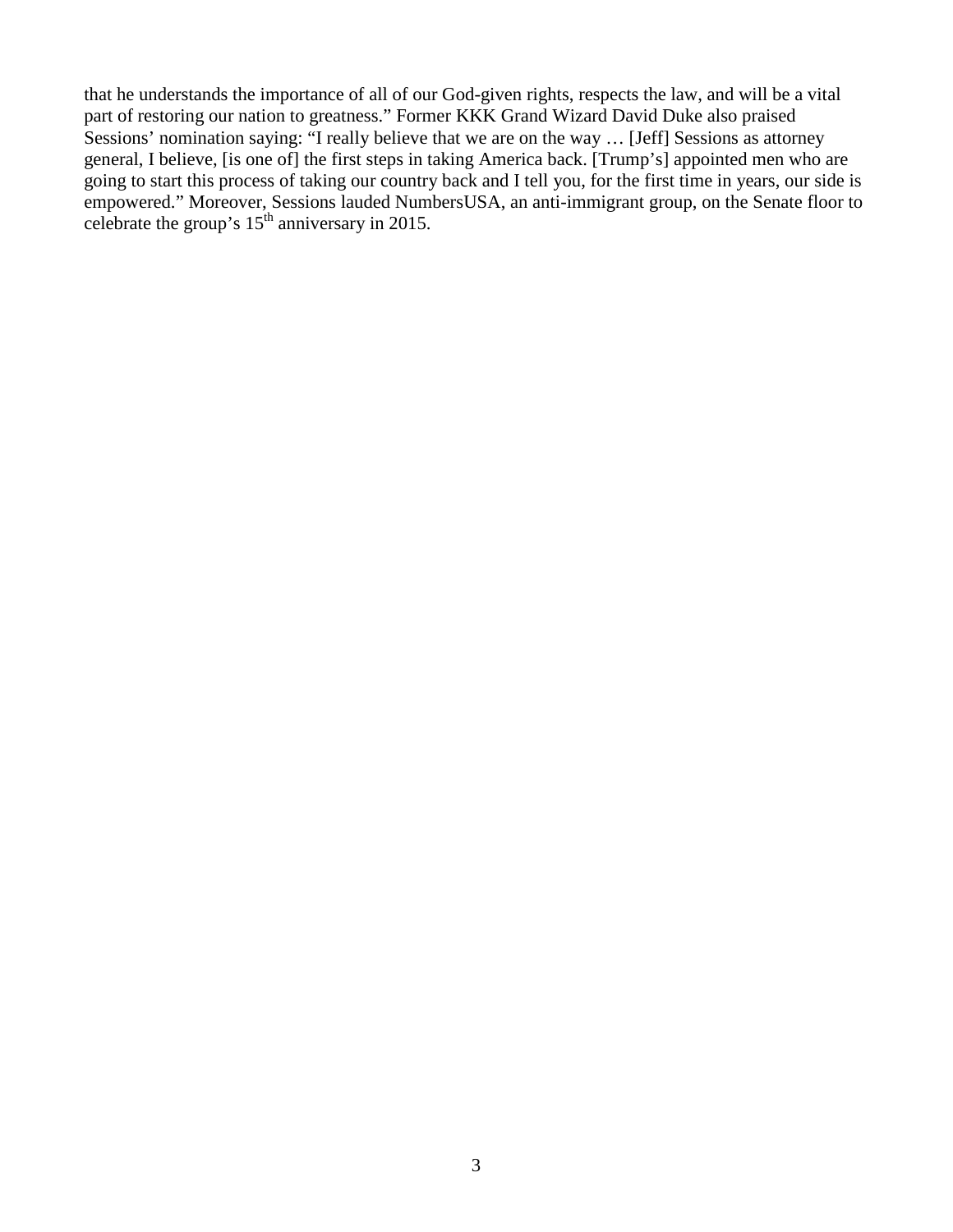# **BACKGROUND**

**United States Congress Biographical Directly: Sessions Was "Born In Hybart, Ala., December 24, 1946."** [United States Congress Biographical Directly, Accessed [11/21/16\]](http://bioguide.congress.gov/scripts/biodisplay.pl?index=s001141)

**United States Congress Biographical Directly: Sessions "Attended The Public Schools; Graduated From Huntingdon College, Montgomery 1969."** [United States Congress Biographical Directly, Accessed [11/21/16\]](http://bioguide.congress.gov/scripts/biodisplay.pl?index=s001141)

**United States Congress Biographical Directly: Sessions "Graduated From University Of Alabama School Of Law, Tuscaloosa 1973."** [United States Congress Biographical Directly, Accessed [11/21/16\]](http://bioguide.congress.gov/scripts/biodisplay.pl?index=s001141)

**Sessions "Served In The U.S. Army Reserves, Attaining The Rank Of Captain 1973-1977."** [United States Congress Biographical Directly, Accessed [11/21/16\]](http://bioguide.congress.gov/scripts/biodisplay.pl?index=s001141)

## PRIVATE SECTOR EXPERIENCE

**United States Congress Biographical Directly: Sessions "Engaged In The Practice Of Law In Russellville 1973-1975."** [United States Congress Biographical Directly, Accessed [11/21/16\]](http://bioguide.congress.gov/scripts/biodisplay.pl?index=s001141)

**Sessions "Practiced Law In Mobile 1977-1981."** [United States Congress Biographical Directly, Accessed [11/21/16\]](http://bioguide.congress.gov/scripts/biodisplay.pl?index=s001141)

## POLITICAL EXPERIENCE

**United States Congress Biographical Directly: Sessions Was The "United States Attorney For The Southern District Of Alabama 1981-1993."** [United States Congress Biographical Directly, Accessed [11/21/16\]](http://bioguide.congress.gov/scripts/biodisplay.pl?index=s001141)

**United States Congress Biographical Directly: Sessions Was "Alabama Attorney General 1994- 1996."** [United States Congress Biographical Directly, Accessed [11/21/16\]](http://bioguide.congress.gov/scripts/biodisplay.pl?index=s001141)

**United States Congress Biographical Directly: Sessions Was "Elected As A Republican To The United States Senate In 1996; Reelected In 2002, 2008, And Again In 2014 For The Term Ending January 3, 2021."** [United States Congress Biographical Directly, Accessed [11/21/16\]](http://bioguide.congress.gov/scripts/biodisplay.pl?index=s001141)

**2009: Sessions Named Ranking Member Of The Senate Judiciary Committee.** According to The Washington Post, "Senate Republicans yesterday took the first steps in preparing to challenge President Obama's eventual nominee for the Supreme Court, selecting as their point man for confirmation hearings a backbench Alabama conservative whose own 1986 nomination to the federal courts turned into a racially tinged firestorm. Sen. Jeff Sessions was named the ranking Republican on the Senate Judiciary Committee, a key perch that was left vacant last week after Sen. Arlen Specter (Pa.) switched to the Democratic Party. Sessions will take center stage in efforts to test Obama's choice to succeed retiring Justice David H. Souter at a time when Republicans have seen their ranks in the Senate decimated and the party lacks an obvious spokesman on legal matters. 'The nominee needs to be given a fair evaluation. . . . I don't mind tough questioning of a nominee. I support that,' Sessions told reporters yesterday." [The Washington Post, 5/5/09]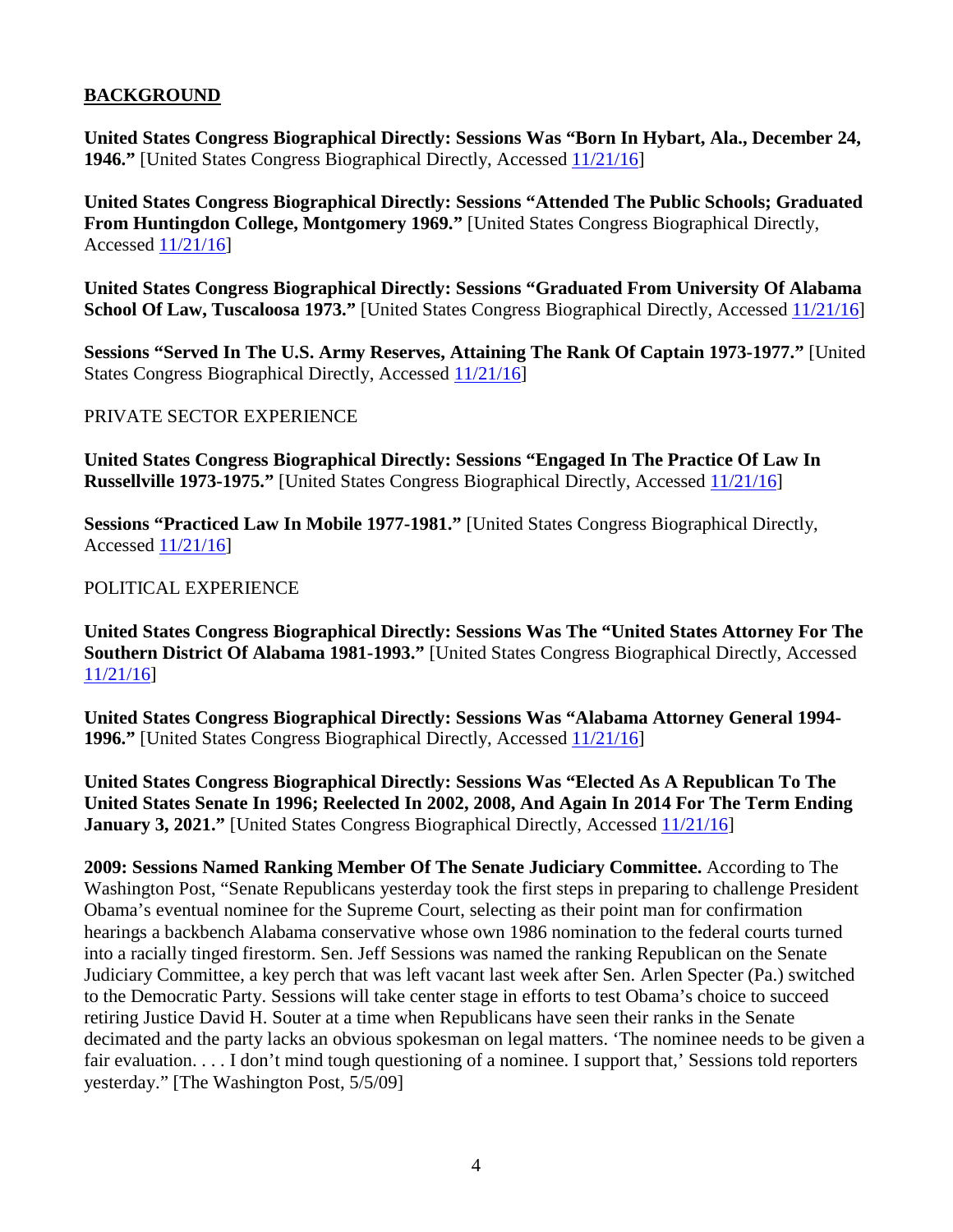**May 2015: Sessions Listed As Possible Trump VP Pick.** According to Orlando Sentinel, "Alabama Sen. Jeff Sessions: Sessions is in lockstep with Trump on an issue that's become the core of his campaign: immigrants in the country illegally. Sessions, who has spent nearly two decades in Washington, advises Trump on foreign policy. He has told reporters on several occasions that he's willing to undergo the vetting process, should Trump consider him." [Orlando Sentinel, 5/15/16]

# SESSIONS ELECTORAL HISTORY

**1994: Sessions Was Elected Alabama Attorney General With 56.9 Percent Of The Vote.** [US Election Atlas, Accessed [11/21/16\]](http://uselectionatlas.org/RESULTS/state.php?fips=1&year=1994&f=0&off=9&elect=0)

**1996: Sessions Won 52 Percent Of The Vote To Win His U.S. Senate Race.** According to The Miami Herald, "ALABAMA 82 % OF VOTE COUNTED Bedford (D) 619,894 46 % \* Sessions (R) 689,669 52 % Jeff Sessions succeeded in capturing a Democratic seat by holding off Roger Bedford to replace retiring Howell Heflin." [The Miami Herald, 11/6/96]

**2002: Unofficial Results Showed Sessions Reelected With Close To 58 Percent Of The Vote.** [The Associated Press State & Local Wire, 11/6/02]

**2008: Sessions Reelected With Close To 64 Percent Of The Vote.** [The Columbus Dispatch, 11/5/08]

**2014: Sessions Ran Unopposed; Was Reelected With 97.3 Percent Of The Vote.** [Encyclopedia of American Politics, Accessed [11/21/16\]](https://ballotpedia.org/Jeff_Sessions#Elections)

Alabama Demographics

**2015: 4,858,979 People Lived In Alabama.** [U.S. Census Bureau, Accessed [6/15/16\]](http://www.census.gov/quickfacts/table/PST045215/01)

**2015: Alabama Was 69.5 Percent Caucasian.** [U.S. Census Bureau, Accessed [6/15/16\]](http://www.census.gov/quickfacts/table/PST045215/01)

**2015: Alabama Was 26.8 Percent African American.** [U.S. Census Bureau, Accessed [6/15/16\]](http://www.census.gov/quickfacts/table/PST045215/01)

**2015: Alabama Was 4.2 Percent Was Hispanic** [U.S. Census Bureau, Accessed [6/15/16\]](http://www.census.gov/quickfacts/table/PST045215/01)

# **POLICY ISSUES OF NOTE**

# POLITICAL & JUDICIAL PHILOSOPHY

Jeff Sessions is a strident conservative and consistently opposes progressive policies and nominees. As a freshman, Sessions made clear that he supported "weeding out activist judicial nominees" and was critical of President Clinton's use of pardons. Sessions cheered for the appointment of Chief Justice John Roberts, called out Democrats for "imposing a new political and ideological standard on [judicial] nominees," and led the case against Sotomayor's Supreme Court confirmation.

*Please note that this section includes a limited review of key votes. Additional information on Sessions' Senate votes will be added as research continues.*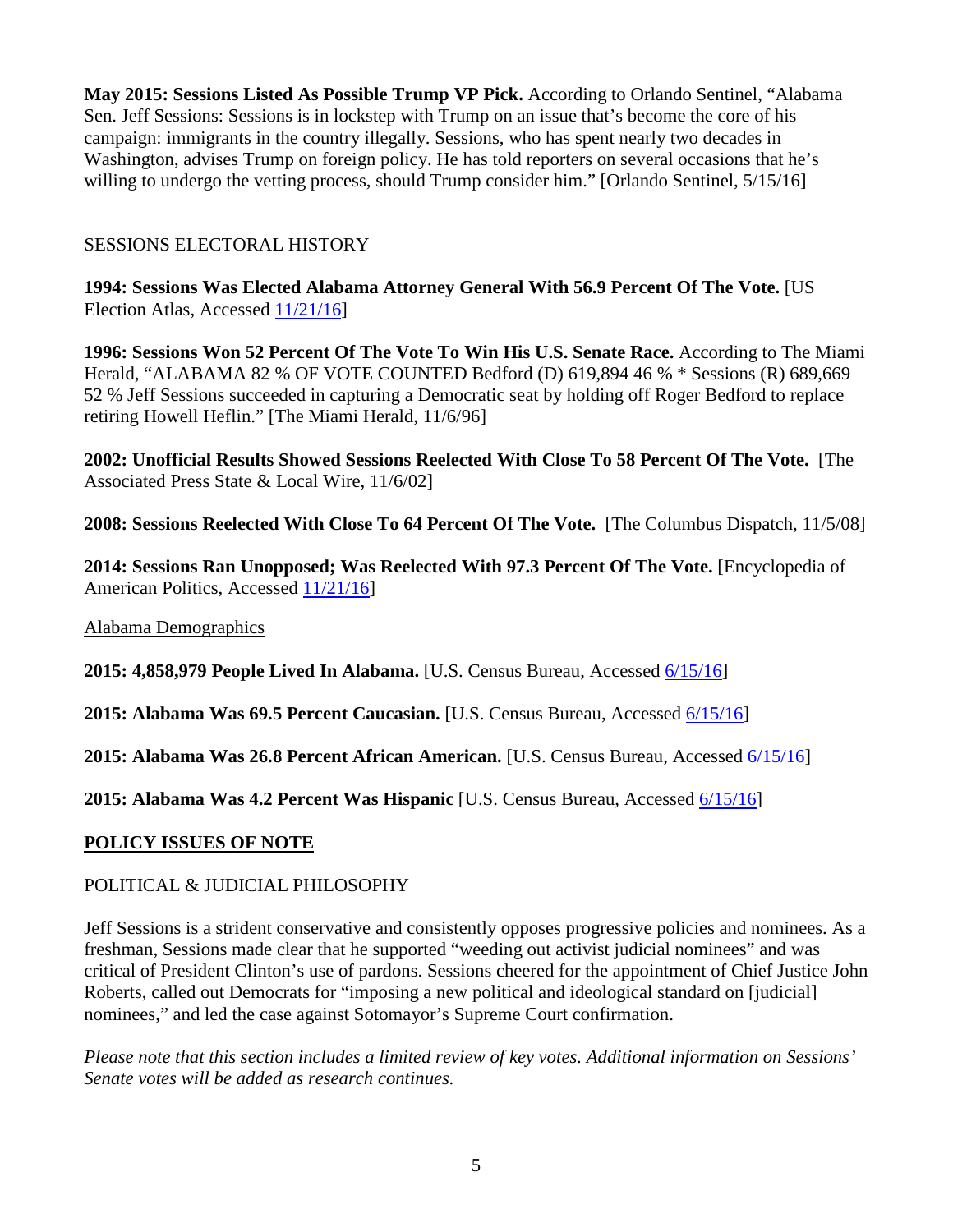**1997: Sessions Supported "Weeding Out Activist Judicial Nominees."** According to The New York Times, "At a time of increasing attention to how politicians raise campaign donations, a conservative lobbying group has stirred criticism for its effort to raise money for itself by offering large donors private meetings with lawmakers. The group, the Free Congress Foundation, based in Washington, has been trying to raise \$1.4 million to oppose what it calls a flood of 'liberal activist judges' being put on the bench by President Clinton. It has sent out thousands of packets that include a videotape featuring four Republican Senators complaining about Mr. Clinton's judicial choices. Accompanying the tape is a letter asking for donations to the Judicial Selection Monitoring Project, an arm of the foundation. For a contribution of \$10,000 or more, the mailing says, a donor will receive 'invitations to attend periodic private briefings and intimate dinners in Washington with Paul Weyrich, JSMP director Tom Jipping and leading conservative elected and public figures closely involved with the judicial confirmation process.' Mr. Weyrich is the head of the Free Congress Foundation … John Cox, a spokesman for Senator Jeff Sessions of Alabama, said Mr. Sessions agreed with the lobbying group's 'narrow goal' of weeding out activist judicial nominees. But Mr. Cox said the Senator had not assented to having his remarks used as part of a fund-raising effort." [The New York Times, 11/14/97]

**1998: The Washington Post: "Sen. Jeff Sessions (R-Ala.), Has Led The Opposition To Other Clinton Judicial Nominees. Sessions Complained Yesterday That Clinton's Nominees To The 9th Circuit Bench, Presumably Including Fletcher, Are Preserving The "Liberal" Tilt Of The Court."**  According to The Washington Post, "Exasperated at foot-dragging within his own party, Senate Judiciary Committee Chairman Orrin G. Hatch (R-Utah) vowed yesterday to clear the way for prompt Senate action on a hotly contested West Coast judicial nomination that has also become entangled in a controversial back-channel deal with the White House. The nomination of University of California-Berkeley law professor William A. Fletcher to the 9th Circuit Court of Appeals will 'come out of this committee' no later than its next meeting, presumably in a week, a clearly irritated Hatch said. His comments came after conservatives on the committee held up the vote again. 'Frankly, this has been held up far too long,' said Hatch, referring to delays that have blocked Fletcher's nomination since it was sent to the Senate by President Clinton three years ago. Hatch did not name the objector, but it was apparently Sen. John D. Ashcroft (R-Mo.), who did not attend the session and who, along with Sen. Jeff Sessions (R-Ala.), has led the opposition to other Clinton judicial nominees. Sessions complained yesterday that Clinton's nominees to the 9th Circuit bench, presumably including Fletcher, are preserving the 'liberal' tilt of the court." [The Washington Post, 5/08/98]

## **2001: Sessions Was Critical Of Bill Clinton Over Rich Pardon, Said It Seemed To Be Bribery.**

According to The New York Times, "The United States attorney in New York has started a preliminary criminal investigation into the circumstances of President Bill Clinton's pardon of Marc Rich, the fugitive commodities trader, senior government officials said today. The inquiry will include issuing grand jury subpoenas for bank records and other documents, the officials said. They said the investigation would try to determine whether anyone acting on behalf of Mr. Rich in effect sought to buy his pardon or obtain it by fraudulent misrepresentation … The inquiry by prosecutors in Ms. White's office is being coordinated with senior officials at the Justice Department. Several Republicans at today's hearing said that a criminal investigation was warranted. Senator Jeff Sessions of Alabama, said, 'From what I've seen, based on the law of bribery in the United States, if a person takes a thing of value for himself or for another person that influences their decision in a matter of their official capacity, then that could be a criminal offense.' 'And I think at this point,' Mr. Sessions said, 'from what I see, the F.B.I. and the United States attorney's office in New York ought to be looking at this matter.'" [The New York Times, 2/15/01]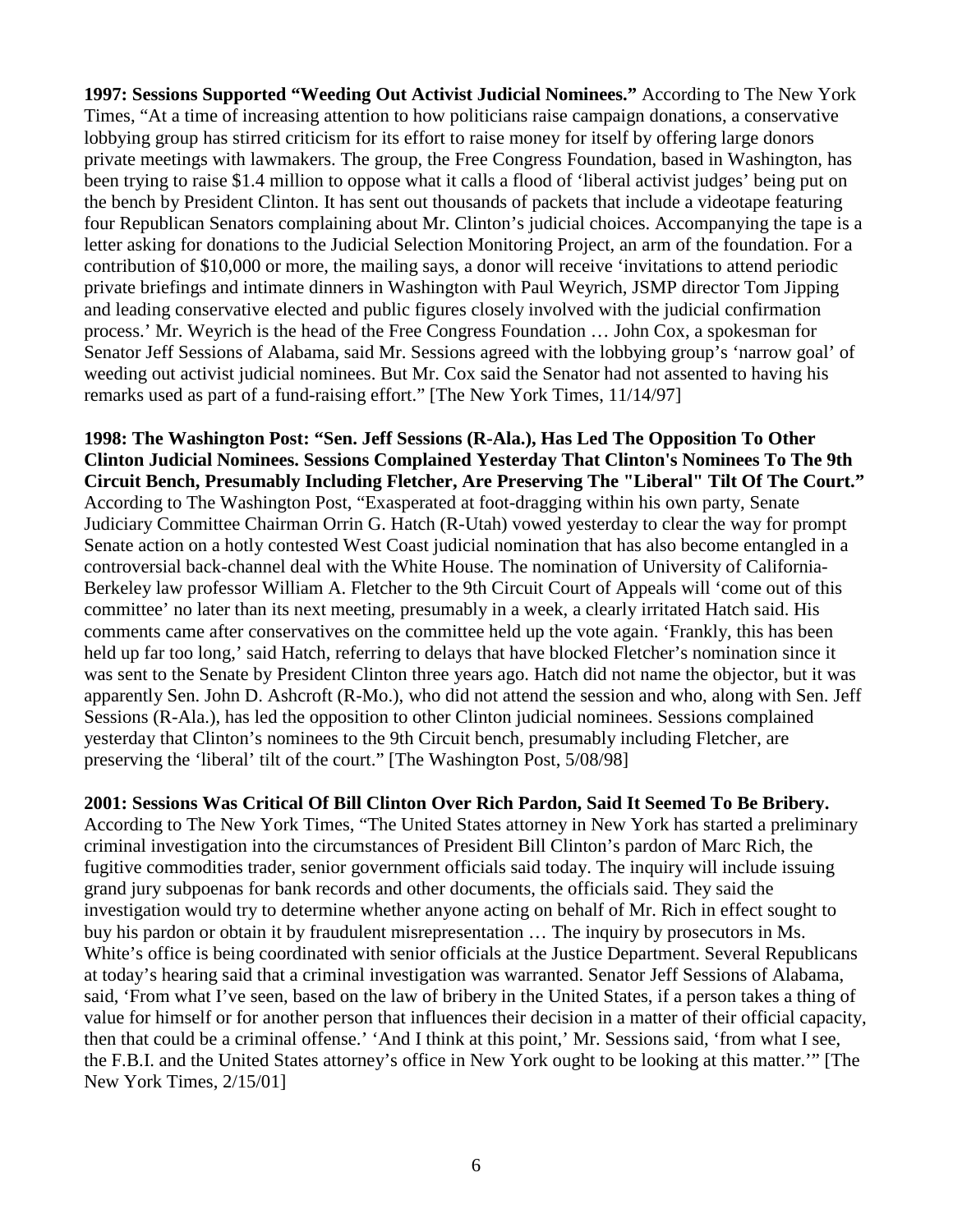**Sessions Cheered John Roberts' Nomination To The Supreme Court.** According to The Philadelphia Inquirer, "Even to some in the Senate, the President's pick for the Supreme Court was a mystery man. One Democrat, Sen. Tom Harkin of Iowa, wore a befuddled look as he walked through the Capitol, scanning his BlackBerry for e-mailed insights and wondering aloud: 'I don't know who he is. Do you know who he is?' It was enough for some to suggest that Judge John G. Roberts Jr. was a 'stealth nominee' whose real views on issues such as abortion were unknown … Majority Leader Bill Frist (R., Tenn.) called Roberts 'the kind of outstanding nominee that will make America proud' and said, 'I look forward to welcoming Judge Roberts to the Senate tomorrow.' 'I think Roberts is a fabulous nominee,' said Sen. Jeff Sessions (R., Ala.), a member of the Judiciary Committee. Sessions called him 'the best witness I've seen testify at Judiciary' and said, 'He is a judge who will fairly construe the Constitution and be faithful to it.'" [The Philadelphia Inquirer, 7/20/05]

**2006: Sessions On Alito Nomination: "Sen. Jeff Sessions (R-Ala.) Said Democrats Are Imposing A New Political And Ideological Standard On Nominees, And Want Only Judges Who Will Follow Their Liberal Agenda. He Said That Includes Allowing Same-Sex Marriages And Partial Birth Abortion, And Rejecting Christmas Displays In Public Spaces."** According to The Star-Ledger, "The Senate opened debate on Supreme Court nominee Samuel A. Alito Jr. yesterday with the Republican leader accusing Democratic opponents of 'smearing' the conservative New Jersey federal judge and distorting his record … Sen. Jeff Sessions (R-Ala.) said Democrats are imposing a new political and ideological standard on nominees, and want only judges who will follow their liberal agenda. He said that includes allowing same-sex marriages and partial birth abortion, and rejecting Christmas displays in public spaces. 'They want judges who will impose their own views, their personal views,' said Sessions. Sen. Orrin Hatch (R-Utah) said Democrats have tried to portray Alito as an 'out of control' judge who would roll over people's rights, and have unfairly cast him as 'a radical extremist.' 'This picture of an activist judge who will remake precedents is patently wrong,' Hatch said." [The Star-Ledger, 1/26/06]

**2009: The Washington Post: "Sessions Framed The Conservative Case Against Sotomayor And His GOP Colleagues Filled Out The Bill Of Particulars They Will Pursue This Week."** According to The Washington Post, "Sessions used his opening statement to pointedly express his reservations about Sotomayor's fitness for the high court. His doubts, shared by others in his party, include his concern over her assertion that a 'wise Latina woman' would reach a better legal judgment than a white man, and disagreements over her views on affirmative action as shown in the New Haven, Conn., firefighters' case in which she and her peers on the U.S. Court of Appeals for the 2nd Circuit were recently overturned by the high court. Sessions framed the conservative case against Sotomayor and his GOP colleagues filled out the bill of particulars they will pursue this week. They object not only to some things Sotomayor has said, but to Obama's assertion that one of the attributes he wants in a Supreme Court justice is empathy. Does that, they asked, inevitably lead to a biased rendering of the law that unfairly favors one group over another?" [The Washington Post, 7/14/09]

• **2009: Miami Herald: Sessions: Judges Showing Empathy "Is A Dangerous Departure From The Most Fundamental Pillar Of Our Judicial System, Judicial Impartiality."**  According to The Miami Herald, "The top Republican on the committee is Sen. Jeff Sessions of Alabama. Sessions' ascension to that spot earlier this year completed a political comeback of sorts. In 1986, the same judiciary committee, then controlled by Republicans, rejected Sessions' nomination for a federal judgeship after he was accused of making racially insensitive comments. Sessions is expected to quiz Sotomayor on the president's desire for judges who show 'empathy' on the bench. 'I think this is a dangerous departure from the most fundamental pillar of our judicial system, judicial impartiality,' Sessions said. 'That's why judges are given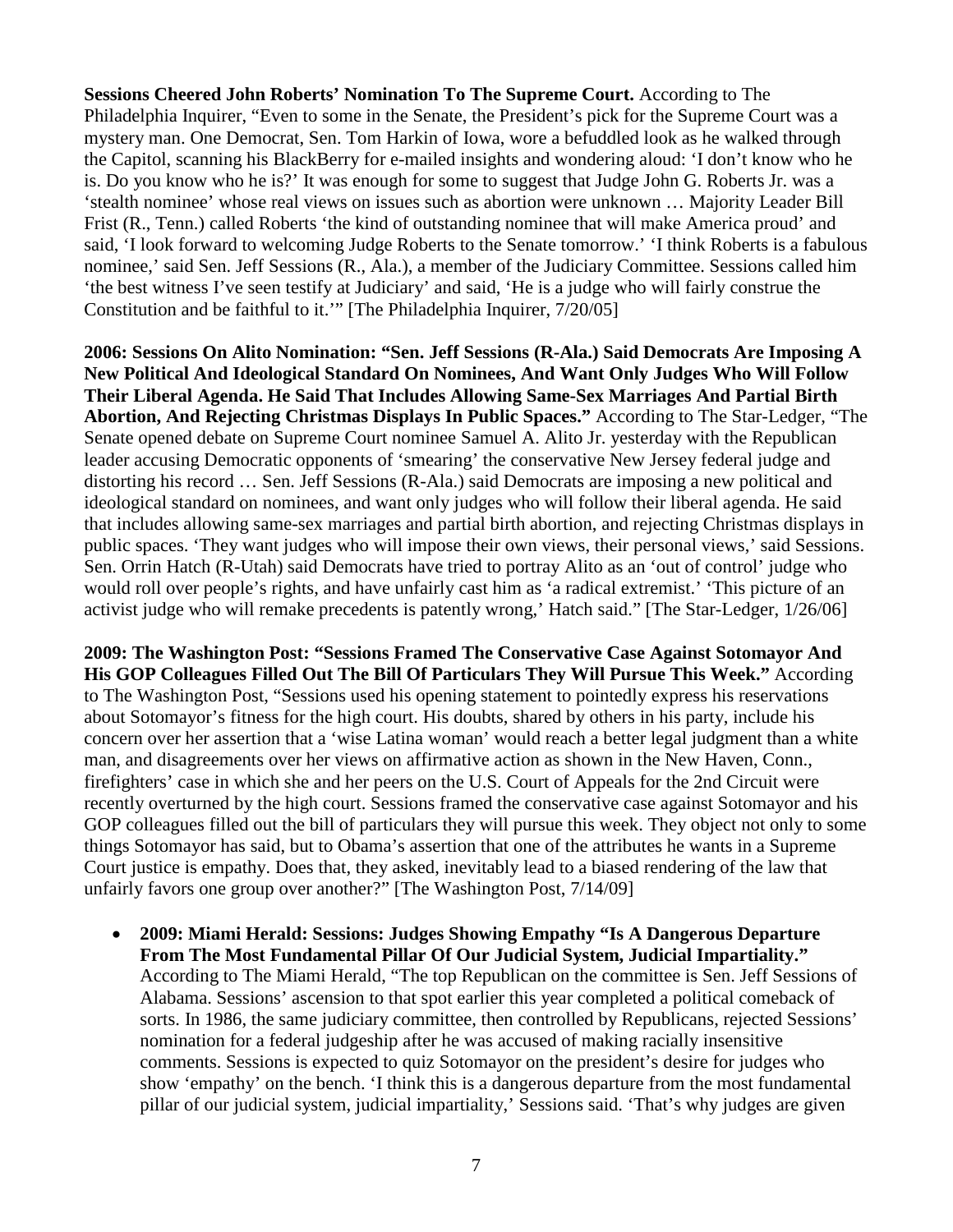lifetime appointments -- they're supposed to be unbiased. Whatever this new empathy standard is, it is not law.'" [The Miami Herald, 7/12/09]

- **Sessions Op-Ed: "When A Judge Shows Empathy Toward One Party, Do They Not Show Prejudice Against The Other?"** "President Obama says that when 'constitutional text will not be directly on point,' the critical ingredient for a judge is the 'depth and breadth of one's empathy,' as well as 'their broader vision of what America should be.' But when a judge shows empathy toward one party, do they not show prejudice against the other?" [Charlotte Observer, 7/15/09]
- **Sessions Op-Ed: "Empathy-Based Rulings, No Matter How Well-Intentioned, Do Not Help Society, But Imperil The Legal System That Has Been So Essential To Our Liberties And So Fundamental To Our Way Of Life."** "For years, Judge Sotomayor was a leader at the Puerto Rican Legal Defense and Education Fund while it fought aggressively to pursue racial quotas for city hiring. Is Judge Sotomayor's ruling against the firefighters an example of her failure to set aside her biases and rule impartially? Contrast the philosophy President Obama and Sotomayor have advocated with the plain words of the Judicial Oath: 'I do solemnly swear that I will administer justice without respect to persons, and do equal right to the poor and to the rich, and that I will faithfully and impartially discharge and perform all the duties incumbent upon me under the Constitution and laws of the United States. So help me God.' Every day that Americans enjoy the extraordinary blessings of freedom, they do so in part because of the words and principles in that oath. Empathy-based rulings, no matter how well-intentioned, do not help society, but imperil the legal system that has been so essential to our liberties and so fundamental to our way of life." [Charlotte Observer, 7/15/09]

**2016: "Sessions Has Spent His Time In Washington Largely On The Edges Of Republican Politics. Although He Has Been A Reliably Conservative Vote, Sessions Has Not Been A Leader In The Senate."** According to Plain Dealer, "Sessions has spent his time in Washington largely on the edges of Republican politics. Although he has been a reliably conservative vote, Sessions has not been a leader in the Senate. His following comes not from soaring remarks on the Senate floor, but from coverage of his positions on conservative websites and appearances at policy conferences giving voice to an older and less diverse segment of the GOP than party leaders have recently attempted to court. As the GOP brass pushed for immigration reforms designed to make their party more appealing to Hispanics, Sessions championed the opposition." [Plain Dealer, 7/19/16]

**2007: Jeff Sessions Voted In Favor Of Confirmation Of Michael B. Mukasey For United States Attorney General.** On November 8, 2007, the United States Senate voted on the nomination confirmation of Michael B. Mukasey to be Attourney General. The motion passed 53-40. Senator Sessions voted in favor of the motion. [United States Senate, Vote 407, [11/8/07\]](http://www.senate.gov/legislative/LIS/roll_call_lists/roll_call_vote_cfm.cfm?congress=110&session=1&vote=00407)

# ABORTION

Sessions has been consistently pro-life throughout his career. Notably, he defended anti-abortion Judge William Pryor when he was nominated to the Federal Court of Appeals. Moreover, he voted to ban partial birth abortion, maintain the "Mexico City" policy, make it more difficult for women to obtain an abortion, and defund Planned Parenthood.

*Please note that this section includes a limited review of key votes. Additional information on Sessions' Senate votes will be added as research continues.*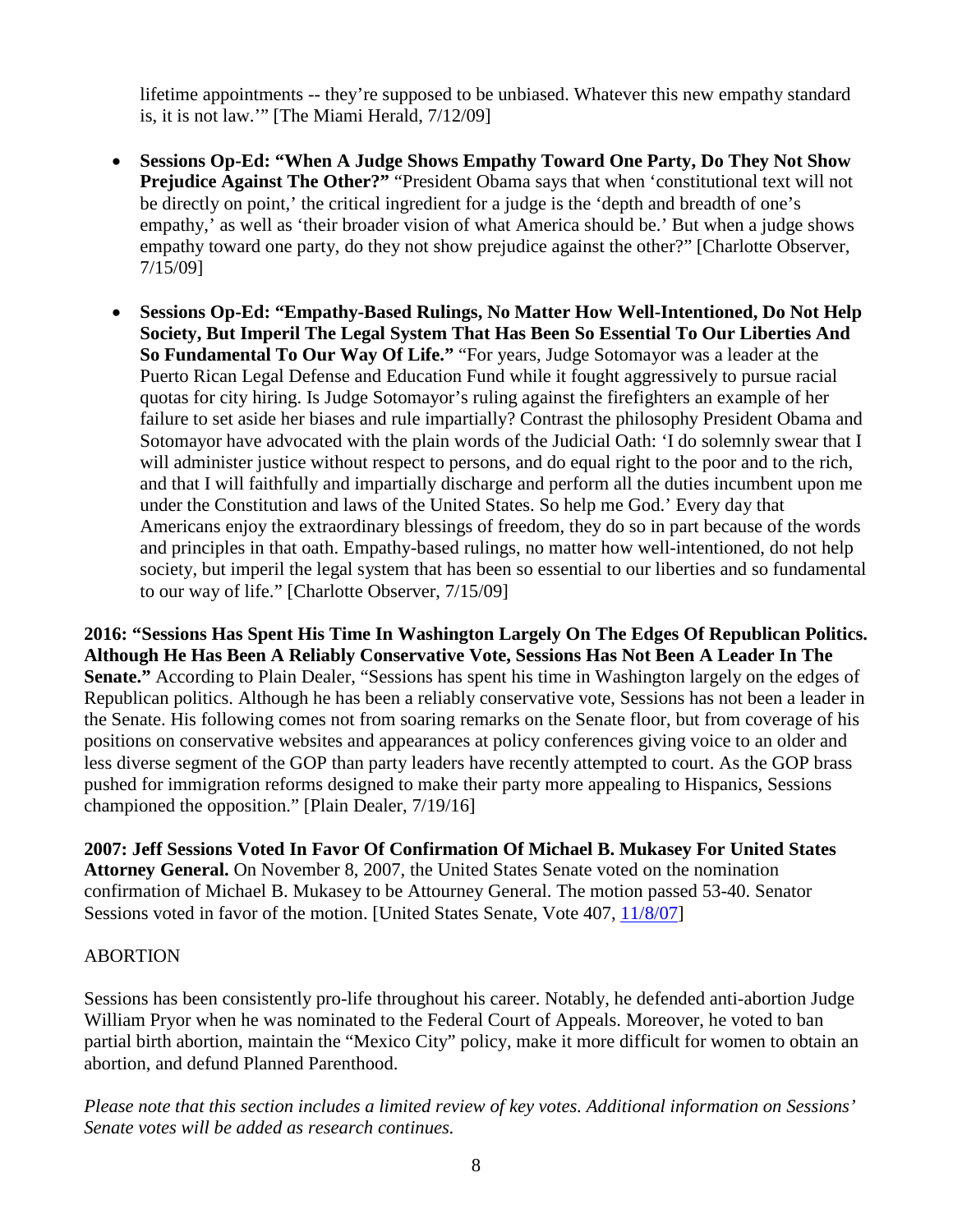**2003: Sessions Defended Controversial Judge William Pryor's Views On Abortion; He Was Pro-**Life. According to The Atlanta Journal-Constitution, "Republicans rammed the federal appeals court nomination of William Pryor through a bitterly divided Senate Judiciary Committee on Wednesday. But the Alabama attorney general, who has been outspoken in his opposition to abortion and homosexuality, probably faces a Democratic filibuster on the Senate floor. Over Democratic objections, Chairman Orrin Hatch (R-Utah) forced a vote on Pryor after more than two hours of contentious debate. President Bush's nominee to the 11th U.S. Circuit Court of Appeals in Atlanta was sent to the full Senate with the committee's nine Democrats voting 'no, under protest' and all 10 Republicans voting 'yes.' Sen. Jeff Sessions (R-Ala.) said that while Pryor's views on abortion follow Catholic doctrine, he would not let them interfere with applying the law as it exists. Sessions said he has been made 'sick to my stomach' by the campaign against Pryor. 'He does have political views, but his commitment to the law is extraordinary,' said Sessions." [The Atlanta Journal-Constitution, 7/24/03]

- **The Atlanta Journal-Constitution: "'He Has Never Abused His Position To Advance His Views About Abortion Or Any Other Issue,' Said Sen. Jeff Sessions (R-Ala.), A Staunch Pryor Supporter."** [The Atlanta Journal-Constitution, 8/1/03]
- **The Washington Post: "Sessions Also Denounced What He Called A 'Radical Secularization Trend In America That's Gone Too Far.'"** According to The Washington Post, "Senate Democrats yesterday blocked President Bush's nomination of Alabama Attorney General William H. Pryor Jr. to a federal appeals court amid angry recriminations over allegations of anti-Catholic bias against the nominee because of his strong opposition to abortion … Hatch said he is 'not happy' with the ads run by the Committee for Justice, a conservative group that was created to lobby for Bush's judicial nominees, but Sen. Jeff Sessions (R-Ala.), spoke favorably of the ads' message. Sessions also denounced what he called a 'radical secularization trend in America that's gone too far.' Santorum said the issue was whether 'anybody who believes in church and faith' will be disqualified from public life." [The Washington Post, 8/1/03]

# Votes

**2003: Sessions Voted To Ban "Partial-Birth" Abortion.** According to CQ, Sessions voted for the "Passage of a bill that would ban a medical procedure opponents refer to as 'partial-birth' abortion. Those who performed the procedure would face fines and up to two years in prison." There were other votes related to final passage of S 3 that were not included in this report. [CQ; Senate Vote 51, [3/13/03\]](http://www.senate.gov/legislative/LIS/roll_call_lists/roll_call_vote_cfm.cfm?congress=108&session=1&vote=00051#state)

**2003: Sessions Voted Against The "Murray, D-Wash., Amendment That Would Allow Overseas Military Facilities To Provide Privately-Funded Abortions For Women Who Are In The Military Or Are Military Dependents."** [CQ; Senate Vote 192, [5/22/03\]](http://www.senate.gov/legislative/LIS/roll_call_lists/roll_call_vote_cfm.cfm?congress=108&session=1&vote=00192)

**2003: Sessions Voted To Keep The Mexico City Policy In Place.** According to CQ, Sessions voted for the "Lugar, R-Ind., motion to table (kill) the Boxer, D-Calif., amendment to the Lugar substitute amendment. The Boxer amendment would repeal the "Mexico City" policy, which forbids foreign organizations that receive U.S. aid from providing abortions or abortion counseling. The substitute would authorize \$27 billion for State Department operations and foreign assistance programs." [CQ; Senate Vote 267,  $\frac{7}{9}$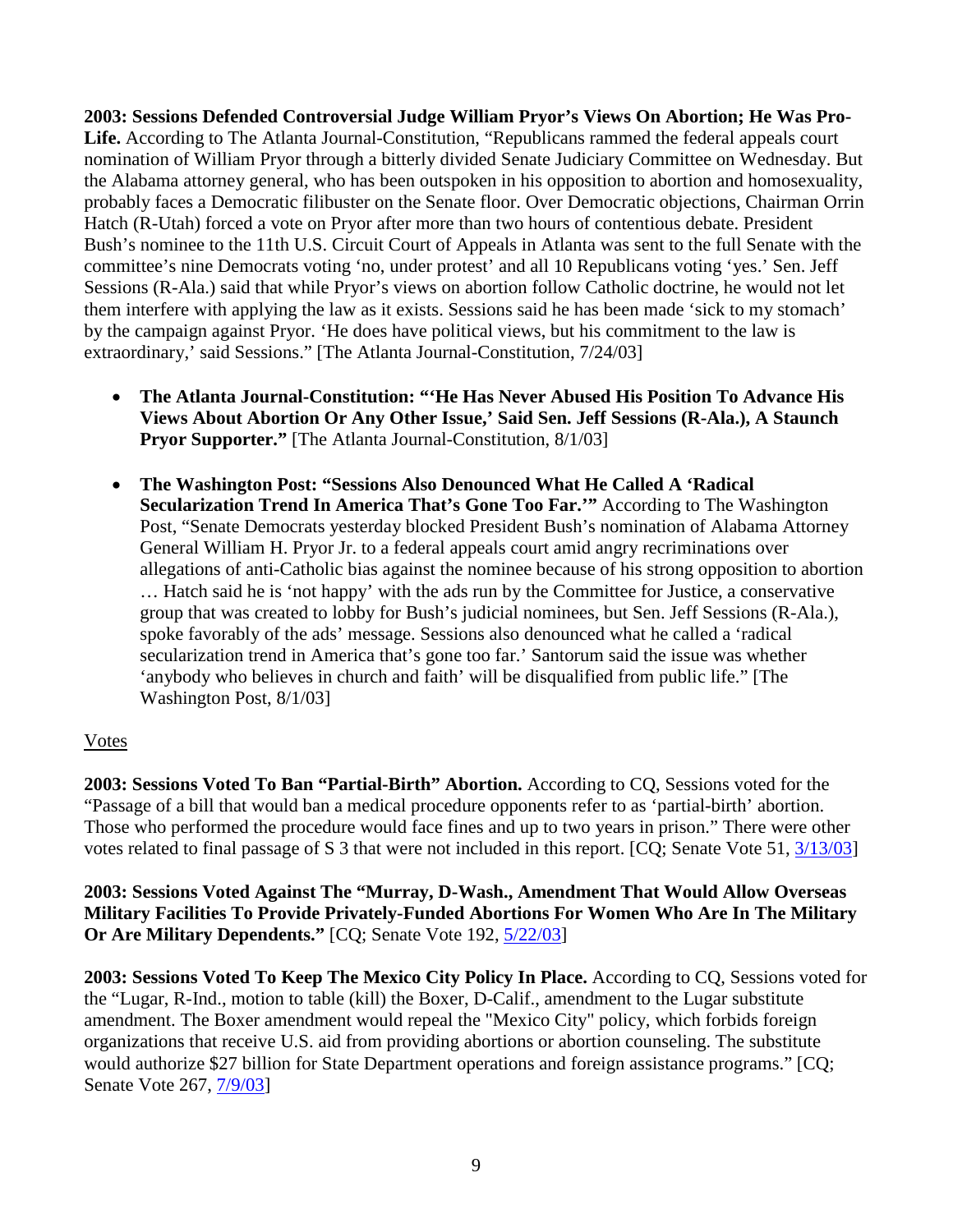**2003: Sessions Voted For The "Partial Birth" Abortion Ban Conference Report.** According to CQ, Sessions voted for the "Adoption of the conference report on the bill that would ban a medical procedure opponents refer to as "partial-birth" abortion. The procedure would only be allowed when it is necessary to save a woman's life. Those who unlawfully performed the procedure would face fines and up to two years in prison." The death penalty could not be imposed under this bill." There were other votes related to final passage of S 3 that were not included in this report. [CQ; Senate Vote 402, [10/21/03\]](http://www.senate.gov/legislative/LIS/roll_call_lists/roll_call_vote_cfm.cfm?congress=108&session=1&vote=00402)

**2004: Sessions Voted For "Passage Of The Bill That Would Make It A Criminal Offense To Injure Or Kill A Fetus During The Commission Of A Violent Crime."** According to CQ, Sessions voted for "Passage of the bill that would make it a criminal offense to injure or kill a fetus during the commission of a violent crime. The measure would establish criminal penalties, equal to those that would apply if the pregnant woman were injure or killed, for those who harm a fetus, regardless of the perpetrator's knowledge of the pregnancy or intent to harm the fetus. The bill states that its provisions should not be interpreted to apply to consensual abortion or to a woman's actions with respect to her pregnancy. The death penalty could not be imposed under this bill." There were other votes related to final passage of HR 1997 that were not included in this report." [CQ; Senate Vote 63, HR 1997, 3/25/04]

**2004: Sessions Supported The Unborn Victims of Violence Act.** According to Newsday, "Fulfilling a pledge to the social conservatives who are among his most loyal supporters, President George W. Bush yesterday signed into law a measure making it a federal crime to harm a fetus in the course of an attack on a pregnant woman. Just before signing the bill in an elaborate East Room ceremony, Bush met privately with several victims of such crimes, including the mother and stepfather of Laci Peterson. The California woman was eight months pregnant when she disappeared in December 2002, and was later found dead. The measure, formally known as the Unborn Victims of Violence Act, is often referred to by supporters as the 'Laci and Conner' law after Peterson and her unborn son, Conner … One congressional supporter of the measure, Sen. Jeff Sessions (R-Ala.), said the new law would influence the ongoing abortion debate. 'It certainly demonstrates that there is more concern over the unborn today in America,' he said." [Newsday, 4/2/04]

**2005: Sessions: By Passing Abortion Restrictions And Bills Opposed By The Pro-Choice Lobby, "Congress Is Getting More In Synch With The American People, Who Are Less And Less Enamored With Abortion On Demand."** According to The Boston Globe, "WASHINGTON The Senate yesterday defeated an effort to stop those who commit abortion-clinic violence from ducking legal judgments through bankruptcy, a setback for abortion rights groups and a display of the increased might of the Republican majority after last year's elections. A similar measure was part of a bankruptcy bill the Senate passed in 2003, and opposition from House Republican leaders was the only thing that kept it from becoming law then. But Republicans picked up four Senate seats in November and the amendment failed in the Senate, 53-46, in a vote that advocates on both sides consider a harbinger for the prospects of other abortion-related matters in Congress. 'The culture of the Senate probably has changed somewhat to the right on that issue,' said Senator John Thune, a South Dakota Republican who used the abortion issue to help defeat Tom Daschle, the Democratic leader, last year. 'Clearly, with the freshman class that came in this year, you gained a number of prolife votes' … In recent years, the House has been more active than the Senate in pushing abortion restrictions. But Republicans now have a 55-45 Senate majority, and yesterday's vote while complicated by other factors was an early marker in the current term's abortion fight, said Senator Jeff Sessions, Republican of Alabama. 'It shows that the Congress is getting more in synch with the American people, who are less and less enamored with abortion on demand,' he said." [The Boston Globe, 3/9/05]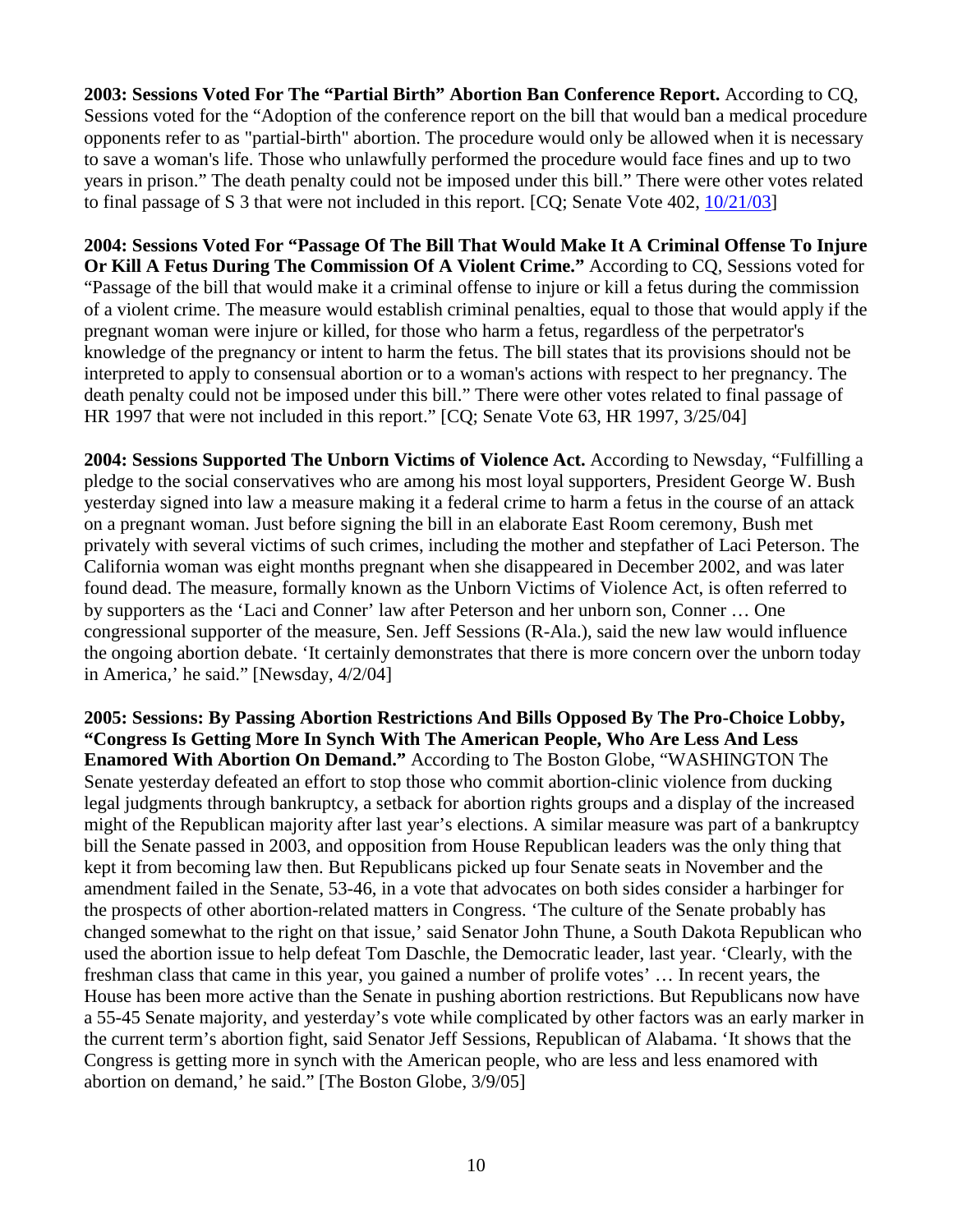**2006: Sessions Voted For An Amendment That Would "Prohibit Fathers Or Family Members Who Have Committed Rape Or Incest Against A Minor From Transporting Her Across State**  Lines To Have An Abortion." According to CQ, Sessions voted for the "Boxer, D-Calif., amendment" no. 4694 that would prohibit fathers or family members who have committed rape or incest against a minor from transporting her across state lines to have an abortion. It also would bar a father who has committed incest from filing a lawsuit under the bill against an individual who transported his daughter across state lines for an abortion." [CQ; Senate Vote 215, S 403, 7/25/06]

**2006: Sessions Voted To Make It A Federal Crime To Take A Minor Across State Lines To Obtain An Abortion In Order To Circumvent State Parental Notification And Consent Laws.**  According to CQ, Sessions voted for "Passage of the bill that would make it a federal crime to take a minor across state lines to obtain an abortion in order to circumvent state parental notification and consent laws. It would provide an exception for cases in which an abortion is necessary to save the life of the minor and prohibit prosecution or fines if the minor is transported by her parents. As amended, it also would prohibit fathers or family members who have committed rape or incest against a minor from transporting her across state lines to have an abortion." [CQ; Senate Vote 216, [7/25/06\]](http://www.senate.gov/legislative/LIS/roll_call_lists/roll_call_vote_cfm.cfm?congress=109&session=2&vote=00216)

**2006: Sessions Voted To "Make It A Federal Crime To Take A Minor Across State Lines To Obtain An Abortion In Order To Circumvent State Parental Notification And Consent Laws."**  According to CQ, Sessions voted for a "Motion to invoke cloture (thus limiting debate) on the motion to concur in the House amendment on the bill that would make it a federal crime to take a minor across state lines to obtain an abortion in order to circumvent state parental notification and consent laws." [CQ; Senate Vote 263, [9/29/06\]](http://www.senate.gov/legislative/LIS/roll_call_lists/roll_call_vote_cfm.cfm?congress=109&session=2&vote=00263)

**2008: Sessions Voted To "Bar The Use Of Funds Or Facilities Of The Indian Health Service To Provide Any Abortion Or To Pay The Administrative Cost Of Any Health Benefits Plan That Includes Coverage Of An Abortion, Except In The Case Of Rape, Incest Or Danger To The Life Of The Woman."** According to CQ, Sessions voted for the "Vitter, R-La., amendment no. 3896 to the Dorgan, D-N.D., substitute amendment no. 3899. The Vitter amendment would bar the use of funds or facilities of the Indian Health Service to provide any abortion or to pay the administrative cost of any health benefits plan that includes coverage of an abortion, except in the case of rape, incest or danger to the life of the woman. The substitute would revise and extend through fiscal 2017 the central law directing federal delivery of health services to American Indians and Alaska Natives." [CQ; Senate Vote 30, [2/26/08\]](http://www.senate.gov/legislative/LIS/roll_call_lists/roll_call_vote_cfm.cfm?congress=110&session=2&vote=00030)

**2009: "Sessions Voted For The "Martinez, R-Fla., Amendment No. 65 That Would Reinstate The So-Called Mexico City Policy, Which Bars U.S. Aid To International Family Planning Organizations That Perform Or Promote Abortions, Even If They Use Their Own Funds To Do So."** According to CQ, Sessions voted for the "Martinez, R-Fla., amendment no. 65 that would reinstate the so-called Mexico City policy, which bars U.S. aid to international family planning organizations that perform or promote abortions, even if they use their own funds to do so." [CQ; Senate Vote 19, [1/28/09\]](http://www.senate.gov/legislative/LIS/roll_call_lists/roll_call_vote_cfm.cfm?congress=111&session=1&vote=00019)

**2009: Sessions Missed A Vote Related To Abortion And The U.N. Population Fund.** According to CQ, Sessions missed the vote on the "Wicker, R-Miss., amendment no. 607 that would eliminate language in the bill that would allow the U.N. Population Fund to use funds from the bill for specific purposes, including providing contraceptives and reducing child marriage, even if those funds would otherwise be withheld from UNPFA under U.S. laws barring funds for groups that support or participate in coercive abortion programs." [CQ; Senate Vote 81, [3/5/09\]](http://www.senate.gov/legislative/LIS/roll_call_lists/roll_call_vote_cfm.cfm?congress=111&session=1&vote=00081)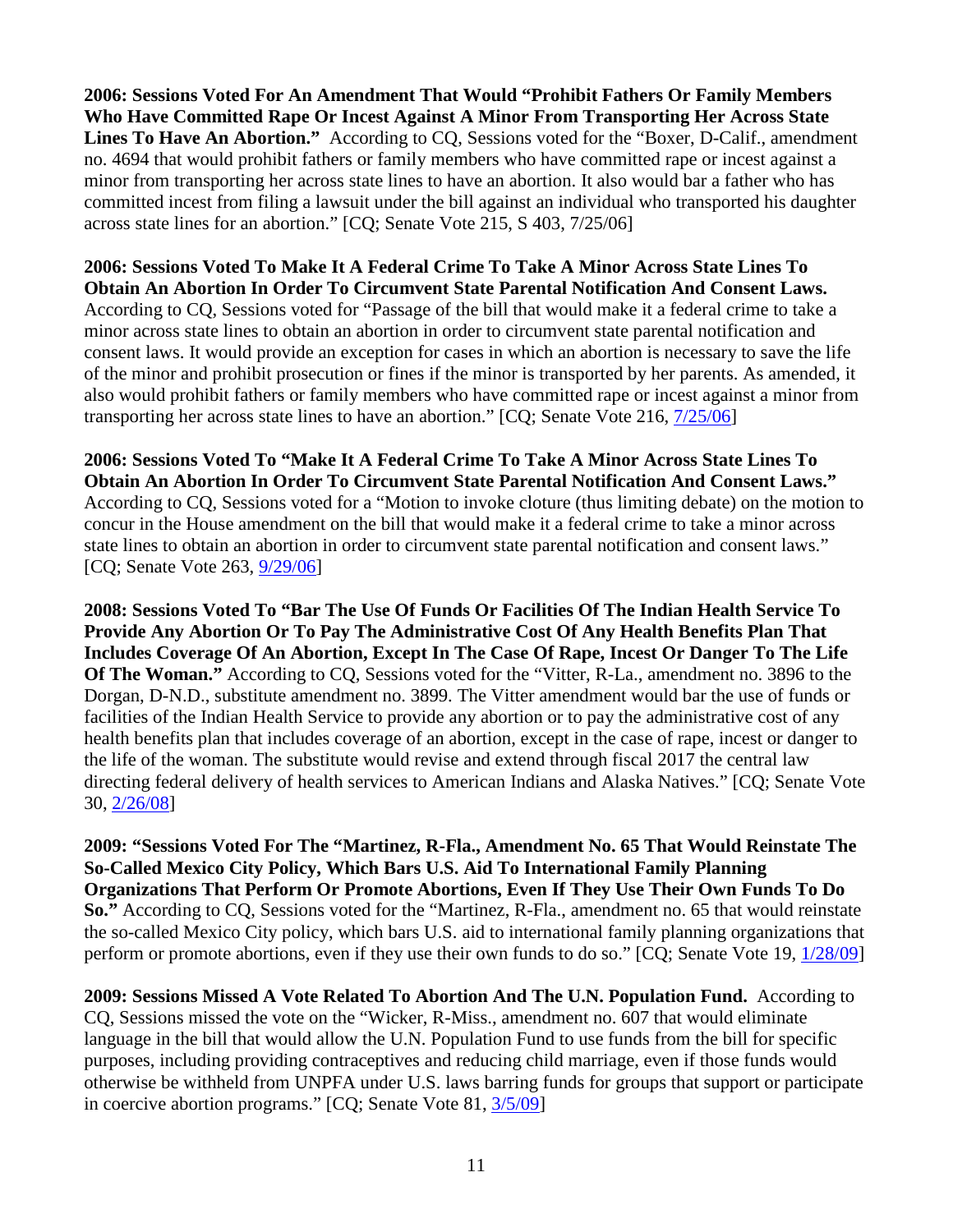**2009: Sessions Voted For An Amendment To "Specify That The [ACA] … Would Not Authorize Government Agencies To Define Abortion Services As Preventive."** According to CQ, Sessions voted for the "Murkowski, R-Alaska, amendment no. 2836 to the Reid, D-Nev., substitute amendment no. 2786. The Murkowski amendment would prohibit the secretary of Human Services from using recommendations made by the U.S. Preventive Services Task Force to deny individuals coverage of an item or service, and would strike language requiring health insurance issuers to provide coverage, without cost-sharing requirements, on items and services that receive a certain rating from the task force. It would specify that the bill would not authorize government agencies to define abortion services as preventive. The substitute would create marketplaces for purchasing health insurance, create a public health insurance option from which states could opt out, require most individuals to obtain insurance and impose requirements on insurance companies regarding the coverage that they offer." [CQ; Senate Vote 356, [12/3/09\]](http://www.senate.gov/legislative/LIS/roll_call_lists/roll_call_vote_cfm.cfm?congress=111&session=1&vote=00356)

**2009: Sessions Voted Against Tabling An "Amendment [That] Would Bar The Use Of Funds Authorized In The Bill To Pay For An Abortion Or To Cover Any Part Of The Costs Of A Health Plan That Includes Abortion Coverage, Except Under Certain Circumstances."** According to CQ, Sessions voted for against the "Boxer, D-Calif., motion to table (kill) the Nelson, D-Neb., amendment no. 2962 to the Reid, D-Nev., substitute amendment no. 2786. The Nelson amendment would bar the use of funds authorized in the bill to pay for an abortion or to cover any part of the costs of a health plan that includes abortion coverage, except under certain circumstances. Individuals with subsidized policies who also want abortion coverage would have to purchase it separately, using their own money, and insurance issuers would be allowed to offer separate supplemental coverage for abortions as long as it is not funded under the bill. Health benefit plans participating in the exchange created by the bill could not discriminate against providers or facilities for not covering or providing abortion services. The substitute would create marketplaces for purchasing health insurance, create a public health insurance option from which states could opt out, require most individuals to obtain insurance and impose requirements on insurance companies regarding the coverage that they offer." [CQ; Senate Vote 369, [12/8/09\]](http://www.senate.gov/legislative/LIS/roll_call_lists/roll_call_vote_cfm.cfm?congress=111&session=1&vote=00369)

**2013: Sessions Voted To Allow A Vote To "Express The Sense Of The Senate That Federal Law Should Require Doctors Performing Or Inducing An Abortion On A Minor From Another State To Notify The Minor's Parents At Least 24 Hours In Advance, With Certain Exemptions."**  According to CQ, Sessions voted for the "Rubio, R-Fla., motion to waive the Budget Act with respect to the Boxer, D-Calif., point of order against the Rubio amendment no. 292 for not being germane. The Rubio amendment would express the sense of the Senate that federal law should require doctors performing or inducing an abortion on a minor from another state to notify the minor's parents at least 24 hours in advance, with certain exemptions. It also would express that a maximum prison sentence of up to one year should be imposed for individuals who commit incest and then transport the minor across state lines for an abortion." [CQ; Senate Vote 64, [3/22/13\]](http://www.senate.gov/legislative/LIS/roll_call_lists/roll_call_vote_cfm.cfm?congress=113&session=1&vote=00064)

**2013: Sessions Voted Against The "Cruz, R-Texas, Amendment No. 702 That Would Create A 60- Vote Point Of Order Against Any Legislation That Would Provide Taxpayer Funds To The United Nations When Any Member Nation Compels Its Residents To Have Involuntary Abortions."** According to CQ, Sessions voted against the "Cruz, R-Texas, amendment no. 702 that would create a 60-vote point of order against any legislation that would provide taxpayer funds to the United Nations when any member nation compels its residents to have involuntary abortions." [CQ; Senate Vote 86, [3/23/13\]](http://www.senate.gov/legislative/LIS/roll_call_lists/roll_call_vote_cfm.cfm?congress=113&session=1&vote=00086)

**2014: Sessions Voted Against A "Motion To Proceed To The Bill That Would Prohibit Employers From Refusing To Cover Contraception Or Any Other Type Of Health Coverage Guaranteed**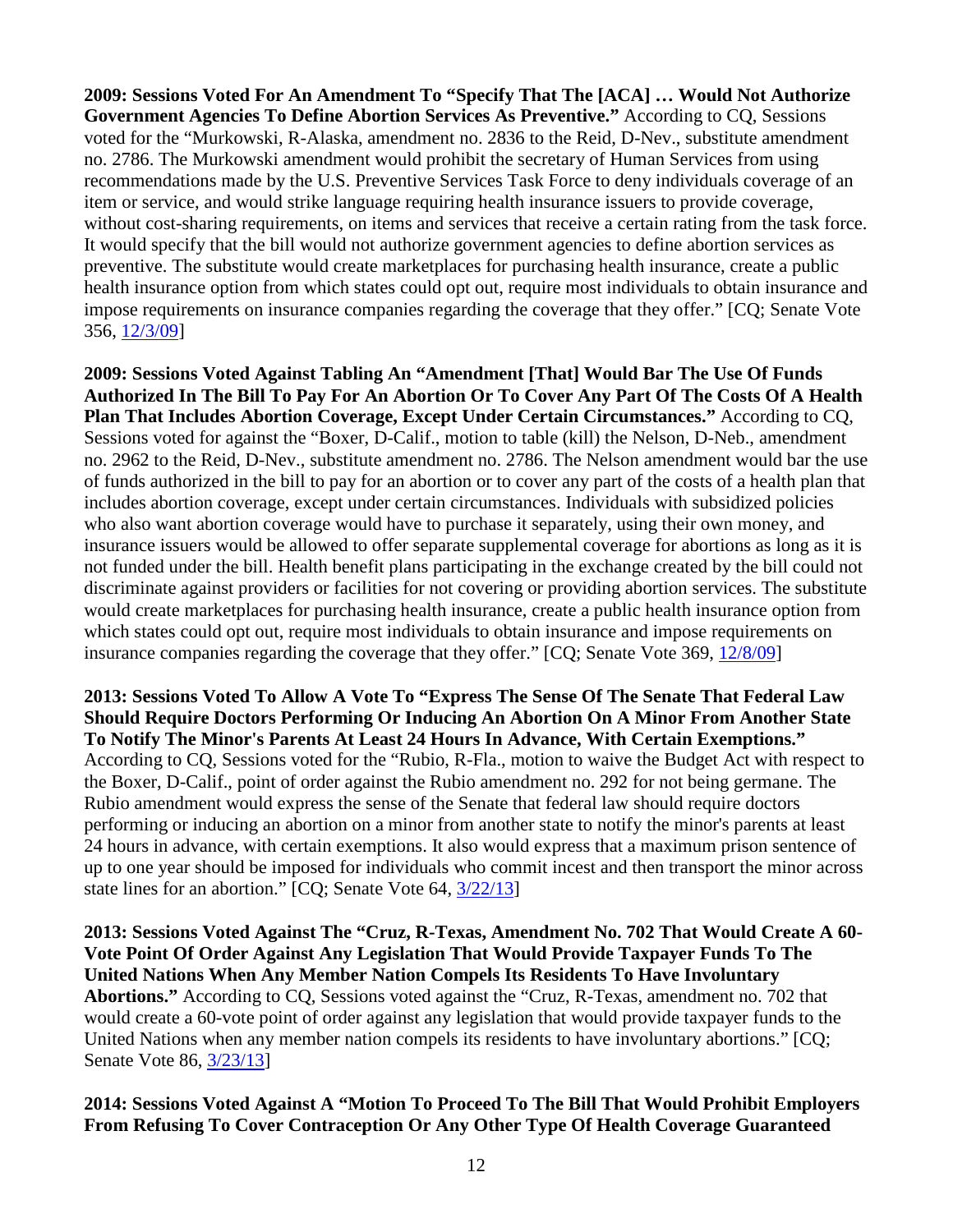**Under Federal Law For Their Employees And Dependents."** According to CQ, Sessions against a "Motion to invoke cloture (thus limiting debate) on the Reid, D-Nev., motion to proceed to the bill that would prohibit employers from refusing to cover contraception or any other type of health coverage guaranteed under federal law for their employees and dependents. It includes language that would ensure that exemptions for places of worship and religiously-affiliated nonprofit organizations remain in place." [CQ; Senate Vote 228, [7/16/14\]](http://www.senate.gov/legislative/LIS/roll_call_lists/roll_call_vote_cfm.cfm?congress=113&session=2&vote=00228)

**2015: Sessions Against "Removing A Provision In [A Human Trafficking] Bill That Would State That Amounts In The Domestic Trafficking Victims' Fund Would Be Subject To Limitations In The Fiscal 2014 Consolidated Appropriations Law Prohibiting Money Appropriated Under The Law From Being Spent On Abortions."** According to CQ, Sessions voted against the "Leahy substitute amendment that would remove a provision in the bill that would state that amounts in the Domestic Trafficking Victims' Fund would be subject to limitations in the fiscal 2014 consolidated appropriations law prohibiting money appropriated under the law from being spent on abortions, except for cases of rape, incest or when the life of the mother is in danger, to the same extent as if the money from the fund was appropriated under that law. The substitute amendment also would add provisions related to runaway youth. It also would add provisions related to state treatment of minors engaged in commercial sex acts as trafficking victims and state discouragement of prosecuting them for prostitution." [CQ; Senate Vote 268, [8/22/15\]](http://www.senate.gov/legislative/LIS/roll_call_lists/roll_call_vote_cfm.cfm?congress=114&session=1&vote=00268)

**2015: Sessions Voted To Defund Planned Parenthood.** According to CQ, Sessions voted for a "Motion to invoke cloture (thus limiting debate) on the McConnell, R-Ky., motion to proceed to the bill that would prohibit federal funding for the Planned Parenthood Federation of America or any of the organization's affiliates, subsidiaries, successors or clinics. The bill would state that it shall not be interpreted to reduce overall federal funding available for women's health or to affect abortion-related limitations in appropriations laws." [CQ; Senate Vote 262, S. 1881, 8/3/15]

**2015: Sessions Voted To End Debate On A 20 Week Abortion Ban.** According to CQ, Sessions voted for a "Motion to invoke cloture (thus limiting debate) on the McConnell, R-Ky., motion to proceed to the bill that would prohibit abortions in cases where the probable age of the fetus is 20 weeks or later, except in cases of rape, incest against a minor or when the life of the pregnant woman is in danger. Specifically, it would provide an exemption for pregnancies that are the result of rape against adult women if the woman obtained counseling or medical treatment for the rape at least 48 hours before the abortion. Pregnancies resulting from rape or incest against a minor would also be exempt from the ban if the rape or incest had been reported before the abortion to law enforcement or another government agency authorized to act on reports of child abuse. The measure would impose criminal penalties on doctors who violate the ban. The measure also would require health care practitioners to give the same level of care to an infant born alive during a failed abortion as they would give to an infant born at the same gestational age through natural birth." [CQ; Senate Vote 268, [9/22/15\]](http://www.senate.gov/legislative/LIS/roll_call_lists/roll_call_vote_cfm.cfm?congress=114&session=1&vote=00268)

**2015: Sessions Voted To Repeal The ACA, Block Planned Parenthood Funding For A Year.**  According to CQ, Sessions voted for "Passage of the bill that would repeal portions of the 2010 health care law and block federal funding for Planned Parenthood for one year. As amended, the bill would zero-out the law's penalties for noncompliance with the law's requirements for most individuals to obtain health coverage and employers to offer health insurance. As amended, it also would scrap in 2018 the law's Medicaid expansion, as well as subsidies to help individuals buy coverage through the insurance exchanges. It also would scrap certain taxes included in the law, including the tax on certain high-value employer-sponsored health insurance plans." There were other votes related to final passage of HR 3762 that are not included in this bullet. [CQ; Senate Vote 329, [12/3/15\]](http://www.senate.gov/legislative/LIS/roll_call_lists/roll_call_vote_cfm.cfm?congress=114&session=1&vote=00329)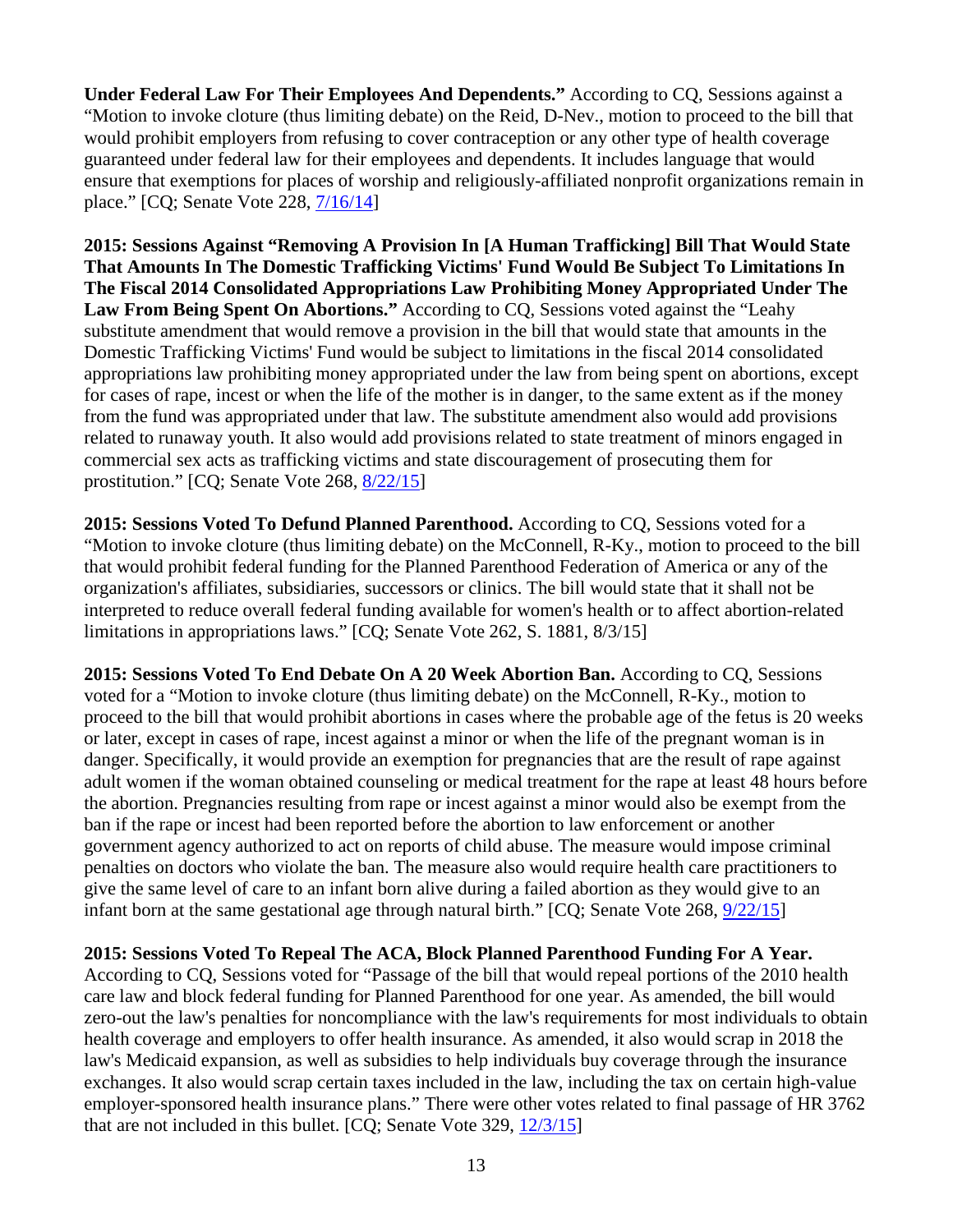## IMMIGRATION

Senator Sessions consistently voted to limit immigration, increase funding for border patrol, and expand border barriers. In 2010, he supported legal changes to the  $14<sup>th</sup>$  Amendment to insure birthright citizenship was not guaranteed to the children of undocumented immigrants. He even called the notion of birthright citizenship "clearly absurd." Sessions also defended Trump's views on birthright citizenship, saying Trump did not advocate for "an extreme position." The Senator opposed major attempts at comprehensive immigration reform in his Senate career and adamantly opposed President Obama's executive action on immigration. He called Obama's executive measures "exceedingly dangerous" and argued that those Senators who supported the president would "stain … the senate … [and] constitutional order." A 2006 comment best sums up Sessions' view of immigrants, specifically Hispanic immigrants: "It's true that most of our immigrants, particularly that come from Hispanic countries, are traditional, faithful, and conservative good people . . . The question is how much can the country absorb, what are our needs as a nation . . . It shouldn't be a political question. It's what is a good policy for the United States." He has also supported legislation that would require local officials to "report…any undocumented immigrants to the Department of Homeland Security" and has insisted that it is "a violation of the criminal code to enter our country illegally."

*Please note that this section includes a limited review of key votes. Additional information on Sessions' Senate votes will be added as research continues.* 

**2004: Sessions Supported Legislation That Would Call On Local Officials To "Report … Any Undocumented Immigrants To The Department Of Homeland Security."** According to The Arizona Republic, "Controversial legislation to encourage local police agencies to routinely enforce federal immigration laws and punish those that don't is stalled in congressional committees amid rising opposition and new \$9 billion cost projections. Neither the House nor Senate Judiciary committees has held full committee hearings to even discuss bill language despite widespread attention given last year to the introduction of such measures … Norwood's bill also specifically would require reporting any undocumented immigrants to the Department of Homeland Security. Agencies refusing would not be able to seek federal funds to cover the costs of housing undocumented immigrants jailed for other crimes. Sens. Jeff Sessions, R-Ala., and Zell Miller, D-Ga., have introduced a similar bill in the Senate, which has so far attracted just three co-sponsors. The Clear Act is supported by the National Sheriff's Association, the Southern States Police Benevolent Association and other groups. But among large police departments that oppose it are Phoenix, Los Angeles and Houston. Joining them are such groups as the National League of Cities and the National Association of Counties. 'We've always been opposed to it,' said Detective Tony Morales, a Phoenix police spokesman. He said it's not only an issue of resources and manpower but also that the department has an outreach program encouraging Hispanics and other immigrant communities to cooperate and trust police." [The Arizona Republic, 4/9/04]

**2006: Sessions Supported Putting Local Law Enforcement Agents On The Border To Quell Violence.** According to The Dallas Morning News, "Worried by the growing violence at the Southwest border against Border Patrol agents, the public and illegal immigrants, senators demanded more help Wednesday from the federal government - and better use of Texas sheriffs and other local law enforcement agencies. Appearing before a Senate Judiciary subcommittee, Texas and Arizona sheriffs and a South Texas rancher detailed a border in crisis: rising assaults and threats against U.S. officers; men in battle dress uniforms sneaking into the U.S. and snipers firing across the Rio Grande at Border Patrol agents; migrants found dead or dying in desolate regions; and increased crime against Texans living near the border … Though the border is presenting unique challenges, Border Patrol Chief David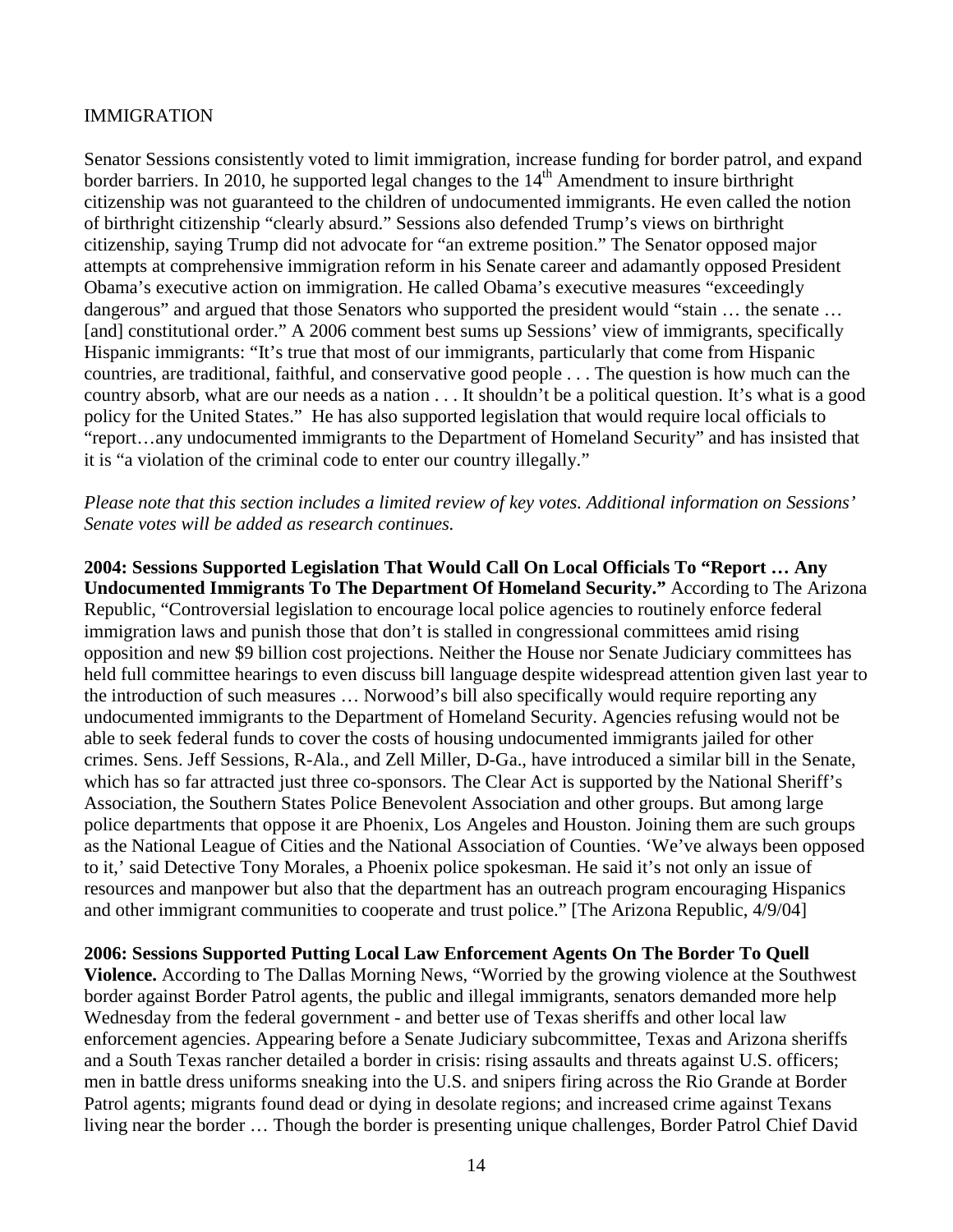Aguilar and Marcy Forman, head of U.S. Immigration and Customs Enforcement's office of investigations, testified that their agencies are making gains against criminal organizations operating at the border. But Sens. Cornyn, Kyl and Jeff Sessions, R-Ala., challenged federal authorities to do more. Mr. Cornyn said Defense Department assets, including unmanned aerial vehicles, could be used in support of the Border Patrol and other Homeland Security Department agencies. And Mr. Sessions noted that the nation's 750,000 state and local law enforcement personnel could be a huge force multiplier for the fewer than 11,500 Border Patrol agents and 5,500 ICE agents. The federal government has agreements with only a handful of police departments to assist in enforcing immigration law, Ms. Forman conceded." [The Dallas Morning News, 3/2/06]

**2006: The Boston Globe: "It's True That Most Of Our Immigrants, Particularly That Come From Hispanic Countries, Are Traditional, Faithful, And Conservative Good People,' Sessions Said In A Senate Hallway Last Week. 'The Question Is How Much Can The Country Absorb, What Are Our Needs As A Nation. . . It Shouldn't Be A Political Question. It's What Is A Good Policy For The United States."** According to The Boston Globe, "The Rev. Samuel Rodriguez Jr., president of a group he says represents 15 million Hispanic evangelical Christians, said his fellow social conservatives are making a historic mistake. By spurning proposals to give illegal immigrants a shot at citizenship instead of deportation, they are making it easier for supporters of abortion and same-sex marriage to win elections …. Last week, the Senate began work on its own immigration bill. Several lawmakers have filed versions that would allow the undocumented to stay legally as guest workers, but some lawmakers most opposed to abortion and same-sex marriage are urging their colleagues to focus only on deportation. One such conservative, Senator Jeff Sessions, Republican of Alabama, acknowledged that many undocumented immigrants are natural allies on abortion and gay marriage. He also noted that businesses generally back a guest worker program because they like cheap labor. But those advantages must yield to widespread demands for a crackdown on undocumented immigrants, he said. 'It's true that most of our immigrants, particularly that come from Hispanic countries, are traditional, faithful, and conservative good people,' Sessions said in a Senate hallway last week. 'The question is how much can the country absorb, what are our needs as a nation. . . .It shouldn't be a political question. It's what is a good policy for the United States.'" [The Boston Globe, 3/06/06]

**2007: The San Francisco Chronicle: Sessions Sponsored A Bill That Would "Make Illegal Presence In The Country A Crime - Though Not A Felony - Mandating Jail Time For Those Who Overstay Their Visas."** According to The San Francisco Chronicle, "An anti-immigration backlash has taken hold among Republicans in the Capitol, led in some cases by the staunchest supporters - Sens. John McCain and Jon Kyl of Arizona and Lindsey Graham of South Carolina - of the failed Senate bill derided by many as amnesty …. The proposal, sponsored as well by one of the most anti-reform lawmakers, Sen. Jeff Sessions, R-Ala., would make illegal presence in the country a crime - though not a felony - mandating jail time for those who overstay their visas. An estimated 40 percent of the 12 million people in the country illegally are believed to overstay their visas. The proposal also would require an electronic verification system for all employers. Its sponsors conceded it has no chance to become law. The new enforcement bill is a marked change to the reform measure Graham backed earlier this year. That bill would have increased enforcement and provided a path to legal residence for those now living illegally in the country. It also would have dramatically changed the way the country allows immigrants to enter the United States." [The San Francisco Chronicle, 8/4/07]

**2009: The Arizona Republic: "Napolitano Raised More Eyebrows When She Told CNN That Crossing The U.S Border Without Papers Is A Civil Matter, 'Not A Crime, Per Se.' Sen. Jeff Sessions, R-Ala., Demanded A Retraction And Said, 'It Is Breathtaking That A Cabinet Secretary ... Could Be Ignorant Of The Undisputable Fact That It Is A Violation Of The Criminal Code To**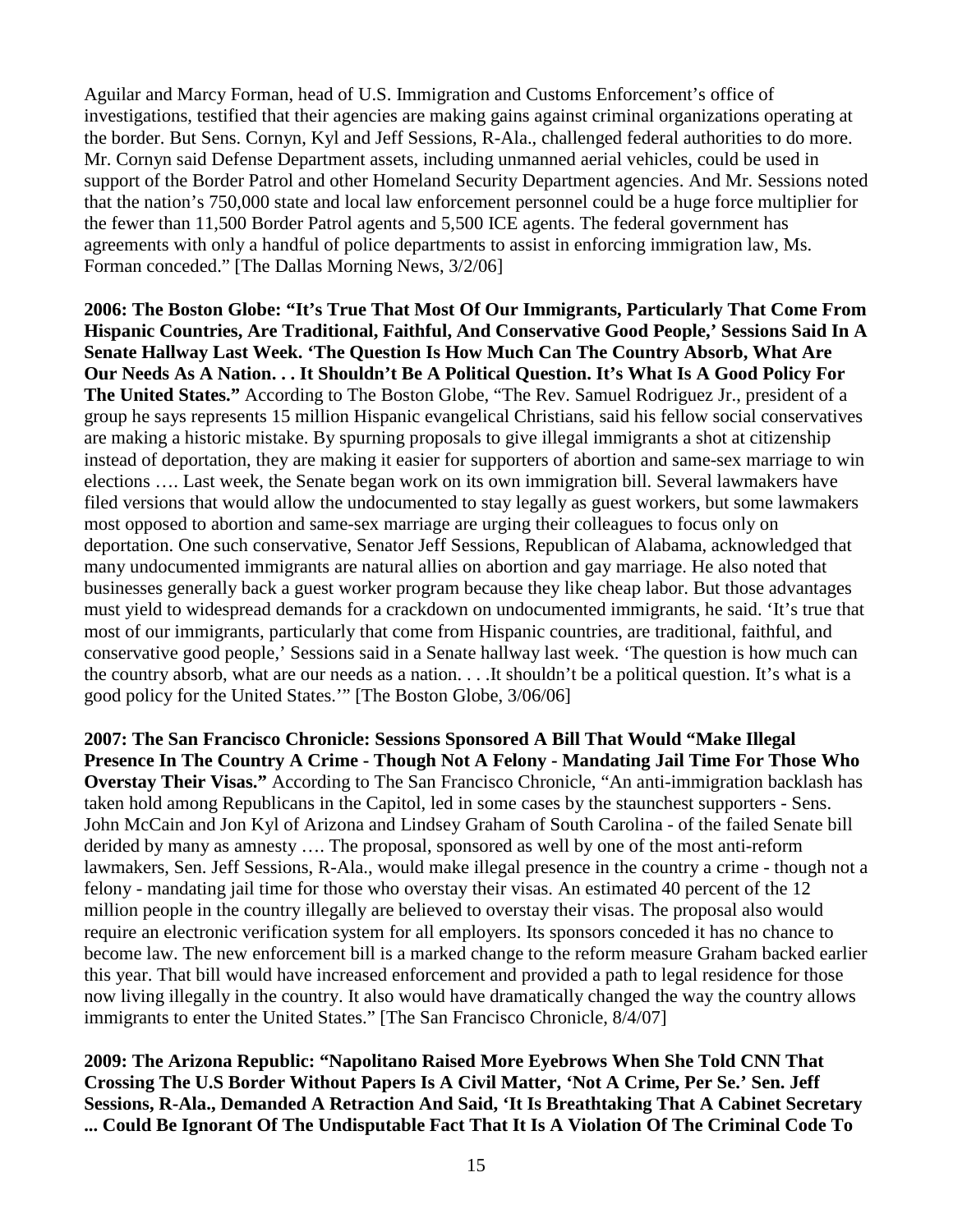**Enter Our Country Illegally.'"** According to The Arizona Republic, "Napolitano raised more eyebrows when she told CNN that crossing the U.S border without papers is a civil matter, 'not a crime, per se.' Sen. Jeff Sessions, R-Ala., demanded a retraction and said, 'It is breathtaking that a Cabinet secretary ... could be ignorant of the undisputable fact that it is a violation of the criminal code to enter our country illegally.' Smith said Napolitano has admitted some misstatements and issued apologies. In the meantime, he added, 'She has remained focused on doing her job.' According to a recent telephone survey from Rasmussen Reports, 45 percent of Americans have an unfavorable opinion of Napolitano while 30 percent view her favorably. A quarter of the respondents offered no opinion." [The Arizona Republic, 4/25/09]

**2015: Sessions: "For Years The American People Have Suffered Under The Lawless, Dangerous, And Wage-Reducing Immigration Policies Of [The Obama] Administration."** In a floor speech from December 16, 2015, Sessions said: "For years the American people have suffered under the lawless, dangerous, and wage-reducing immigration policies of this administration. They sent us here to Washington to protect their interests, to protect the people's interests, to ensure the defense of their families, and to advance the common good--the public interest. They did not send us here to bow down to the President's lawless immigration policies, nor to line the pockets of special interests in big business. That is not what we are here for." [Congressional Record,  $\frac{12}{16/15}$ ]

**2015: Sessions: The American People "Did Not Send Us Here To Bow Down To The President's Lawless Immigration Policies, Nor To Line The Pockets Of Special Interests In Big Business. That Is Not What We Are Here For."** [Congressional Record,  $12/16/15$ ]

**2015: "At A Time When Hundreds Of Thousands Of Criminal Aliens Are On Our Streets, Criminal Aliens Are Killing Innocent Americans, Numerous Foreign-Born Individuals Are Implicated In Terrorism, Tens Of Thousands Of Aliens From Central America Continue To Stream Across Our Southern Border."** In a floor speech from December 16, 2015, Sessions said: "This legislation represents a further disenfranchisement of the American voter. What does a vote mean in this country? At a time when hundreds of thousands of criminal aliens are on our streets, criminal aliens are killing innocent Americans, numerous foreign-born individuals are implicated in terrorism, tens of thousands of aliens from Central America continue to stream across our southern border, countless Americans are being replaced by foreign workers and forced to train their replacements, and millions of Americans are just struggling to get by, this Congress has chosen to make things worse." [Congressional Record, [12/16/15\]](https://www.congress.gov/congressional-record/2015/12/16/senate-section/article/s8717-1?q=%7B%22search%22%3A%5B%22They+did+not+send+us+here+to+bow+down+to+the+presidents+lawless+immigration+policies%2C+nor+to+line+the+pockets+of+special+interests+and+big+business%2C%22%5D%7D&r=30)

**2016: Politifact Rated This Quote From Sessions As False "There Are About 350,000 People Who Succeed In Crossing Our Borders Illegally Each Year."** According to Tampa Bay Times, "'There are about 350,000 people who succeed in crossing our borders illegally each year.' - Jeff Sessions on Monday, July 18th, 2016 in a speech at the Republican National Convention  $**$  The Ruling: FALSE" [Tampa Bay Times, 7/18/16]

**2016: Los Angeles Times: "Jeff Sessions. The Alabama Senator And Early Trump Supporter Staunchly Opposes Any Path To Citizenship For Immigrants In The U.S. Illegally And Helped Blow Up A Bipartisan Immigration Deal In Congress, And Then Assisted Trump In Building His Campaign Around A Theme Of Nativism."** [Los Angeles Times, 11/13/16]

**Vice News: "Anti-Immigration Senator Jeff Sessions Could Face A Tough Confirmation."** [Vice News, [11/18/16\]](https://news.vice.com/story/trump-picks-anti-immigration-hardliner-jeff-sessions-for-attorney-general)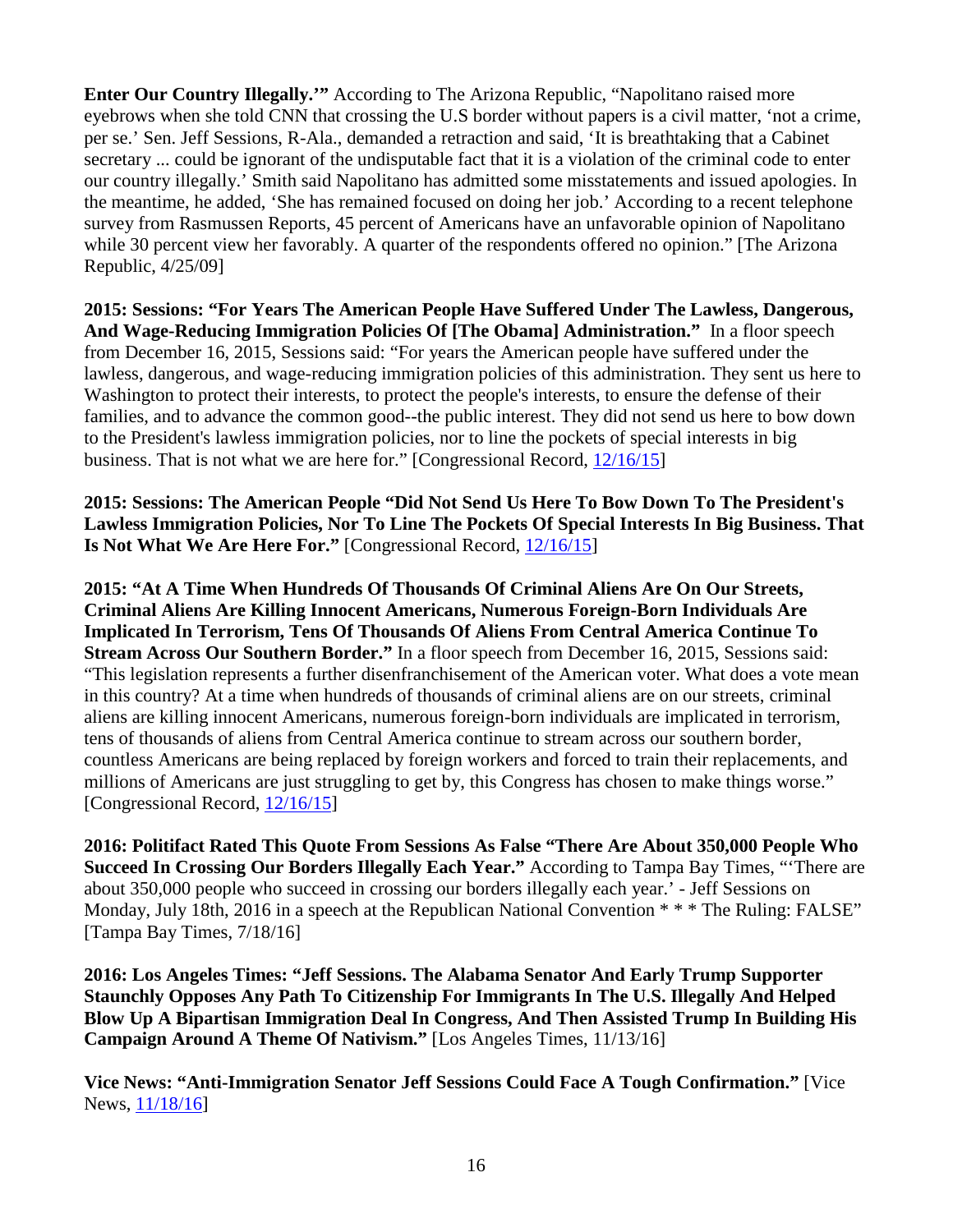# Birthright Citizenship

**Sessions Said Trump's Position On Birthright Citizenship Was "Not An Extreme Position."**  According to an interview from the Laura Ingram Show written up by the Daily Caller,INGRAHAM: The idea that you have to change the Constitution to get right on this birthright citizenship deal is ridiculous. Joining us now, Sen. Jeff Sessions from the great state of Alabama … Is Trump right on the birthright citizenship issue? SESSIONS: Look, the matter is somewhat disputed, but Ed Meese former Attorney General for Ronald Reagan — wrote a paper with some other scholars, a number of years ago, declaring that it does not mandate a person that is born here with parents who are illegal get citizenship in the United States. And it's a persuasive paper. This absolutely is not an extreme position. [The Laura Ingraham Show via The Daily Caller, [8/19/16\]](http://dailycaller.com/2015/08/19/jeff-sessions-backs-trump-on-birthright-citizenship-absolutely-not-an-extreme-position-video/)

**Sessions: Birthright Citizenship In The Modern Era Was "Clearly Absurd."** "'I don't think the founders understood when they did the 14th amendment that they would create a circumstance where people could fly into America, all over the world and have a child and that child would have dual citizenship, fly back to their home countries,' said Republican Sen. Jeff Sessions. 'It has been clearly abused.'" [ABC, [8/3/10\]](http://abcnews.go.com/Politics/birthright-citizenship-14th-amendment-republican-senators-explore-change/story?id=11313973)

**The Montgomery Advertiser: "Republicans Like Sen. Jeff Sessions Of Alabama, The Lead Republican On The Senate Judiciary Committee, Argue That Immigrants Are Abusing The Right To Gain Citizenship For Their Children."** "The Republican proposals, by contrast, tend to be social and political statements, such as the growing movement to repeal the 14th Amendment's birthright citizenship. Republicans like Sen. Jeff Sessions of Alabama, the lead Republican on the Senate Judiciary Committee, argue that immigrants are abusing the right to gain citizenship for their children, something he says the amendment's authors didn't intend. Sessions, who routinely accuses Democrats of trying to subvert the Constitution and calls for respecting the document's 'plain language,' is taking a different approach with the 14th Amendment. 'I'm not sure exactly what the drafters of the amendment had in mind,' he said, 'but I doubt it was that somebody could fly in from Brazil and have a child and fly back home with that child, and that child is forever an American citizen.'" [The Montgomery Advertiser, 8/23/10]

**2010: Sessions Called For Hearings "On Whether The 14th Amendment, Which Was Adopted In 1868, Needs To Be Rewritten To Curb Automatic 'Birthright Citizenship."** According to St. Petersburg Times, "Several Republican senators, including Jon Kyl, R-Ariz., John McCain, R-Ariz., Jeff Sessions, R-Ala., and Senate Minority Leader Mitch McConnell, R-Ky., have called for hearings on whether the 14th Amendment, which was adopted in 1868, needs to be rewritten to curb automatic 'birthright citizenship.'" [St. Petersburg Times, 8/6/10]

# Immigration Reform Efforts

# 2006

**2006: Sessions Opposed Bush Immigration Bill.** According to USA Today, "Senate leaders neared a deal on a sweeping immigration bill that would give millions of people now living illegally in the USA a chance to become citizen … Sen. Jeff Sessions, R-Ala., urged colleagues to oppose the bill because 'it rewards bad behavior.' But Sen. Patrick Leahy, D-Vt., praised it as a humane solution for 'those who yearn to be Americans.' Debate over the bill sparked demonstrations by thousands of immigrant rights advocates in cities from Los Angeles to New York. More are planned this weekend and Monday." [USA Today, 4/7/06]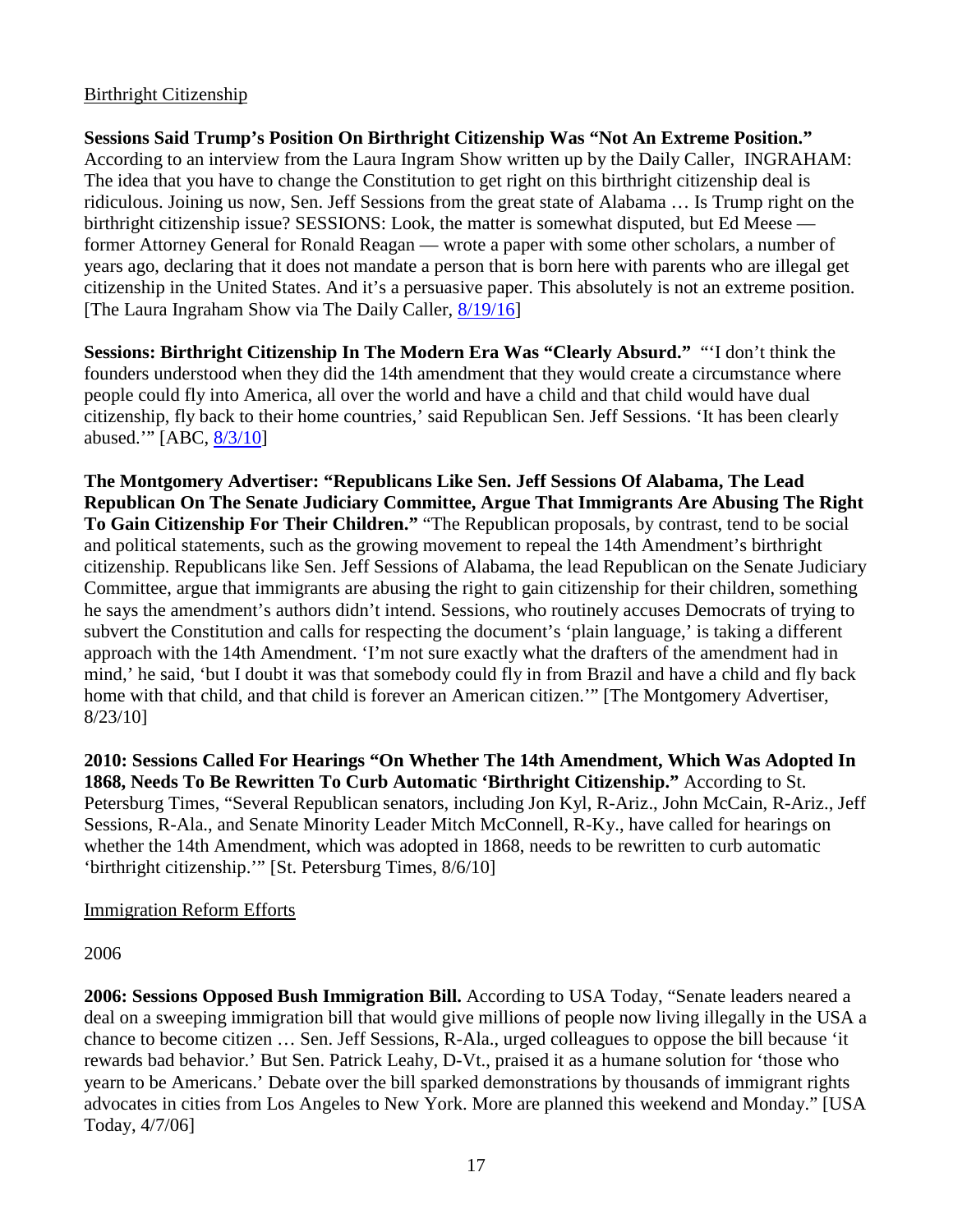**2006: Sessions Added An Amendment To Expand The Border Fence.** According to San Antonio Express-News, "Supporters of a Senate immigration bill defeated attempts Wednesday to strip citizenship and guest worker provisions from the legislation, but voted overwhelmingly to build 370 miles of fence along the U.S.-Mexico border. The vote to construct fences and other barriers along urban stretches of the Southwest border represented a victory for conservatives who remain opposed to the bill because of the citizenship provisions. 'It all comes down to whether you oppose or favor amnesty,' said Sen. Saxby Chambliss, R-Ga. However, lawmakers also unanimously passed an amendment that once held up the bill, eliminating a stumbling block and giving momentum to supporters of the legislation that would reform immigration laws for the first time in a decade. The bill still faces an uphill battle from lawmakers who oppose provisions that would create a temporary worker program and create a path to citizenship for people living in the country illegally. Wednesday's debate was contentious at times, including raw exchanges between senators trying to meet Majority Leader Bill Frist's goal of voting on the bill by the Memorial Day recess. 'This is not amnesty,' said Sen. Chuck Hagel, R-Neb., a sponsor of the Senate bill. 'The American people deserve an honest debate. Let's stop the nonsense.' The Senate voted 66-33 to kill an amendment by Sen. David Vitter, R-La., that would have stripped citizenship provisions from the bill and 50-48 to pass an amendment requiring U.S. employers to look for American workers before hiring foreigners under a guest worker plan. Lawmakers earlier voted 83-16 to build 370 miles of fence and 500 miles of vehicle barriers, bringing the legislation in line with the enforcementonly House version of the bill, which calls for building 700 miles of fence. 'We are sending a signal that we are serious about stopping the flow of illegal immigrants over the border,' said Sen. Jeff Sessions, R-Ala., who offered the amendment. Sessions' proposal calls for the repair of existing fence in border states, replacing it with triple-layered construction, and building new fencing in densely populated areas as determined by the homeland security secretary." [San Antonio Express-News, 5/18/06]

**2006: The New York Times: Sessions: "I'm Convinced That Physical Barriers At The Border, Fencing In Particular, Are Important."** According to The New York Times, "Democratic critics said requiring government-issued identification would amount to a modern poll tax that would discourage minorities and older Americans from voting. The House and Senate have previously voted in favor of building barriers along the border with Mexico. The proposal calls for two strips of concrete separated by a road along with cameras and other surveillance equipment at five locations. 'I'm convinced that physical barriers at the border, fencing in particular, are important,' said Senator Jeff Sessions, Republican of Alabama. Mr. Sessions said he was worried that Congress might approve the fence but not provide the money to build it. The Senate had previously added \$1.8 billion to a Pentagon spending measure for the fence, a bill that is pending." [The New York Times, 9/21/06]

**The Star-Ledger, "But Sen. Jeff Sessions (R-Ala.), Who Will Lead Debate Against The Senate Bill, Said He Would 'Actively Oppose Immigration Legislation That Does Not Meet The Expectations Of The American People On Important Issues Such As . . . Citizenship.'"** [The Star-Ledger, 5/20/07]

# 2013

**2013: Sessions Opposed Gang Of Eight Bill.** According to Pittsburgh Post-Gazette, "Landmark immigration legislation passed by the Senate would remake the U.S. workforce from the highest rungs to the lowest and bring many more immigrants into the economy, from elite technology firms to restaurant kitchens and rural fields. In place of the unauthorized workers now commonly found laboring in lower-skilled jobs in the agriculture or service industries, many of these workers would be legal, some of them permanent-resident green card holders or even citizens. Illegal immigration across the Mexico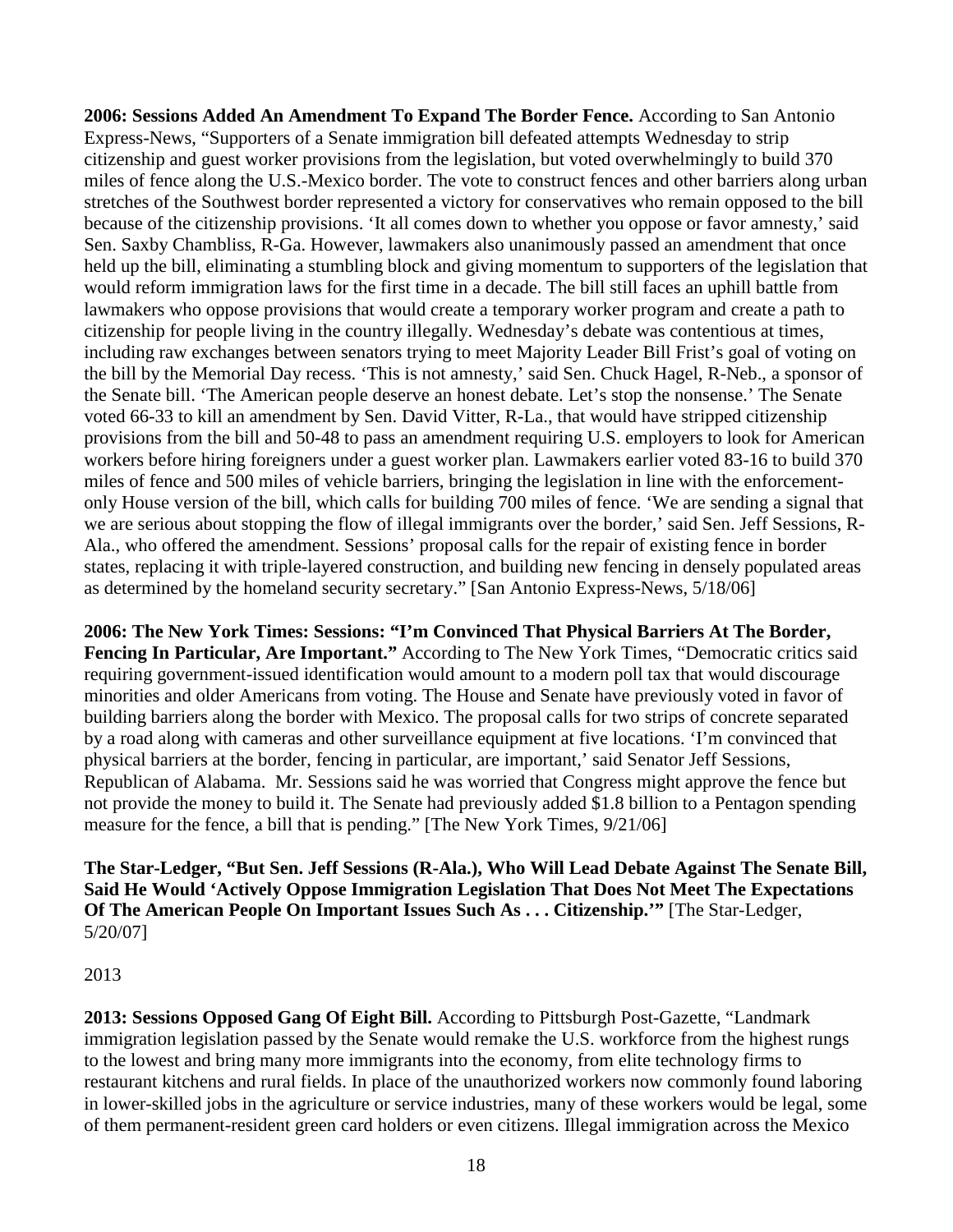border would slow, but legal immigration would increase markedly … Foes led by Sen. Jeff Sessions, R-Ala., have forecast dramatic immigration increases under the bill. Mr. Sessions warns that 57 million new permanent and temporary residents and newly legalized immigrants would flood the United States within the decade, robbing Americans of jobs. On the other side, supporters including Sen. Marco Rubio, R-Fla., have played down the bill's impact. In reply to Mr. Sessions, Mr. Rubio's office argues that the Senate bill 'does not significantly increase long-term, annual migration to the United States.'" [Pittsburgh Post-Gazette, 7/9/13]

• **Sessions Stood With Cruz On Gang Of Eight Immigration Bill.** According to The Houston Chronicle, "Nearly three years after Ted Cruz pointedly sought to weaken or sink a controversial Senate immigration bill, his aggressive tactics as a freshman U.S. senator have come back to haunt his 2016 presidential campaign. Striking at the heart of Cruz's appeal as a consistent conservative fighting against 'amnesty,' rival GOP candidate Marco Rubio has raised new questions about an unsuccessful measure the Texas Republican proposed in 2013 that would have given legal status to immigrants in the country illegally. Cruz, put on the defensive in Tuesday night's GOP debate in Las Vegas, has denounced Rubio's claim as a 'false attack' that overlooks the true intent of his 2013 amendment: to kill Rubio-backed legislation known as the 'Gang of Eight' bill that would have provided a path to citizenship for immigrants in the U.S. illegally … Now Cruz and his supporters say that language was a ruse. His campaign describes his 2013 amendment as a 'poison pill' - that is, a classic legislative maneuver intended to undermine the underlying legislation. There is little debate that had it been adopted, the Cruz amendment would have dried up Democratic support and blown up the fragile bipartisan coalition that got the bill through the Senate with 14 Republican votes, including Rubio's. 'Let's have a moment of simple clarity,' Cruz said in Nevada on Thursday, amid a withering array of punditry on both left and right suggesting that he had flip-flopped on immigration. 'I oppose amnesty. I oppose citizenship. I oppose legalization for illegal aliens. I always have and always will.' Cruz has received some support from Senate conservatives who were there. 'Senator Cruz stood with me,' said Alabama Sen. Jeff Sessions, a Republican who voted against the Gang of Eight bill. To Sessions, the Cruz amendment called the Democrats' bluff by offering immigration reform without citizenship. 'Oh no, they wouldn't do that,' Sessions said. 'It's humorous. ... Ted won that debate. He lost the vote, but he won the debate.'" [The Houston Chronicle, 12/19/15]

# Obama's Executive Action On Immigration

**2014: Sessions Opposed Obama's Executive Action On Immigration.** In a floor speech, Sessions said: "'Mr. President, we are entering a momentous week as Congress must face the reality that President Obama is moving towards a decision whereby he would issue executive orders, in direct contravention of long-established American law, that would grant administrative amnesty and work permits for five to six million persons that are unlawfully in this country. This, after Congress has explicitly refused demands to change the law to his desire. Current law is plain. Those who enter this great nation by unlawful means or overstaying their visa are subject to removal and are ineligible to work. That is our law. Our law is right and it's just and it comports with the laws of civilized nations the world over, and if followed will serve the honorable and legitimate interests of this nation and her people." [Congressional Documents And Publications, 7/28/14]

**Sessions: "The President's Actions Are Astonishing, And Are Taking Our Nation Into Exceedingly Dangerous Waters, Colleagues."** According to Congressional Documents And Publications, "The President's actions are astonishing, and are taking our nation into exceedingly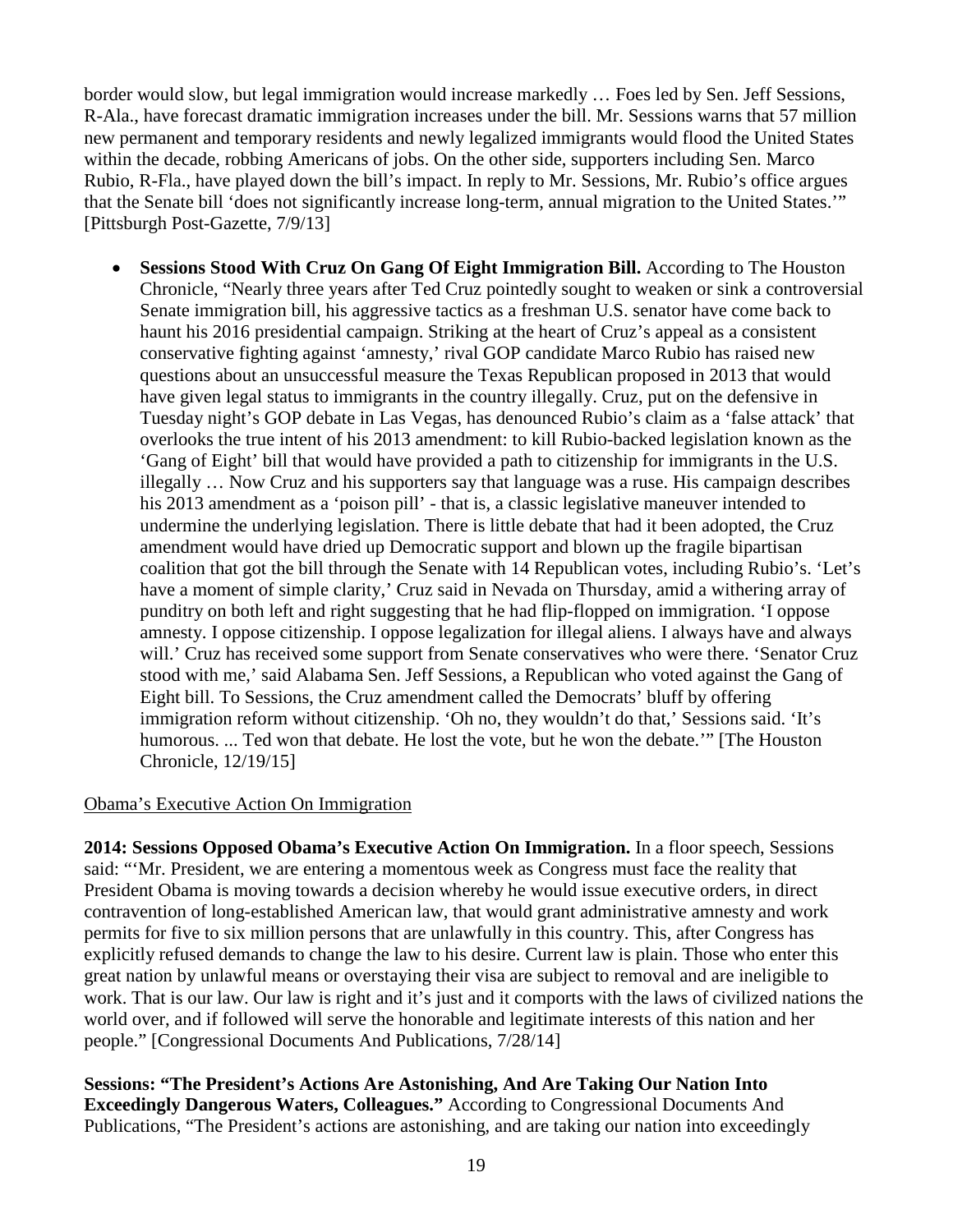dangerous waters, colleagues. Such calculated action strains the constitutional structure of our republic. Such unlawful and unconstitutional action, if taken, cannot stand. No Congress, Republican or Democrat, can allow such action to occur or to be maintained. The people will not stand for it. They must not stand for it." [Congressional Documents And Publications, 7/28/14]

**2014: Sessions: "Senators Will Decide Whether Their Allegiance Is To President Obama And His Agenda, Majority Leader Reid And The Open Borders Lobby, Or Whether Their Allegiance Is To The American Worker, The Constitutional Order, The American People, And This Nation's Sovereign Laws."** In a September 18, 2014 floor speech, Senator Sessions said: "Madam President, in a few moments Senators in this Chamber will cast one of the most important votes they will ever cast in the Senate. With this vote, Senators will make a simple but vital decision. It is a decision that will steer the future course of our country and our Congress--and particularly the Senate. With this vote, Senators will decide whether their allegiance is to President Obama and his agenda, Majority Leader Reid and the open borders lobby, or whether their allegiance is to the American worker, the constitutional order, the American people, and this Nation's sovereign laws. The choice could not be more clear. Do we as a Nation have the right to control our borders? Do we? That is the question every Senator will be answering today. [Congressional Record, [9/18/14\]](https://www.congress.gov/congressional-record/2014/9/18/senate-section/article/s5737-1?q=%7B%22search%22%3A%5B%22%5C%22People+are+not+tracked+as+to+where+they+will+go%5C%22%22%5D%7D&r=1)

**2014: Sessions: "So I Have A Message Today For All The Special Interests, The Globalist Elites, The Activists, And The Cynical, Vote-Counting Political Plotters Who Are Meeting In Secret At The White House, And The Message Is This: You Don't Get To Sit In A Room And Rewrite The Laws Of The United States Of America."** In a September 18, 2014 floor speech, Senator Sessions said: "So I have a message today for all the special interests, the globalist elites, the activists, and the cynical, vote-counting political plotters who are meeting in secret at the White House, and the message is this: You don't get to sit in a room and rewrite the laws of the United States of America. No, sir. Congress writes the laws. You may not be used to people telling you no, but I am telling you no today." [Congressional Record, [9/18/14\]](https://www.congress.gov/congressional-record/2014/9/18/senate-section/article/s5737-1?q=%7B%22search%22%3A%5B%22%5C%22People+are+not+tracked+as+to+where+they+will+go%5C%22%22%5D%7D&r=1)

**2014: Sessions: "If We Leave Town Without Having Passed A Bill To Block This Executive Amnesty, Then It Will Be A Permanent Stain On The Senate, The Constitutional Order, And This Entire Democratic Caucus."** [Congressional Record, [9/18/14](https://www.congress.gov/congressional-record/2014/9/18/senate-section/article/s5737-1?q=%7B%22search%22%3A%5B%22%5C%22People+are+not+tracked+as+to+where+they+will+go%5C%22%22%5D%7D&r=1)

## Votes

**2006: Sessions Voted To End Debate "On The Bill That Would Overhaul U.S. Immigration Policies And Direct The Secretary Of Homeland Security To Purchase Additional Technology To Aid In Border Security, Construct Additional Fencing Along The Mexican Border, And Develop A National Strategy For Border Security To All Ports Of Entry Into The United States And U.S. International Land And Maritime Borders."** According to CQ, Sessions for a "Motion to invoke cloture (thus limiting debate) on the bill that would overhaul U.S. immigration policies and direct the secretary of Homeland Security to purchase additional technology to aid in border security, construct additional fencing along the Mexican border, and develop a national strategy for border security to all ports of entry into the United States and U.S. international land and maritime borders. It also would set up a mandatory electronic employment verification process that would be phased in for all businesses within five years." [CQ; Senate Vote 90,  $\frac{4}{7/06}$ ]

**2006: Sessions Voted Against An Immigration Overhaul Bill.** Sessions voted against "Passage of the bill that would overhaul U.S. immigration policies and offer a path to citizenship for most illegal immigrants in the country. It would subdivide illegal immigrants into three groups based on how long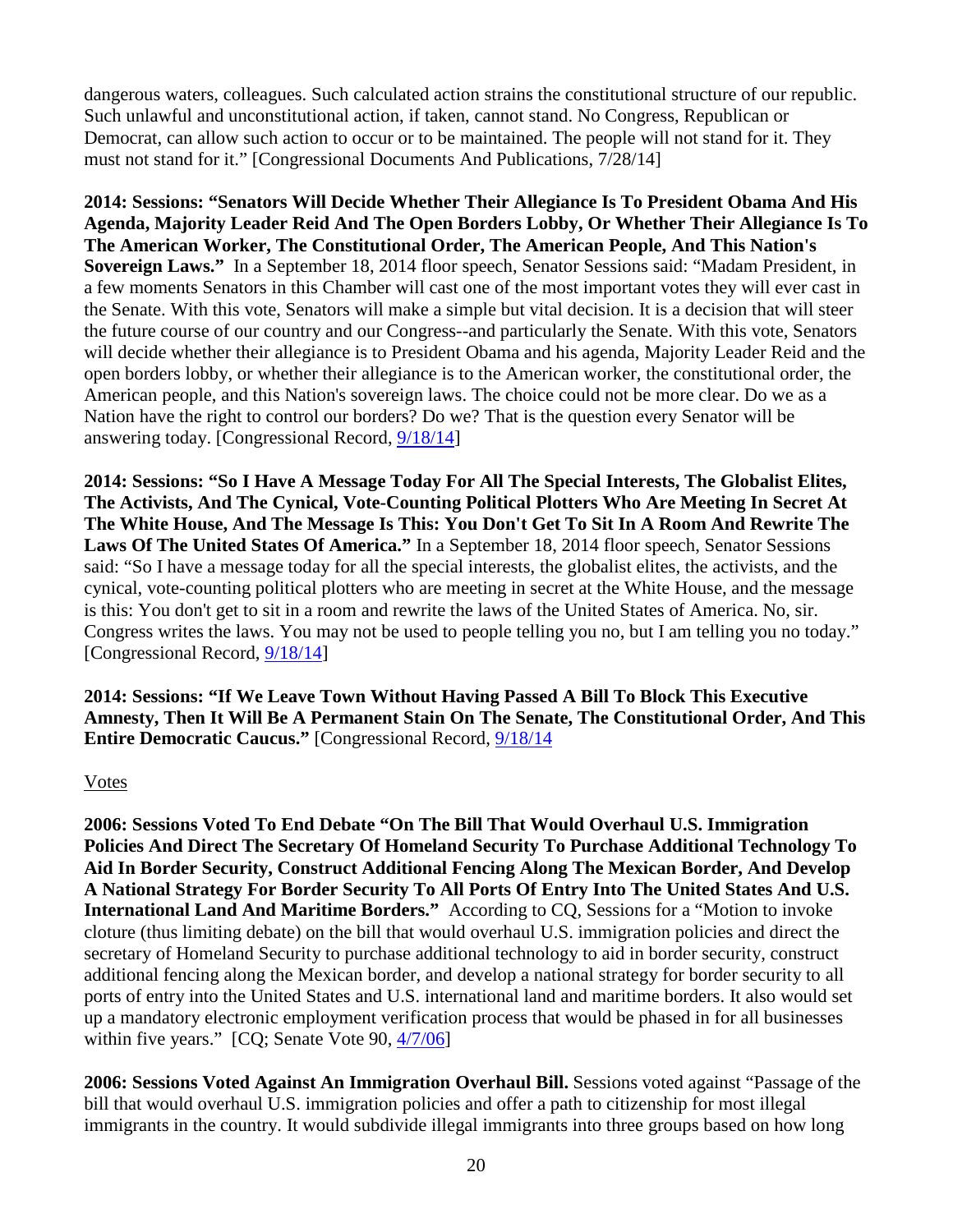they had been in the United States. Illegal immigrants in the country more than five years would be able to stay and earn citizenship; those here between two and five years would have three years to file paperwork for a temporary work visa, after which they would be eligible for permanent legal residency; and those here less than two years would have to return to their native country and go through normal channels if they want to return. It would create a guest worker program that could accommodate an additional 200,000 immigrants a year. It also would authorize increased border security and enforcement provisions, including a requirement for businesses to verify documents of all prospective employees through an electronic system managed by the Department of Homeland Security." [CQ; Senate Vote 157, [5/25/06\]](http://www.senate.gov/legislative/LIS/roll_call_lists/roll_call_vote_cfm.cfm?congress=109&session=2&vote=00157)

**2006: Sessions Offered An Amendment That Would "Would Provide An Additional \$1.83 Billion To Construct 370 Miles Of Double-Layered Fencing And At Least 461 Miles Of Vehicle Barriers Along The U.S.-Mexico Border."** [CQ; Senate Vote 200, [7/13/06\]](http://www.senate.gov/legislative/LIS/roll_call_lists/roll_call_vote_cfm.cfm?congress=109&session=2&vote=00200)

**2006: Sessions Voted To Construct A 700 Mile Boarder Wall.** According to CQ, Sessions voted for "Passage of the bill that would require the Homeland Security Department to authorize the construction of about 700 miles of fencing along the U.S.-Mexican border. The bill would require a study of implementing security systems along the U.S.-Canadian border and direct the agency to evaluate the ability of personnel to stop fleeing vehicles at the border." [CQ; Senate Vote 262, [9/29/06\]](http://www.senate.gov/legislative/LIS/roll_call_lists/roll_call_vote_cfm.cfm?congress=109&session=2&vote=00262)

**2007: Sessions Proposed An Amendment That Would "Bar Companies Employing Illegal Immigrants From Receiving Government Contracts For Seven Years, Or 10 Years If That Company Was Receiving A Government Contract At The Time Of The Offense."** "Sessions, R-Ala., amendment no. 148 to the Baucus, D-Mont., substitute amendment no. 100. The Sessions amendment would bar companies employing illegal immigrants from receiving government contracts for seven years, or 10 years if that company was receiving a government contract at the time of the offense. It also would exempt from the ban government contractors and companies that voluntarily use an automated electronic verification system. The substitute would raise the minimum wage to \$7.25 per hour over two years and provide \$8.3 billion in small-business tax incentives. The tax provisions would be offset with revenue increases, including a \$1 million cap on the amount of executive compensation that can be tax-deferred in any year and an extension of backward restrictions on certain sale-in-lease out deals." [CQ; Senate Vote 31, [1/25/07\]](http://www.senate.gov/legislative/LIS/roll_call_lists/roll_call_vote_cfm.cfm?congress=110&session=1&vote=00031)

**2007: Sessions Voted Against A "Motion To Invoke Cloture (Thus Limiting Debate) On The Bill That Would Overhaul U.S. Immigration Policies And Offer A Path To Citizenship For Most Illegal Immigrants In The Country."** According to CQ, Sessions [CQ; Senate Vote 204, [7/6/05\]](http://www.senate.gov/legislative/LIS/roll_call_lists/roll_call_vote_cfm.cfm?congress=110&session=1&vote=00204)

**2007: Sessions Voted Against Advancing An Immigration Overhaul Bill.** According to CQ, Sessions voted against a "Motion to invoke cloture (thus limiting debate) on the bill that would overhaul U.S. immigration policies, provide for a temporary guest worker program and institute new border security measures, including an electronic verification system." Session cast a similar vote (Senate Vote 228, Vote 173) on June 26, 2007 and May 21, 2007 [CQ; Senate Vote 235, [7/28/07\]](http://www.senate.gov/legislative/LIS/roll_call_lists/roll_call_vote_cfm.cfm?congress=110&session=1&vote=00235)

**2007: Sessions Voted Against A "Motion To Invoke Cloture (Thus Limiting Debate) On The Reid, D-Nev., Motion To Proceed To The Bill That Would Allow Children Of Illegal Immigrants Who Entered The United States Before Age 16 And Who Have Lived Here At Least Five Years To Gain Conditional Legal Status And Eventual Citizenship If They Attend College Or Join The Military For At Least Two Years"** According to CQ, Sessions voted against a "Motion to invoke cloture (thus limiting debate) on the Reid, D-Nev., motion to proceed to the bill that would allow children of illegal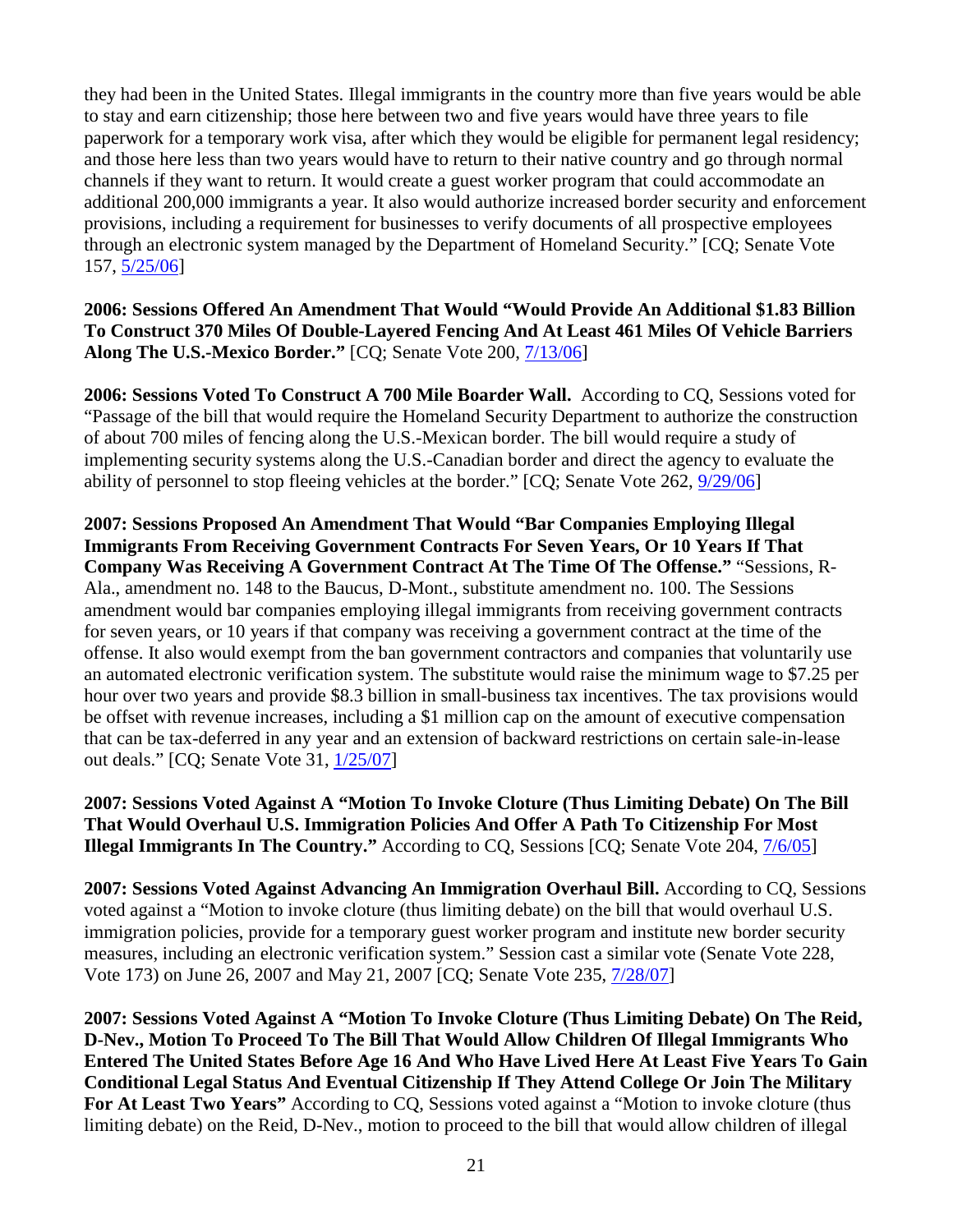immigrants who entered the United States before age 16 and who have lived here at least five years to gain conditional legal status and eventual citizenship if they attend college or join the military for at least two years." [CQ; Senate Vote 394, [10/24/07\]](http://www.senate.gov/legislative/LIS/roll_call_lists/roll_call_vote_cfm.cfm?congress=110&session=1&vote=00394)

**2008: Sessions Voted For The "Sessions, R-Ala., Amendment No. 4231 That Would Allow An Adjustment To The Resolution For Increased Border Security And Immigration Enforcement, Including Programs That Expand The Zero Tolerance Prosecution Policy For Illegal Entry."**  According to CQ, Sessions voted for the "Sessions, R-Ala., amendment no. 4231 that would allow an adjustment to the resolution for increased border security and immigration enforcement, including programs that expand the zero tolerance prosecution policy for illegal entry, completion of 700 miles of border fencing and deployment of up to 6,000 National Guard members to the U.S. southern border, as long as the programs do not increase the deficit." [CQ; Senate Vote 60,  $\frac{3}{13/08}$ ]

**2010: Sessions Voted Against "[Allowing] The Homeland Security Department To Grant Conditional Non-Immigrant Status To The Undocumented Children Of Illegal Immigrants If They Meet Certain Requirements."** According to CQ, Sessions voted against a "Motion to invoke cloture (thus limiting debate) on the Reid, D-Nev., motion to concur in the House amendment to the third Senate amendment to the bill. The House amendment would allow the Homeland Security Department to grant conditional non-immigrant status to the undocumented children of illegal immigrants if they meet certain requirements, including having been in the United States continuously for more than five years, been younger than 16 when they entered the country and have been admitted to a U.S. college or university or enlisted in the military. The individual would have to pay a \$525 application surcharge and a subsequent fee and could be eligible to apply for legal permanent status after 10 years." [CQ; Senate Vote 278, [12/18/10\]](http://www.senate.gov/legislative/LIS/roll_call_lists/roll_call_vote_cfm.cfm?congress=111&session=2&vote=00278)

**2013: Sessions Submitted An Amendment To The 2014 Budget Resolution That Would "Prohibit Illegal Immigrants Who Later Receive Legal Status From Qualifying For Medicaid Or Exchange Subsidies Under The 2010 Health Care Law."** According to CQ, Sessions voted for the "Sessions, R-Ala., amendment no. 614 that would create a deficit-reduction reserve fund to allow for legislation that would prohibit illegal immigrants who later receive legal status from qualifying for Medicaid or exchange subsidies under the 2010 health care law, as long as the legislation's costs are offset without raising new revenue." [CQ; Senate Vote 77, [3/23/13\]](http://www.senate.gov/legislative/LIS/roll_call_lists/roll_call_vote_cfm.cfm?congress=113&session=1&vote=00077)

• **2013: Sessions Voted Against The Gang Of Eight Bill.** According to CQ, Sessions voted against "Passage of a bill that would overhaul U.S. immigration policies, create an incremental path to citizenship for most illegal immigrants in the country and institute new border security measures. It would require the Homeland Security Department to complete certain security measures, including 700 miles of fencing along the southern border, nationwide use of its E-Verify system and a biometric entry-exit system at all international airports and seaports, before illegal immigrants who receive provisional legal status can become permanent residents. It would make available \$42.5 billion for additional border control agents, the 700-mile fence and monitoring technology, such as cameras and drones. It would create visa programs for agricultural and low-skilled workers and qualified entrepreneurs, and increase temporary visas available for high-skilled workers from 65,000 to 115,000 annually. The bill would create a program to allocate green cards, up to 250,000 each year, on a merit-based system, with consideration given to family ties in the United States and the country's economic needs. It would require DHS to annually audit its E-Verify system and begin removal proceedings for at least 90 percent of people who stay beyond the duration of their visas. It also would prevent immigrants from claiming Social Security benefits for work they did while unauthorized and bar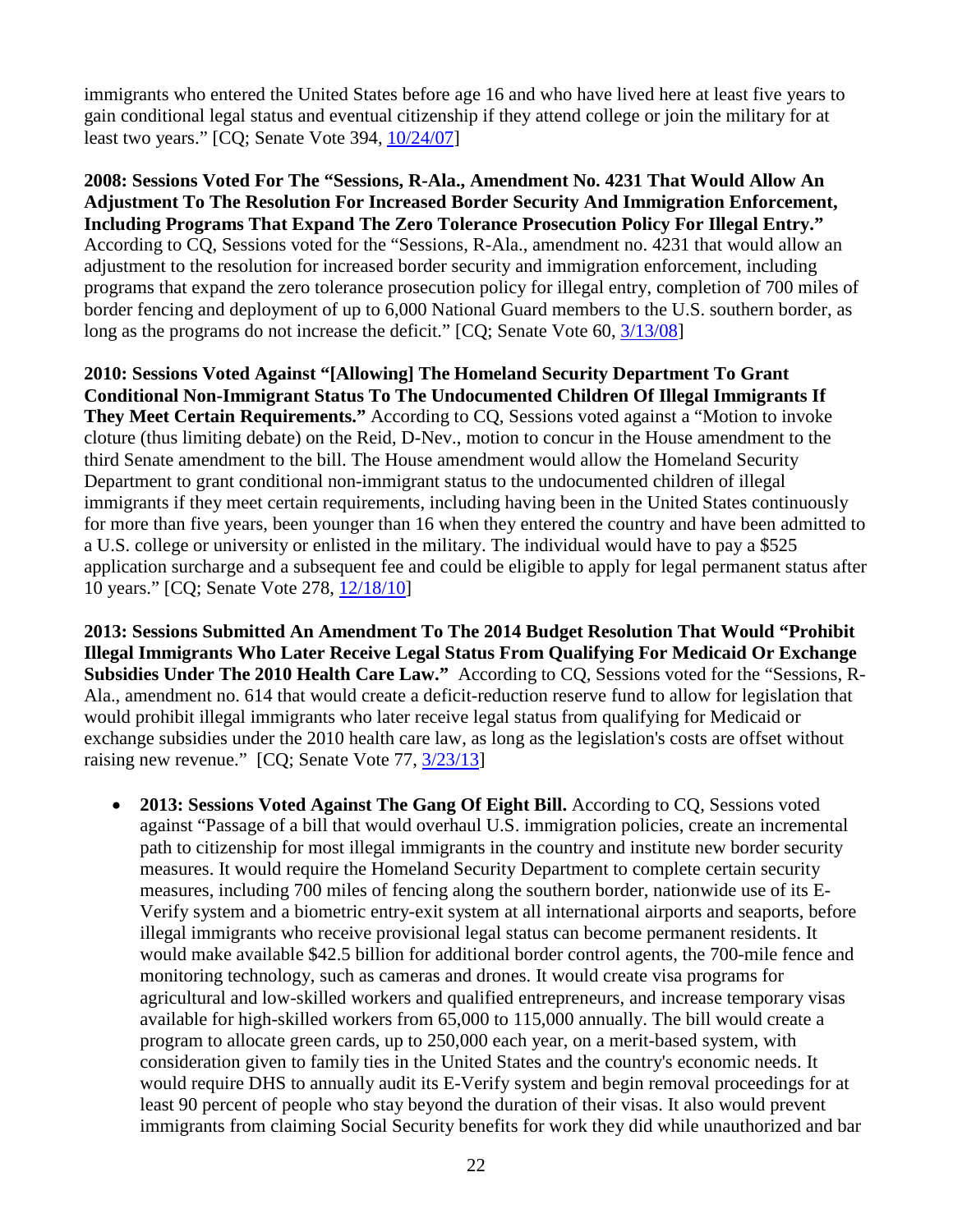non-citizens from receiving public assistance." There were other votes related to final passage S 744that were not included in this report. [CQ; Senate Vote 168, [6/27/13\]](http://www.senate.gov/legislative/LIS/roll_call_lists/roll_call_vote_cfm.cfm?congress=113&session=1&vote=00168)

**2015: Sessions Voted Against Funding The Department Of Homeland Security.** According to CQ, Sessions voted for "Passage of the bill that would provide \$47.8 billion in fiscal 2015 for the Homeland Security Department and related activities. The bill would include \$12.6 billion for Customs and Border Protection; \$6 billion for Immigration and Customs Enforcement; \$7.2 billion for the Transportation Security Administration, including fees; \$10 billion for the Coast Guard; \$1.7 billion for the Secret Service; and \$10.8 billion for the Federal Emergency Management Agency, including \$6.4 billion for emergency disaster relief." There were other votes related to final passage HR 240 that were not included in this report. [CQ; Senate Vote 62, [2/27/15\]](http://www.senate.gov/legislative/LIS/roll_call_lists/roll_call_vote_cfm.cfm?congress=114&session=1&vote=00062)

# **2015: Sessions Voted For A "Motion To Invoke Cloture … On The McConnell, R-Ky., Motion To Proceed To The Bill That Would Prohibit The Use Of Funding To Implement, Administer, Enforce Or Carry Out Certain Executive Actions Related To Immigration."** [CQ; Senate Vote 63, [2/27/15\]](http://www.senate.gov/legislative/LIS/roll_call_lists/roll_call_vote_cfm.cfm?congress=114&session=1&vote=00063)

**2015: Sessions Voted To "Deter The Attempted Migration Of Unaccompanied Children From El Salvador, Guatemala And Honduras Into The United States."** [CQ; Senate Vote 124, [3/26/15\]](http://www.senate.gov/legislative/LIS/roll_call_lists/roll_call_vote_cfm.cfm?congress=114&session=1&vote=00124)

**2015: Jeff Sessions On Canadian Immigration System: I "'Had [An] Occasion To Talk With The Canadian Official In Charge Of Their Immigration System,' And [I] 'Like What They Did.'"**  According to Fort Worth Star-Telegram, "State Sen. Eddie Lucio, D-Brownsville, and Reps. Byron Cook, R-Corsicana, and Gilbert Peña, R-Pasadena, have all proposed bills to create a guest worker program for Texas. A Texas-based visa would allow the state to regulate migrant workers according to its own needs and cut out the feds. Regulators in D.C. don't know what's best for Texas … Texas could learn from countries that have similar policies, like Canada and Australia. A recent Cato Institute written by Brandon Fuller and Sean Rust argues that these provincial and state-based migration systems are created and managed based on local economic conditions -- to great benefit. The main lesson of their research is that states can react better and more quickly while the feds are often flat-footed. Year-round migrant agricultural workers would help boost Texas agriculture. A Texas visa for construction workers would aid the expansion of fast-growing cities. There is an important role for the federal government in regulating migration, and that system could work alongside any new Texas-based guest worker visa. But federal governments everywhere are insensitive to local demands. States are better suited to manage guest worker programs in addition to the federal programs. Even immigration skeptics like Sen. Jeff Sessions, R-Ala., an immigration skeptic, acknowledge the benefits of the Canadian system. Sessions recently that he 'had occasion to talk with the Canadian official in charge of their immigration system,' and that he 'like[d] what they did.'" [Fort Worth Star-Telegram, 4/24/15]

**2015: Sessions Voted To Cut Off Sanctuary Cities.** According to CQ, Sessions voted for a "Motion to invoke cloture (thus limiting debate) on the McConnell, R-Ky., motion to proceed to the bill that would make states and cities ineligible for certain federal grants if they place restrictions on sharing information about the immigration status of individuals with the federal government or on fulfilling Homeland Security Department (DHS) requests to comply with 'detainers,' or requests to keep an immigrant in custody. Under the bill, in legal proceedings that challenge the legality of the detention of individuals pursuant to detainers issued by DHS, cities and states would not be liable for actions taken to comply with the detainers and the federal government would instead be the defendant." Sessions voted for a similar measure on October 20, 2015 – vote 280 on S2146. [CQ; Senate Vote 119, [7/6/16](http://www.senate.gov/legislative/LIS/roll_call_lists/roll_call_vote_cfm.cfm?congress=114&session=2&vote=00119) ]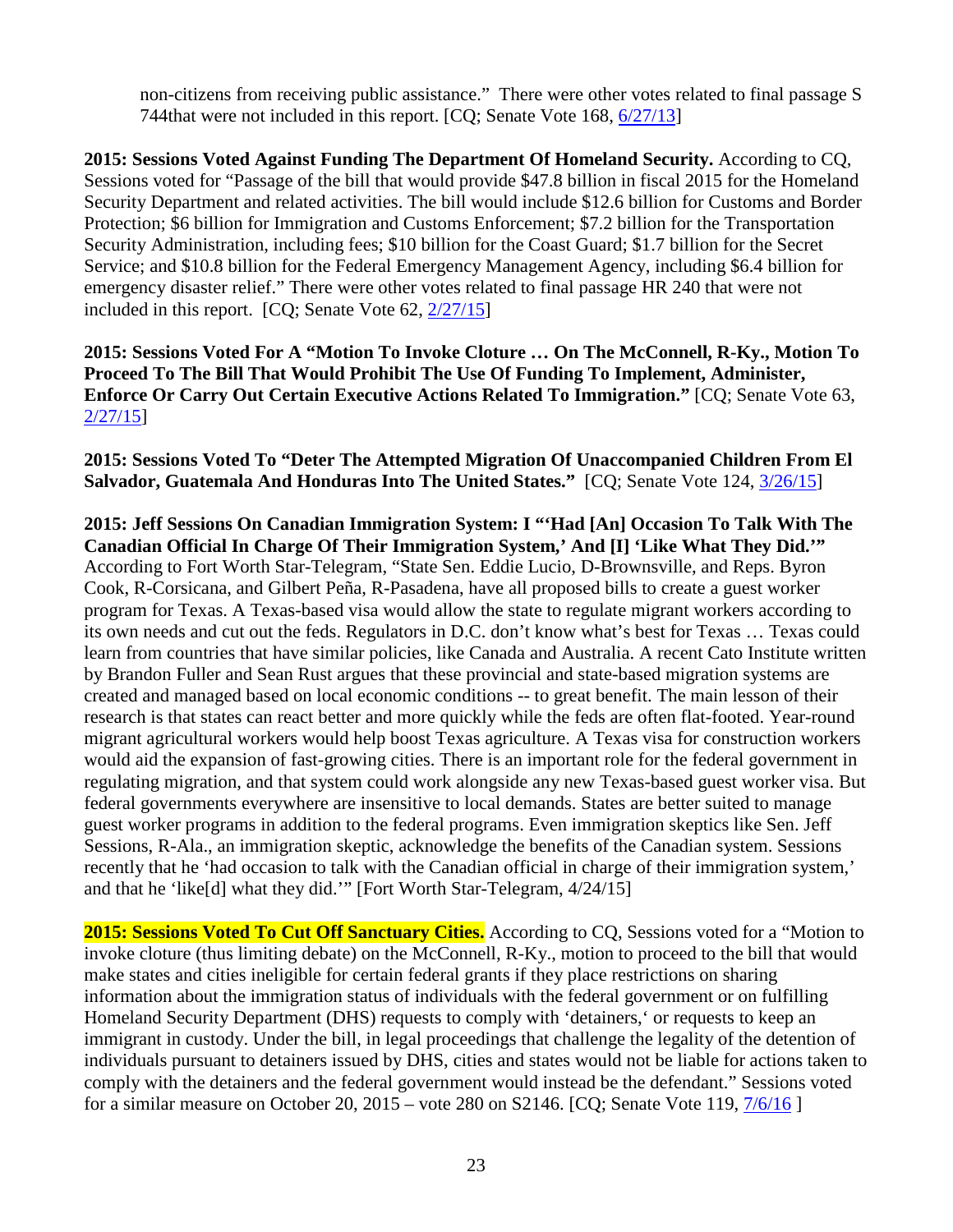**2015: Sessions Voted "To Proceed To The Bill That Would Increase Maximum Criminal Penalties For Individuals Who Re-Enter The Country After Having Been Previously Deported;" The Bill Was Nicknamed Kate's Law.** According to CQ, Sessions voted for a "Motion to invoke cloture (thus limiting debate) on the McConnell, R-Ky. motion to proceed to the bill that would increase maximum criminal penalties for individuals who re-enter the country after having been previously deported. The bill also would set a mandatory minimum penalty of five years imprisonment for such individuals if they were convicted of an aggravated felony before being deported or were convicted at least twice previously of illegal re-entry." [CQ; Senate Vote 120, [7/6/16\]](http://www.senate.gov/legislative/LIS/roll_call_lists/roll_call_vote_cfm.cfm?congress=114&session=2&vote=00120)

**2015: "Back When President Barack Obama Was Deporting Large Numbers Of Undocumented Immigrants -- 409,849 Individuals In 2012 -- Conservatives Presented An Alternate Reality. 'The Federal Government Has Reached A Point Now Where Virtually No One Is Being Deported, Except Those Convicted Of Serious Crimes.'"** According to Chicago Tribune, "Back when President Barack Obama was deporting large numbers of undocumented immigrants -- 409,849 individuals in 2012 -- conservatives presented an alternate reality. 'The federal government has reached a point now where virtually no one is being deported, except those convicted of serious crimes,' Sen. Jeff Sessions, R-Ala., an arch immigration foe, said in June 2013. The conservative nightmare extended beyond the administration's allegedly cushy treatment of undocumented immigrants already settled in the U.S. Some conservatives, including Sessions, characterized Obama's border control as a policy of 'open borders.' (The plural of border is always a curious usage; none of these critics seems the least bit concerned about the Canadian frontier.) The lawless brown hordes streaming unchecked over the border and settling into a life of ease have been a recurring source of angst for some conservatives." [Chicago Tribune, 7/10/15]

# DISCRIMINATION

Sessions was denied a federal judgeship in the 1980s in part due to his use of racially insensitive language, his statement that the KKK was "an acceptable" organization, and discriminatory prosecutorial actions taken against voting rights advocates. During his 1986 confirmation hearing, "Sessions called the Voting Right Act a 'piece of intrusive legislation.'" Session called police bias "just life," but according to ABC, "Sessions also welcomed … 'heightened attention' on racial profiling, saying more discussions had already 'improved some of the things that have happened.'" The Senator has been critical of Black Lives Matter, saying the group made "really radical ... absolutely false" statements. ABC also wrote that "Sessions said an 'experienced law enforcement officer' in Alabama told him 'the kinds of problems we're seeing and the legal actions that have been taken and the marches in protest about police do have the tendency to cause [police]...to stay under the shade tree, and not walk the streets.'" The Senator has also been reluctant to expand the definition of hate crimes. He opposed countless measures that insured equal protection for members of the LGBTQ community. He voted for a constitutional ban on same-sex marriage, against workplace protections for LGBTQ persons, for leaving "don't ask, don't tell" in place, and twice against expanding hate crimes to include sexual orientation and gender identity. Despite this opposition, in 2009, he supported an amendment that would expand hate-crimes protections to members of the military.

*Please note that this section includes a limited review of key votes. Additional information on Sessions' Senate votes will be added as research continues.* 

**2009: Sessions Supported Expanding Hate-Crimes Protection To Soldiers.** From an July 20 floor speech: "Mr. SESSIONS. Madam President, I thank Senator Levin. It is always a pleasure to work with him and others who work with us to make sure that when we prosecute a hate crime that results in death,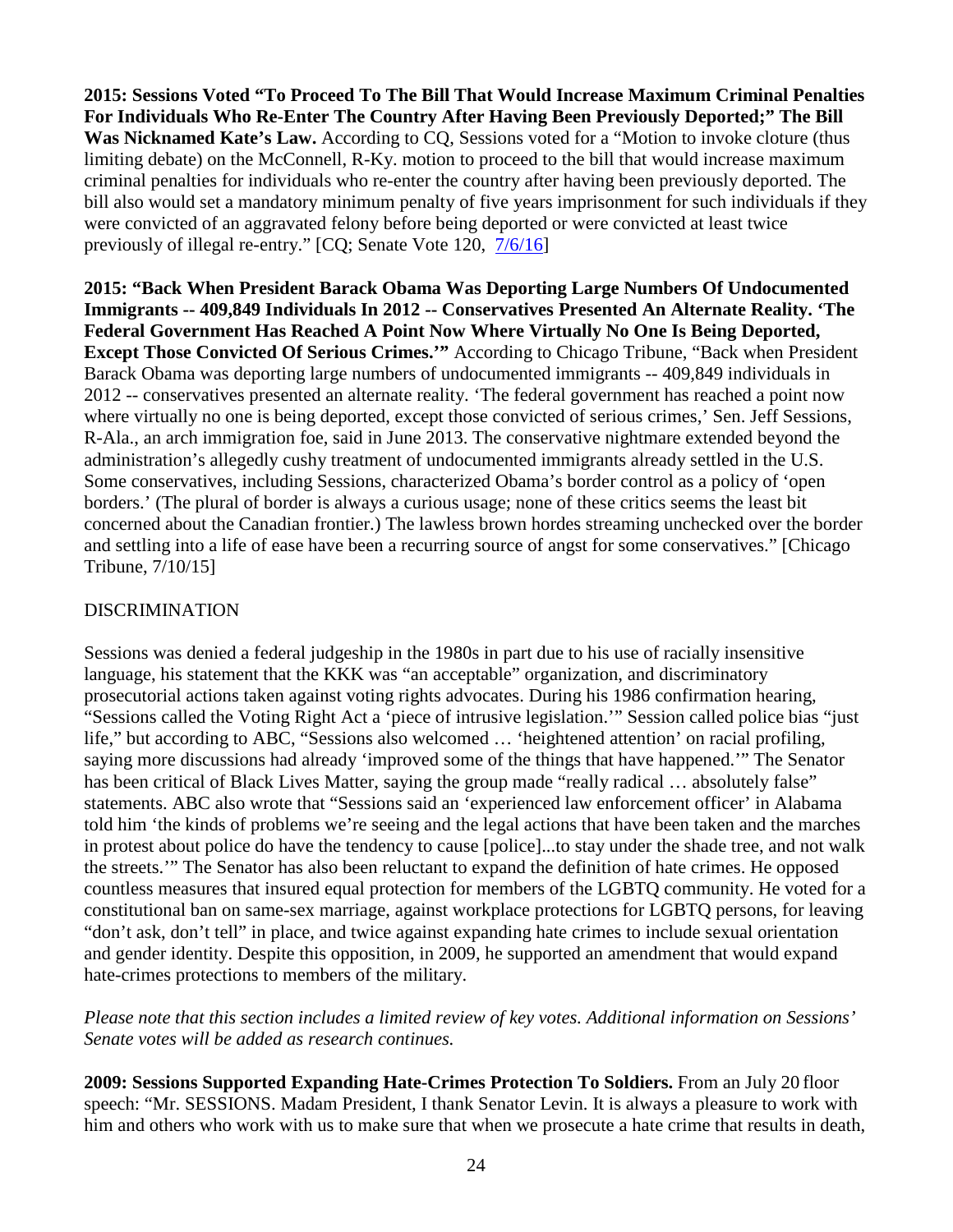that it is possible to have the death penalty in Federal court. I think that is appropriate in those instances where it may be appropriate for the Federal Government to proceed with such a death penalty prosecution. It would be odd that it would not be possible and a crime could have resulted--easily in multiple murders--by one of the most vicious criminals one can imagine. The next amendment I call the soldiers amendment. It is distinct from the hate crimes legislation we have been discussing. It expands the protections that the United States of America provides to its soldiers. Remember, we provide protections now to Federal officers, postmen--any Federal officer of the United States is protected, and so are soldiers in certain circumstances. This amendment would create a new Federal crime which puts members of the U.S. military on equal footing with other protected classes. It makes it a crime to knowingly assault, batter a serviceman or immediate family member or knowingly destroy or injure their property ``on account of the military service or status of that individual as a United States serviceman ..... '' It is not a total expansion of Federal law, but it says if you are attacked or assaulted, battered, or your family members are simply because you are a member of the U.S. military serving your country, then the Federal Government would obviously have the ability to prosecute because it is a high duty, and no higher responsibility, for the U.S. Government to protect its soldiers from assaults arising from their service to our country." [Jeff Sessions Senate Website, [7/20/09\]](http://www.sessions.senate.gov/public/index.cfm/floor-statements?ID=C1B0926B-090D-4903-A5DB-140DE9A75155)

## Gender

# Votes

**2000: Sessions Voted Against An Amendment "That Would Broaden The Categories Covered By Hate Crimes To Include Gender, Sexual Orientation And Disability And Would Make It Easier For The Federal Government To Get Involved In The Investigation And Prosecution Of Hate Crimes."** On November 4, 2013, the U.S. Senate voted on the "Kennedy, D-Mass., amendment that would broaden the categories covered by hate crimes to include gender, sexual orientation and disability and would make it easier for the federal government to get involved in the investigation and prosecution of hate crimes. It would authorize \$5 million per year for fiscal 2001 and 2002 to assist states and local authorities in investigating and prosecuting hate crimes. It also would require the Justice Department to certify before prosecution that hate was a motivating factor in the crime, and that the department has consulted with the state or local law enforcement officials regarding the prosecution of hate crimes." The motion passed 57-42. Sessions voted against the amendment. [CQ; United States Senate, Vote 136, [7/20/00\]](http://www.senate.gov/legislative/LIS/roll_call_lists/roll_call_vote_cfm.cfm?congress=106&session=2&vote=00136)

**2002: Sessions Voted Against Cloture On A Hate Crimes Bill.** On November 4, 2013, the U.S. Senate voted on a "Motion to invoke cloture (thus limiting debate) on the bill that would broaden the definition of hate crimes to include acts committed because of the victim's sex, sexual orientation or disability and allow the federal government to help states prosecute hate crimes even if no federally protected activity was involved." The motion failed 54-43. Sessions voted against the motion. [CQ; United States Senate, Vote 147, [6/11/02\]](http://www.senate.gov/legislative/LIS/roll_call_lists/roll_call_vote_cfm.cfm?congress=107&session=2&vote=00147)

**2007: Sessions Voted Against A Measure That Would "Make Violent Crimes That Cause Bodily Harm Based On The Victim's Race, Color, Religion Or National Origin Punishable By A Fine And Up To 10 Years In Prison, And Punishable By A Life Sentence If The Victim Dies, Is Kidnapped Or Subjected To Aggravated Sexual Abuse."** Sessions voted against a "Motion to invoke cloture (thus limiting debate) on the Kennedy, D-Mass., amendment no. 3035 to the Levin, D-Mich., substitute amendment no. 2011. The Kennedy amendment would make violent crimes that cause bodily harm based on the victim's race, color, religion or national origin punishable by a fine and up to 10 years in prison, and punishable by a life sentence if the victim dies, is kidnapped or subjected to aggravated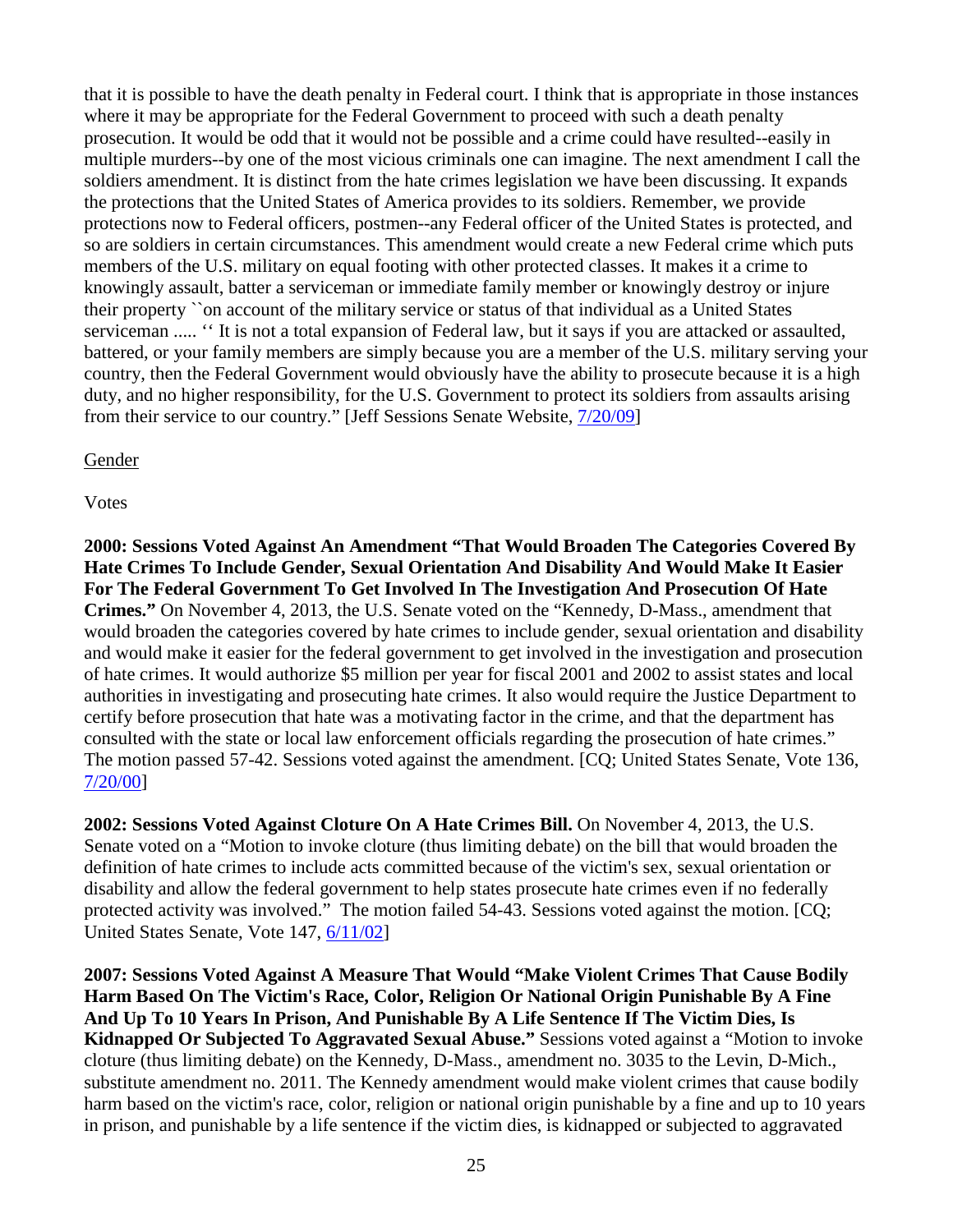sexual abuse. It also would create the same penalties for crimes motivated by gender, sexual orientation, gender identity or disability. The substitute would authorize \$648.3 billion for defense programs in fiscal 2008, including \$127.5 billion for the wars in Iraq and Afghanistan. It also would authorize \$143.5 billion for operations and maintenance; \$109.9 billion for procurement; \$122.9 billion for military personnel and \$74.7 billion for research development, testing and evaluation." [CQ; United States Senate, Vote 350, [9/27/07\]](http://www.senate.gov/legislative/LIS/roll_call_lists/roll_call_vote_cfm.cfm?congress=110&session=1&vote=00350)

# LGBTQ

**1997: The Star-Ledger: "Sen. Jeff Sessions (R-Ala.) … Indicated That He 'Would Be Reluctant To Expand The Definition Of Hate Crimes."** According to The Star-Ledger, "Now the White House is under pressure to add crimes motivated by bias against sexual orientation, gender and disability to federal criminal civil rights statutes …. A coalition includes the Anti-Defamation League, the National Coalition Against Domestic Violence and the Disability Rights Education Defense Fund. It has been working quietly for years on the issue, which members say has been hidden for too long, despite the fact that it cuts across a number of different groups. They will have an opportunity to make their case during today's White House Conference on Hate Crimes, which is expected to receive considerable news media attention … The coalition has so far avoided controversy because it has not yet publicized the proposal. However, Sen. Edward Kennedy (D-Mass.) is planning to sponsor legislation adding the three categories, and the White House is considering throwing its support behind the bill when it is introduced. So far, however, the administration has not taken a public stand on the issue. When and if this happens, the issue may well become a lightning rod for religious conservatives and the right wing of the Republican Party in Congress. Sen. Jeff Sessions (R-Ala.), for instance, indicated that he 'would be reluctant to expand the definition of hate crimes but will wait to see the actual legislation before making a final decision,' according to his press secretary, John Cox." [The Star-Ledger, 11/10/97]

**Huffington Post: "Sessions Voted In Support Of A Constitutional Ban On Same-Sex Marriage, Against Taking Up A Bill Providing Workplace Discrimination Protections For LGBTQ People, Against Repealing The Military's 'Don't Ask, Don't Tell' Policy, And ― Two Times ― Against Expanding The Definition Of Hate Crimes To Include Attacks On People Because Of Their Sexual Orientation And Gender Identity."** He voted in support of a constitutional ban on same-sex marriage, against taking up a bill providing workplace discrimination protections for LGBTQ people, against repealing the military's "don't ask, don't tell" policy, and ― two times ― against expanding the definition of hate crimes to include attacks on people because of their sexual orientation and gender identity. In 2014, a year after the Supreme Court struck down part of the now-defunct Defense of Marriage Act, Sessions co-sponsored a bill that would allow the state definition of marriage to supersede the federal definition. Sessions is currently co-sponsoring the First Amendment Defense Act, an extreme measure that would allow any taxpayer-funded organization to ignore laws that conflict with its religious beliefs about marriage. It opens the door to all kinds of discrimination against LGBTQ people. A statecontracted counselor, for example, could deny services to a lesbian mom. Taxpayer-funded adoption agencies could refuse to place children with same-sex married couples. Government employees could decline to file official forms for gay couples (see: Kim Davis, who went to jail for doing this). [Huffington Post, 11/22/16; S.2024, Introduced [2/12/14;](https://www.congress.gov/bill/113th-congress/senate-bill/2024/cosponsors) S.1598, Introduced [6/17/16\]](https://www.congress.gov/bill/114th-congress/senate-bill/1598/cosponsors?q=%7B%22search%22%3A%5B%22first+amendment+defense+act%22%5D%7D&r=2)

The Matthew Shepard And James Byrd Jr. Hate Crimes Prevention Act.

**Sessions Called The Matthew Shepard And James Byrd Jr. Hate Crimes Prevention Act The "So-Called Hate Crimes Act."** "Mr. SESSIONS. Mr. President, I am very concerned about legislation that has been added to the Defense bill, the so-called Hate Crimes Act. Certainly, none of us has any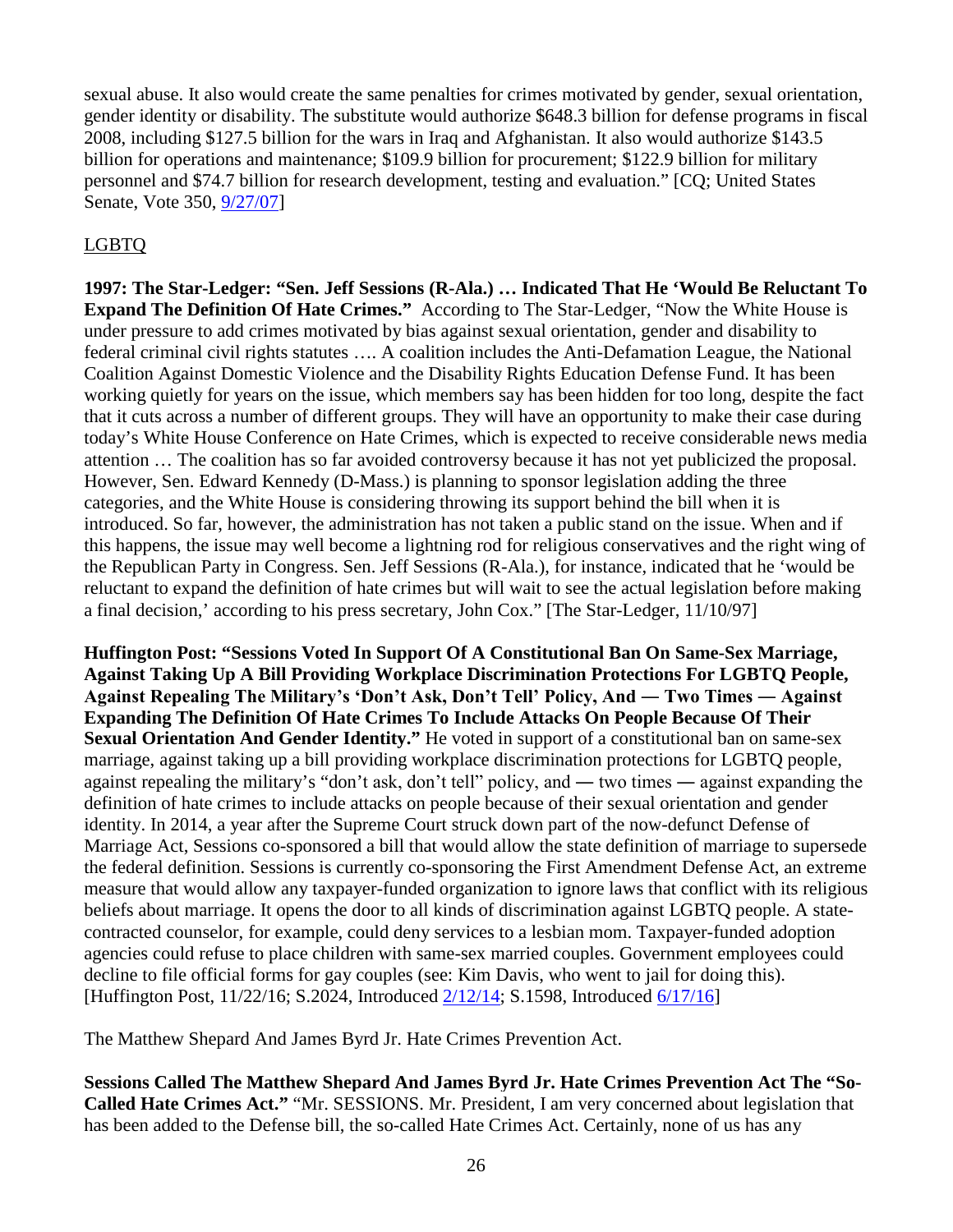sympathy whatsoever for people who commit crimes of any kind, particularly those who would attack somebody because of their race, ethnicity, sexual orientation, or any other reason. I wish to take a few moments to explain why this is important and why this legislation is not good and it ought not to be passed. Some of my remarks may appear to be technical, but they are very important, in my view, as a former Federal prosecutor for almost 15 years. I don't think it was ever appropriate that we bring this legislation to the floor and stick it on this Defense bill without having a markup in the committee without the ability to discuss it and improve it." [Jeff Sessions Senate Website,  $7/20/09$ ]

**Sessions Questioned The Need For Hate Crimes Legislation, Saying: "The Hate Crimes Amendment Is Unwarranted, Possibly Unconstitutional — Certainly, I Believe It Is Unconstitutional In Certain Parts — And It Violates The Basic Principle Of Equal Justice Under The Law."** "Senator Sessions, who previously served fifteen years as a federal prosecutor, delivered a blistering attack in a floor statement on the legislation before the Senate on July 20, 2009. Among his stated grievances: 'I think two questions should be asked initially. First, is this a crime that uniquely affects a Federal interest, and can it be addressed by an effective and enforceable statute? Second, have local police and sheriffs' offices failed to protect and prosecute this vital interest?' Ironically, Alabama, Mr. Session's home state answers his second question quite well. It is among a handful of states with the worst record of hate crime recordation and enforcement by authorities of any in the Union. Despite having a hate crime law, in 2015, Alabama, with a population 4.9 million, recorded only 10 hate crimes, while neighboring Tennessee, with a population of 6.6 million counted 221 hate crimes. In 2009, Alabama counted only nine. According to the FBI few Alabama law enforcement agencies meaningfully participate in hate crime reporting. Despite the Supreme Court's unanimous approval of both state hate crime laws in Wisconsin v. Mitchell, 508 US 476 (1993), and various other federal civil rights laws, Mr. Sessions railed against its passage. 'The hate crimes amendment is unwarranted, possibly unconstitutional — certainly, I believe it is unconstitutional in certain parts — and it violates the basic principle of equal justice under the law. The hate crimes amendment to this bill has been said to cheapen the civil rights movement.'" [Huffington Post, [11/19/16;](http://www.huffingtonpost.com/brian-levin-jd/trumps-attorney-general-nominee-was_b_13080004.html) Jeff Sessions Senate Website, [7/20/09\]](http://www.sessions.senate.gov/public/index.cfm/floor-statements?ID=a8247be2-d851-bebf-9a8a-02a497fd6f1b)

## Votes

**2000: Sessions Voted Against An Amendment "That Would Broaden The Categories Covered By Hate Crimes To Include Gender, Sexual Orientation And Disability And Would Make It Easier For The Federal Government To Get Involved In The Investigation And Prosecution Of Hate Crimes."** On November 4, 2013, the U.S. Senate voted on the "Kennedy, D-Mass., amendment that would broaden the categories covered by hate crimes to include gender, sexual orientation and disability and would make it easier for the federal government to get involved in the investigation and prosecution of hate crimes. It would authorize \$5 million per year for fiscal 2001 and 2002 to assist states and local authorities in investigating and prosecuting hate crimes. It also would require the Justice Department to certify before prosecution that hate was a motivating factor in the crime, and that the department has consulted with the state or local law enforcement officials regarding the prosecution of hate crimes." The motion passed 57-42. Sessions voted against the amendment. [CQ; United States Senate, Vote 136, [7/20/00\]](http://www.senate.gov/legislative/LIS/roll_call_lists/roll_call_vote_cfm.cfm?congress=106&session=2&vote=00136)

**2002: Sessions Voted Against Cloture On A Hate Crimes Bill.** On November 4, 2013, the U.S. Senate voted on a "Motion to invoke cloture (thus limiting debate) on the bill that would broaden the definition of hate crimes to include acts committed because of the victim's sex, sexual orientation or disability and allow the federal government to help states prosecute hate crimes even if no federally protected activity was involved." The motion failed 54-43. Sessions voted against the motion. [CQ; United States Senate, Vote 147, [6/11/02\]](http://www.senate.gov/legislative/LIS/roll_call_lists/roll_call_vote_cfm.cfm?congress=107&session=2&vote=00147)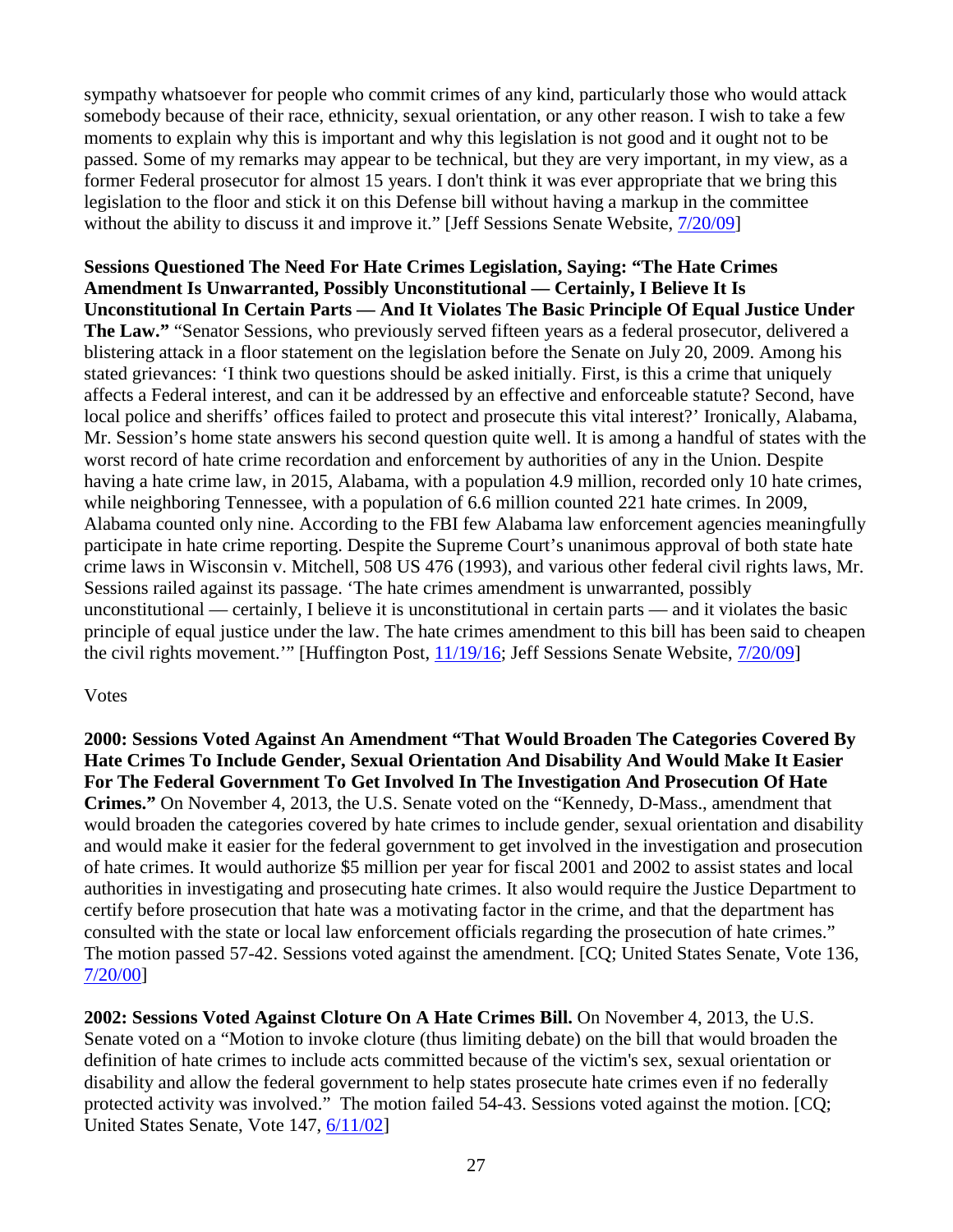**2006: Sessions Voted For Cloture "To Proceed To The Joint Resolution To Propose A Constitutional Amendment That Would Define Marriage As Consisting Only Of The Union Of A Man And A Woman."** On June 7, 2006, the U.S. Senate voted on a "Motion to invoke cloture (thus limiting debate) on the motion to proceed to the joint resolution to propose a constitutional amendment that would define marriage as consisting only of the union of a man and a woman. It would provide that neither the U.S. Constitution nor any state's constitution could be construed to require that marriage or any other constructs of marriage be conferred to any other union." The motion failed 49-48. Sessions voted for the motion. [CQ; United States Senate, Vote 163, [6/7/06\]](http://www.senate.gov/legislative/LIS/roll_call_lists/roll_call_vote_cfm.cfm?congress=109&session=2&vote=00163)

**2007: Sessions Voted Against A Measure That Would "Make Violent Crimes That Cause Bodily Harm Based On The Victim's Race, Color, Religion Or National Origin Punishable By A Fine And Up To 10 Years In Prison, And Punishable By A Life Sentence If The Victim Dies, Is Kidnapped Or Subjected To Aggravated Sexual Abuse."** Sessions voted against a "Motion to invoke cloture (thus limiting debate) on the Kennedy, D-Mass., amendment no. 3035 to the Levin, D-Mich., substitute amendment no. 2011. The Kennedy amendment would make violent crimes that cause bodily harm based on the victim's race, color, religion or national origin punishable by a fine and up to 10 years in prison, and punishable by a life sentence if the victim dies, is kidnapped or subjected to aggravated sexual abuse. It also would create the same penalties for crimes motivated by gender, sexual orientation, gender identity or disability. The substitute would authorize \$648.3 billion for defense programs in fiscal 2008, including \$127.5 billion for the wars in Iraq and Afghanistan. It also would authorize \$143.5 billion for operations and maintenance; \$109.9 billion for procurement; \$122.9 billion for military personnel and \$74.7 billion for research development, testing and evaluation." [CQ; United States Senate, Vote 350, [9/27/07\]](http://www.senate.gov/legislative/LIS/roll_call_lists/roll_call_vote_cfm.cfm?congress=110&session=1&vote=00350)

**2009: Sessions Voted Against The Matthew Shepard And James Byrd Jr. Hate Crimes Prevention**  Act. "But the creation of stricter punishments for violent acts based on a victim's sexual orientation is a fairly recent development. It wasn't until 2009, when Congress passed and President Barack Obama signed the Matthew Shepard and James Byrd Jr. Hate Crimes Prevention Act that this was the case. The law added perceived gender, sexual orientation, gender identity, and disabilities as protected classes under existing federal hate crimes law. Previously, the law only protected victims of violence based on race, nationality, ethnicity, and religion. The law, which was included as an amendment to a broader defense spending bill, was not passed easily. In the House and Senate, a majority of Republicans voted against the measure at different points. Here's a list of the Congress members who are still part of Congress and voted against the Matthew Shepard and James Byrd Jr. Hate Crimes Prevention Act through the cloture vote for the amendment to the defense spending bill (in the Senate) and when the act was voted on by itself (in the House) ... Sen. Jeff Sessions (R-AL)." [Vox,  $6/13/16$ ]

**2010: Sessions Voted Against Repealing Don't Ask Don't Tell.** On December 18, 2010, the U.S. Senate voted on the "Reid, D-Nev., motion to concur in the Senate amendment to the bill with a House amendment that would allow for the repeal of the military's "don't ask, don't tell" policy, which prohibits military service by openly gay men and women, after certain requirements are met, including the submission of a written certification, signed by the president, the secretary of Defense, and the chairman of the Joint Chiefs of Staff, that the repeal is consistent with military readiness and effectiveness and that they have considered the recommendations of the Comprehensive Review Working Group and prepared the necessary policies and regulations to implement the repeal." The motion passed 65-31. Sessions voted against the motion. [CQ; United States Senate, Vote 281, [12/18/10\]](http://www.senate.gov/legislative/LIS/roll_call_lists/roll_call_vote_cfm.cfm?congress=111&session=2&vote=00281)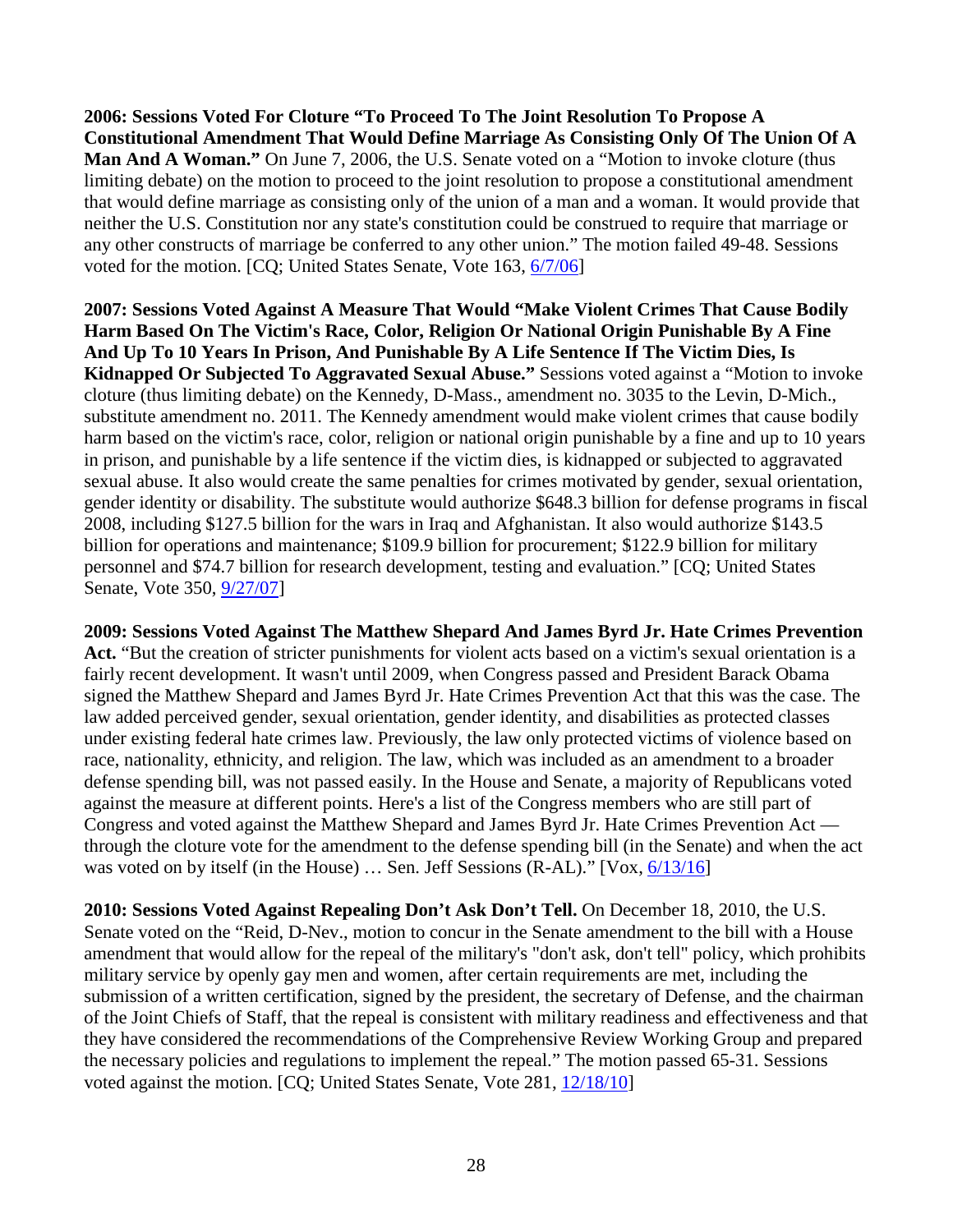**2013: Sessions Voted Against Proceeding On A Bill That "Would Prohibit Employers, Employment Agencies And Labor Organizations From Discriminating Against An Employee, Applicant Or Member On The Basis Of His Or Her Perceived Or Actual Sexual Orientation Or**  Gender **Identity.**" On November 4, 2013, the U.S. Senate voted on a "Motion to invoke cloture (thus limiting debate) on the Reid, D-Nev., motion to proceed to the bill that would prohibit employers, employment agencies and labor organizations from discriminating against an employee, applicant or member on the basis of his or her perceived or actual sexual orientation or gender identity." The motion passed 61-30. Sessions voted against the motion. [CQ; United States Senate, Vote 229, [11/4/13\]](http://www.senate.gov/legislative/LIS/roll_call_lists/roll_call_vote_cfm.cfm?congress=113&session=1&vote=00229)

## Race

**1996: USA Today: "Sessions Argued As Early As 1996, Before He Ran For The U.S. Senate, That The Voting Rights Act Was Being Used To Engineer Certain Political Outcomes, Not Just Protect Access To The Ballot Box."** According to USA Today, "Sessions argued as early as 1996, before he ran for the U.S. Senate, that the Voting Rights Act was being used to engineer certain political outcomes, not just protect access to the ballot box. As Alabama attorney general, Sessions opposed two legal actions — taken in the name of the Voting Rights Act — that civil rights advocates believed would have improved the chances for blacks to be elected as judges in Alabama. Sessions defeated both." [USA Today, [11/24/16\]](http://www.usatoday.com/story/news/politics/2016/11/24/sessions-senate-career-shows-mixed-record-voting-rights-act-support/94303120/)

**1997: The Star-Ledger: "Sen. Jeff Sessions (R-Ala.) … Indicated That He 'Would Be Reluctant To Expand The Definition Of Hate Crimes."** According to The Star-Ledger, "Now the White House is under pressure to add crimes motivated by bias against sexual orientation, gender and disability to federal criminal civil rights statutes …. A coalition includes the Anti-Defamation League, the National Coalition Against Domestic Violence and the Disability Rights Education Defense Fund. It has been working quietly for years on the issue, which members say has been hidden for too long, despite the fact that it cuts across a number of different groups. They will have an opportunity to make their case during today's White House Conference on Hate Crimes, which is expected to receive considerable news media attention … The coalition has so far avoided controversy because it has not yet publicized the proposal. However, Sen. Edward Kennedy (D-Mass.) is planning to sponsor legislation adding the three categories, and the White House is considering throwing its support behind the bill when it is introduced. So far, however, the administration has not taken a public stand on the issue. When and if this happens, the issue may well become a lightning rod for religious conservatives and the right wing of the Republican Party in Congress. Sen. Jeff Sessions (R-Ala.), for instance, indicated that he 'would be reluctant to expand the definition of hate crimes but will wait to see the actual legislation before making a final decision,' according to his press secretary, John Cox." [The Star-Ledger, 11/10/97]

**1990's: USA Today: "Sessions Opposed Two Legal Actions — Taken In The Name Of The Voting Rights Act — That Civil Rights Advocates Believed Would Have Improved The Chances For Blacks To Be Elected As Judges In Alabama. Sessions Defeated Both."** According to USA Today, "Sessions argued as early as 1996, before he ran for the U.S. Senate, that the Voting Rights Act was being used to engineer certain political outcomes, not just protect access to the ballot box. As Alabama attorney general, Sessions opposed two legal actions — taken in the name of the Voting Rights Act that civil rights advocates believed would have improved the chances for blacks to be elected as judges in Alabama. Sessions defeated both." [USA Today, [11/24/16\]](http://www.usatoday.com/story/news/politics/2016/11/24/sessions-senate-career-shows-mixed-record-voting-rights-act-support/94303120/)

# **2001: Sessions: "I Think It Is Likely That Within Every Department There Are Some Officers Who Subtly, If Not Otherwise, Are Biased In The Way They Go About Enforcing The Law. I**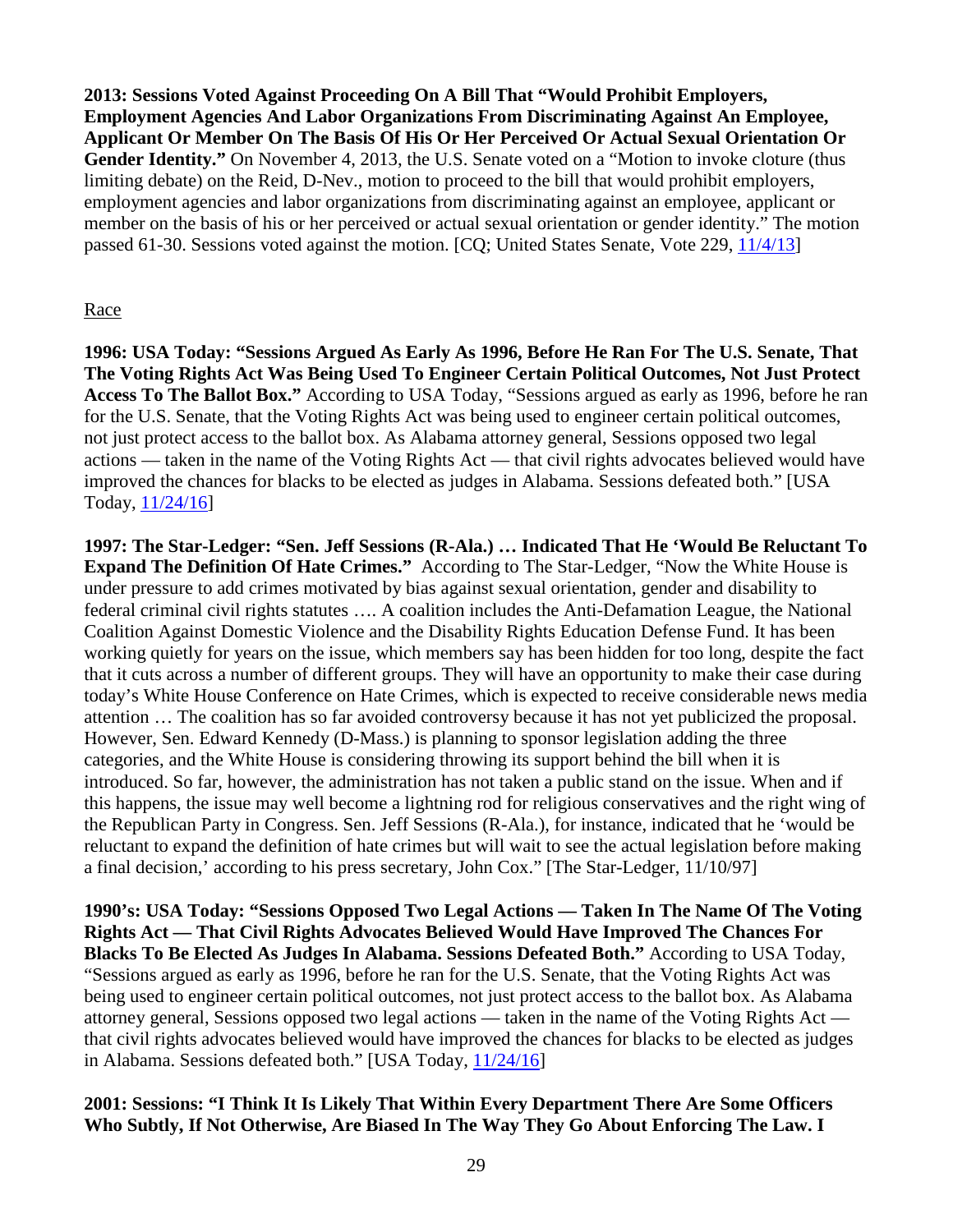**Think That Is Just Life."** "During an August 2001 hearing of the Senate Judiciary Committee, which was looking at legislation to penalize police departments that continue to make traffic and other stops based on race, Sessions acknowledged bias in policing. 'I think it is likely that within every department there are some officers who subtly, if not otherwise, are biased in the way they go about enforcing the law. I think that is just life. We know that to be true,' Sessions said. 'It is not legitimate that an American citizen feels that they are more likely to be arrested or held to account or stopped and searched than someone else simply because of the color of their skin. ... Most people are not going to file a lawsuit if they have been mistreated. They are just going to nurse a grudge and feel like their country hasn't treated them fairly. So that is why we need to deal with it and keep talking about it and see if we can come up with a policy that will work.'" [ABC, [11/18/16\]](http://abcnews.go.com/Politics/jeff-sessions-race-civil-rights/story?id=43633501)

- **2001: ABC: "Sessions Also Welcomed The 'Heightened Attention' On Racial Profiling, Saying More Discussions Had Already 'Improved Some Of The Things That Have Happened.**"' [ABC, [11/18/16\]](http://abcnews.go.com/Politics/jeff-sessions-race-civil-rights/story?id=43633501)
- **2001: ABC: "The Senator Expressed Concern That Police 'Might Be In A Catch-22' -– Navigating The Prospect Of Disproportionate Policing And 'Legitimate' Concerns Of A Minority Community 'Afraid For Their Lives And Their Children's Lives.'"** According to ABC, "But the senator expressed concern that police 'might be in a Catch-22' -- navigating the prospect of disproportionate policing and 'legitimate' concerns of a minority community 'afraid for their lives and their children's lives.' If police are 'more aggressive in a neighborhood where the high crime rate is, which may be a minority neighborhood, [they] might be criticized statistically in some way under this,' Sessions said. 'It could cause an officer to be intimidated from doing the very things necessary to protect the African-American community if we misread the data, if we over-read the data.'"  $[ABC, 11/18/16]$  $[ABC, 11/18/16]$

**2006: USA Today: 'Sessions Was Among Those Who Questioned The Need For Section 5, Which Required State And Local Election Officials In Nine States To Submit Every Election-Related Change To A Federal Judge Or The Department Of Justice To Determine Whether It Was Unfair To Minority Voters.'** According to USA Today, 'In 2006 when Congress started holding hearings about reauthorizing the Voting Rights Act, Sessions was among those who questioned the need for Section 5, which required state and local election officials in nine states to submit every election-related change to a federal judge or the Department of Justice to determine whether it was unfair to minority voters. Sessions said he wanted Congress to 'see if there are other areas of the country that might ought to be covered by some of these provisions, see if there are some areas that are covered now that no longer need to be.' In the end, Congress decided to renew the 1965 law without changing or repealing Section 5. Sessions went along, but with reservations. 'I am worried because… (the extension) does little to acknowledge the tremendous progress made over the past 40 years in Alabama and other covered jurisdictions,' Sessions said then. The Senate voted 98-0 to renew the Voting Rights Act.' [USA Today, [11/24/16\]](http://www.usatoday.com/story/news/politics/2016/11/24/sessions-senate-career-shows-mixed-record-voting-rights-act-support/94303120/)

**2006: Sessions On Voting Rights Extension: 'I Am Worried Because… (The Extension) Does Little To Acknowledge The Tremendous Progress Made Over The Past 40 Years In Alabama And Other Covered Jurisdictions.'** According to USA Today, 'In 2006 when Congress started holding hearings about reauthorizing the Voting Rights Act, Sessions was among those who questioned the need for Section 5, which required state and local election officials in nine states to submit every election-related change to a federal judge or the Department of Justice to determine whether it was unfair to minority voters. Sessions said he wanted Congress to 'see if there are other areas of the country that might ought to be covered by some of these provisions, see if there are some areas that are covered now that no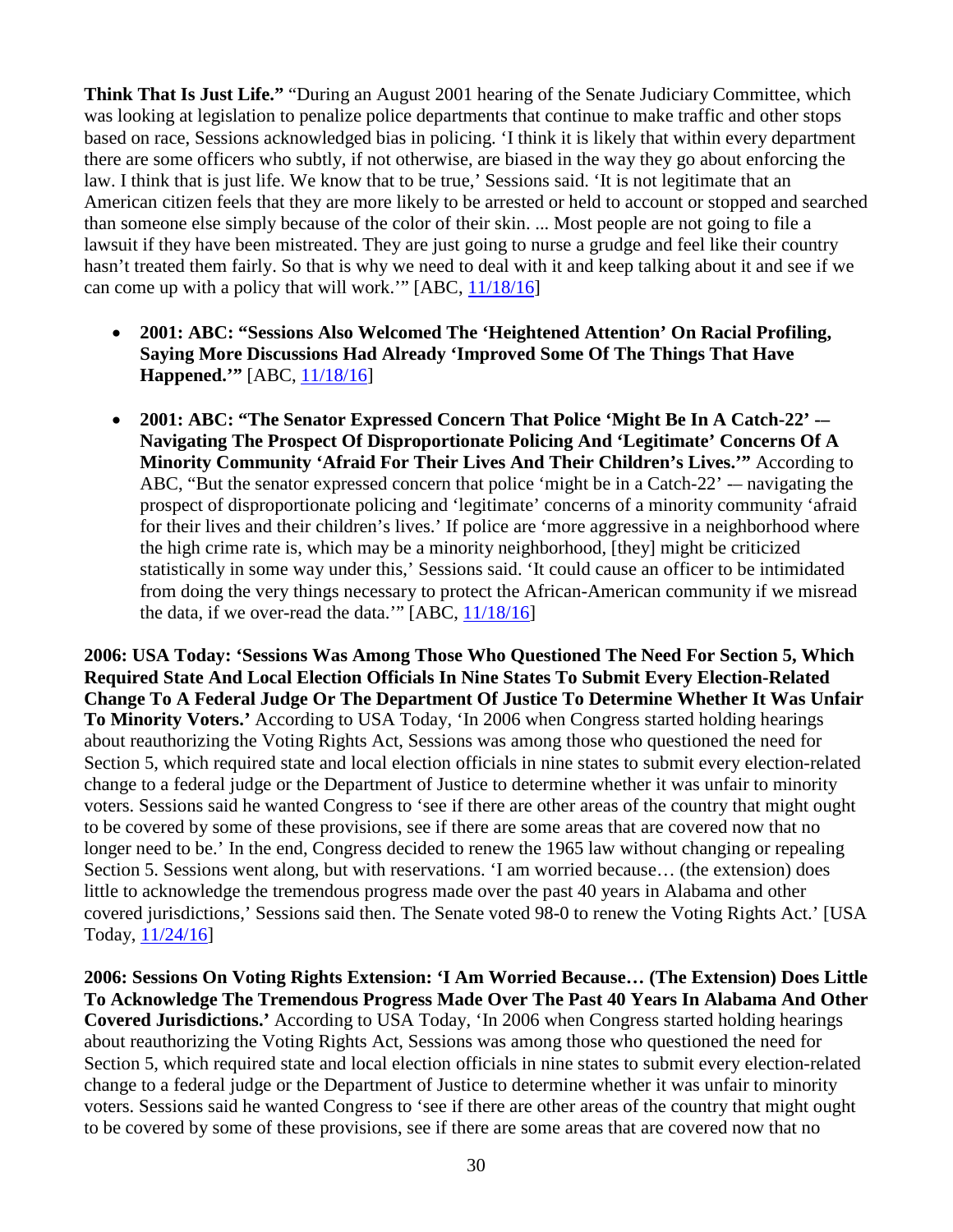longer need to be.' In the end, Congress decided to renew the 1965 law without changing or repealing Section 5. Sessions went along, but with reservations. 'I am worried because… (the extension) does little to acknowledge the tremendous progress made over the past 40 years in Alabama and other covered jurisdictions,' Sessions said then. The Senate voted 98-0 to renew the Voting Rights Act.' [USA Today, [11/24/16\]](http://www.usatoday.com/story/news/politics/2016/11/24/sessions-senate-career-shows-mixed-record-voting-rights-act-support/94303120/)

**2015: Sessions Sponsored A Bill To Award A Congressional Gold Medal To The Foot Soldiers Who Participated In Bloody Sunday.** On February 12, 2015, Sessions introduced a bill that 'directs the Speaker of the House and the President Pro Tempore of the Senate to arrange for the presentation, on behalf of Congress, of a gold medal to the Foot Soldiers who participated in Bloody Sunday, Turnaround Tuesday, or the final Selma to Montgomery Voting Rights March during March of 1965, which served as a catalyst for the Voting Rights Act of 1965. (Sec. 4) The medals struck pursuant to this Act are national medals.' [United States Senate, S.527, 2/12/15]

**2015: Sessions On Confederate Flag: 'What I Do Think Is That It Is Not Appropriate For Us To Erase History And Who We Are And Our Ancestors. I Had Ancestors – My Great Grandfather Was Killed At Antietam. I Don't Think He Was An Evil Person.'** According to Breitbart, ' In an appearance on Birmingham, AL WAPI's Matt Murphy Show last week, Sen. Jeff Sessions (R-AL) reacted to the controversy surrounding the Confederate flag and its place in public forums. Sessions was asked in particular to react to Gov. Robert Bentley (R-AL) and his decision to remove the flag from his state's capitol grounds. The junior Alabama did not criticize Bentley directly, but insisted that despite the flag having been 'commandeered' by those opposing the civil rights movement, it is not appropriate to 'erase history' when it comes to the flag. 'I'm not criticizing the governor,' Sessions said. 'You know the Confederate battle flag. I believe in history. We can't erase history. But I do know that a lot of our good citizens feel like that was kind of commandeered as a symbol of anti-civil rights, and those kind of things. So I can be sensitive to that and working on that. What I do think is that it is not appropriate for us to erase history and who we are and our ancestors. I had ancestors – my great grandfather was killed at Antietam. I don't think he was an evil person. He was called to serve his country as he knew it at that time and he did his duty leaving my grandfather, a baby, at home.' 'So this is a huge part of who we are and the left is continually seeking in a host of different ways it seems to me – you know, I don't want to be too paranoid about this, but they seek to delegitimize the fabulous accomplishments of our country by finding all the problems and highlighting them continually and ignore the tremendous achievements we've obtained.'' [Breitbart, [6/29/15\]](http://www.breitbart.com/video/2015/06/29/sessions-on-confederate-flag-flap-it-is-not-appropriate-for-us-to-erase-history/)

**2015: ABC: "Sessions Said He Believes 'Community-Based Policing Is A Great Thing,' But, 'It Is Clear That Police Officers All Over America Are Concerned' About Legal Actions Taken By The Justice Department Against Police Officers And Police Departments."** According to ABC, In A November 2015 "Senate Judiciary Committee hearing, Sessions said he believes 'community-based policing is a great thing,' but, 'it is clear that police officers all over America are concerned' about legal actions taken by the Justice Department against police officers and police departments." [ABC, [11/18/16\]](http://abcnews.go.com/Politics/jeff-sessions-race-civil-rights/story?id=43633501)

**2015: ABC: Sessions Said Black Lives Matter Was Making Statements That Were "Really Radical" And "Absolutely False."** According to ABC, "'I do think it's a real problem when we have Black Lives Matter making statements that are really radical, that are absolutely false,' Sessions said during the November 2015 hearing. He expressed concern that, in his view, officials within the Justice Department's Civil Rights Division had yet to criticize statements made by Black Lives Matter such as 'Pigs in a Blanket, Fry 'Em Like Bacon.'" [ABC, [11/18/16\]](http://abcnews.go.com/Politics/jeff-sessions-race-civil-rights/story?id=43633501)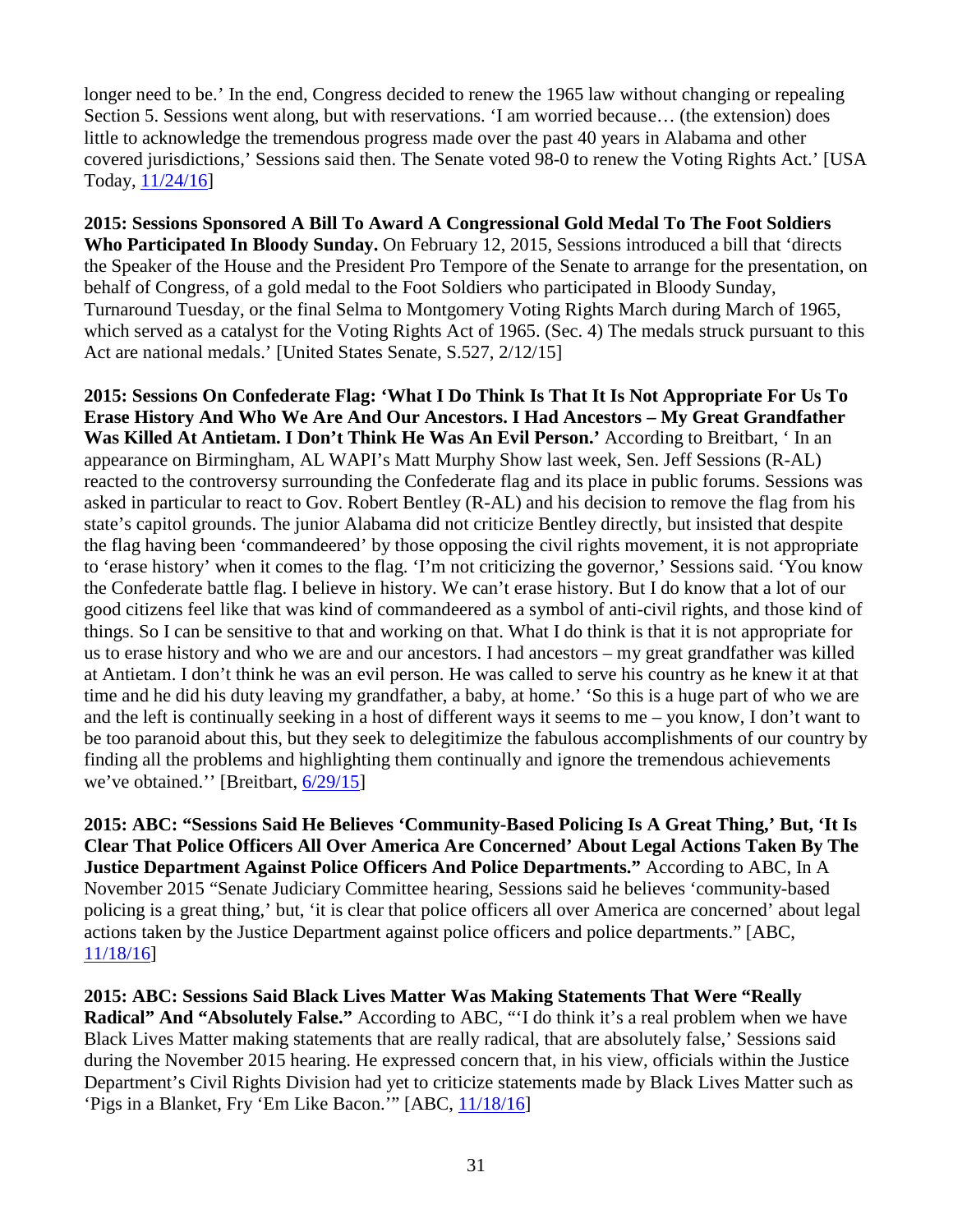- **2015: ABC: Sessions "Expressed Concern That, In His View, Officials Within The Justice Department's Civil Rights Division Had Yet To Criticize Statements Made By Black Lives Matter Such As 'Pigs In A Blanket, Fry 'Em Like Bacon.'"** According to ABC, "'I do think it's a real problem when we have Black Lives Matter making statements that are really radical, that are absolutely false,' Sessions said during the November 2015 hearing. He expressed concern that, in his view, officials within the Justice Department's Civil Rights Division had yet to criticize statements made by Black Lives Matter such as 'Pigs in a Blanket, Fry 'Em Like Bacon.'" [ABC, [11/18/16\]](http://abcnews.go.com/Politics/jeff-sessions-race-civil-rights/story?id=43633501)
- **2015: ABC: "Sessions Said An 'Experienced Law Enforcement Officer' In Alabama Told Him 'The Kinds Of Problems We're Seeing And The Legal Actions That Have Been Taken And The Marches In Protest About Police Do Have The Tendency To Cause [Police]...To Stay Under The Shade Tree, And Not Walk The Streets.'"** According to ABC, "During the hearing, Sessions said an 'experienced law enforcement officer' in Alabama told him 'the kinds of problems we're seeing and the legal actions that have been taken and the marches in protest about police do have the tendency to cause [police]...to stay under the shade tree, and not walk the streets.'" [ABC, [11/18/16\]](http://abcnews.go.com/Politics/jeff-sessions-race-civil-rights/story?id=43633501)

## **2015: Sessions Told Stanley-Becker: 'Racism Is Totally Unacceptable In America. Everybody Needs To Be Treated Fairly And Objectively.'** [The Washington Post, [11/18/16\]](https://www.washingtonpost.com/news/the-fix/wp/2016/11/18/10-things-to-know-about-sen-jeff-sessions-donald-trumps-pick-for-attorney-general/?utm_term=.f3915d3f9eca)

**2016: Sessions On Shelby Decision: 'Now If You Go To Alabama, Georgia, North Carolina, People Aren't Being Denied The Vote Because Of The Color Of Their Skin.'** 'Alabama Sen. Jeff Sessions was more talkative. The decision, after all, was rooted in a dispute in his state's own Shelby County. 'Shelby County is a majority-white county,' he said. 'I know they elected an African-American Republican county commissioner. I think they have a five-member county commission. You've got a city, and now you've gotta draw districts and gerrymander districts to try to get an African-American [representative], and you can have honest disagreements, and they can sue you.' This, he said, was unfair. The decision was 'was good news, I think, for the South, in that [there was] not sufficient evidence to justify treating them disproportionately than say Philadelphia or Boston or Los Angeles or Chicago ... Shelby County never had a history of denying the vote, certainly not now. There is racial discrimination in the country, but I don't think in Shelby County, Alabama, anyone is being denied the right to vote because of the color of their skin. It would be much more likely to have those things occur in Philadelphia, Chicago, or Boston.' It sounded like Sessions could support a pre-clearance law if it were applied more generally and didn't just hit the South. But he was undecided. 'I voted for the VRA extension,' he explained. 'I wanted to vote for it, but at the very last minute I was very uneasy, because all of a sudden they expanded it to 25 years, and that probably wasn't justified. It would be an appropriate time for Congress to identify what we need in terms of the Voting Rights Act. It was passed in direct response to blatant voting rights denial based on the color of one's skin. That's how it was justified, correctly I think, in applying to states that had a real history of that. But now if you go to Alabama, Georgia, North Carolina, people aren't being denied the vote because of the color of their skin.'' [Slate, [6/25/16\]](http://www.slate.com/blogs/weigel/2013/06/25/southern_republican_senators_happy_that_supreme_court_designated_their_states.html)

**Daily Beast: "Donald Trump's Pick For Attorney General, Sen. Jeff Sessions, Is The Human Embodiment Of The Phrase 'All Lives Matter.'"** "Donald Trump's pick for attorney general, Sen. Jeff Sessions, is the human embodiment of the phrase 'all lives matter.' And as head of the Justice Department, he will have the power to radically change how the federal government oversees law enforcement, prosecutes drug offenders, and handles voting issues. Changes are coming. And it's safe to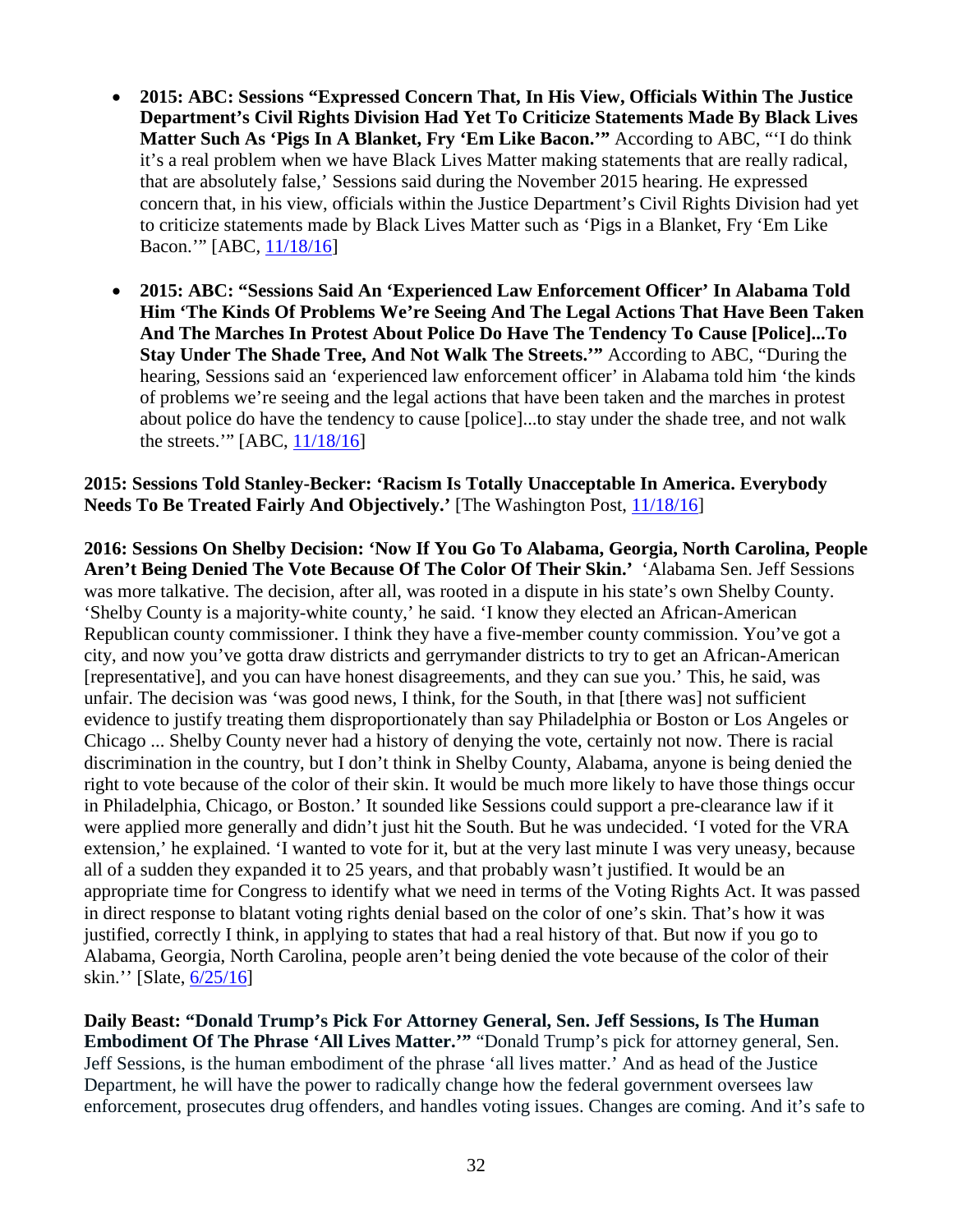assume that whatever the Black Lives Matter movement wants, Sessions wants the opposite." [Daily Beast, [11/20/16\]](http://www.thedailybeast.com/articles/2016/11/20/black-lives-matter-won-t-to-trump-doj.html)

**Throughout His Career, Sessions Lambasted The Voting Rights Act And Claimed That In-Person Voter Fraud Was A Common Occurrence.** "While he voted for extending Voting Rights Act in 2006, Sessions has since praised the Supreme Court's decision gutting the law. And early in his career he derided the law, calling it 'intrusive legislation.' And throughout his career he's claimed, with scant evidence, that in-person voter fraud is a common occurrence and needs to be cracked down on." [New York Daily News, [11/18/16\]](http://www.nydailynews.com/news/politics/key-policies-hanging-flux-jeff-sessions-ag-nomination-article-1.2879389)

1986 Confirmation Hearings And Accusations Of Racial Slurs

**1986: Sessions Denied Federal Judgeship Due To Racially Insensitive Remarks.** According to Los Angeles Times, 'The Senate Judiciary Committee, for the first time rejecting one of President Reagan's choices for the federal bench, Thursday voted down the nomination of Jefferson B. Sessions III to a district court in Alabama. The 39-year old Sessions, now a U.S. attorney in Mobile, Ala., became only the second judicial nominee to be turned down by the committee in 49 years. Sessions had come under heavy attack for past remarks that his critics said reflected insensitivity to racial minorities. Sessions denied that he was insensitive and said his remarks were being distorted.' [Los Angeles Times, 6/6/86]

**Los Angeles Times: 'Critics Had Charged That Sessions Was Not Qualified And That Several Remarks He Had Made Showed A 'Gross Insensitivity' About Racial Issues.'** According to Los Angeles Times, 'In his radio talk, Reagan did not mention the Judiciary Committee's bipartisan rejection June 5 of the nomination of Jefferson B. Sessions III to be a federal District Court judge. Critics had charged that Sessions was not qualified and that several remarks he had made showed a 'gross insensitivity' about racial issues.' [Los Angeles Times, 6/22/86]

**1985: The New York Times: 'Mr. Sessions Supervised The Prosecution Of Three Blacks Who … Were Acquitted Of Voting Fraud Charges.'** According to The New York Times, 'A major fight is developing in Congress over President Reagan's nomination of Jefferson Beauregard Sessions 3d, the United States Attorney in Mobile, Ala., to be a Federal district judge. Mr. Sessions supervised the prosecution of three blacks who in July were acquitted of voting fraud charges. The Republican Senator from Alabama, Jeremiah Denton, has praised Mr. Sessions as an outstanding lawyer. But civil rights groups are organizing opposition to him on the ground that he has shown insensitivity to blacks in his four years as United States Attorney … In the voting fraud case, the Government charged that the three black defendants had collected and altered absentee ballots in a conspiracy to elect certain black Democratic candidates to local offices in Perry County, Ala., last year. The defendants, as leaders of the Perry County Civic League, helped many of the county's older black residents mark their ballots. Over the past 20 years, defense lawyers said, many blacks in southwestern Alabama who were previously excluded from the political process gained voting rights and won some elections, in part as the result of efforts by the Perry County Civic League. Albert Turner, one of the defendants, along with his wife, Evelyn, said their prosecution was part of a politically inspired ''witch hunt'' designed to chill the political participation of blacks. ''The Federal Government came in here for the sole purpose of intimidating black voters who were trying to elect black officials," Mr. Turner asserted in an interview.' [The New York Times, 12/1/85]

**The New York Tiems: 'Executive Director Of The Leadership Conference On Civil Rights, A Coalition Of More Than 160 Organizations, Said 'Civil Rights Groups Will Be Actively Opposing' The Nomination.'** 'The hearing was scheduled for last week, but Democrats on the panel asked for time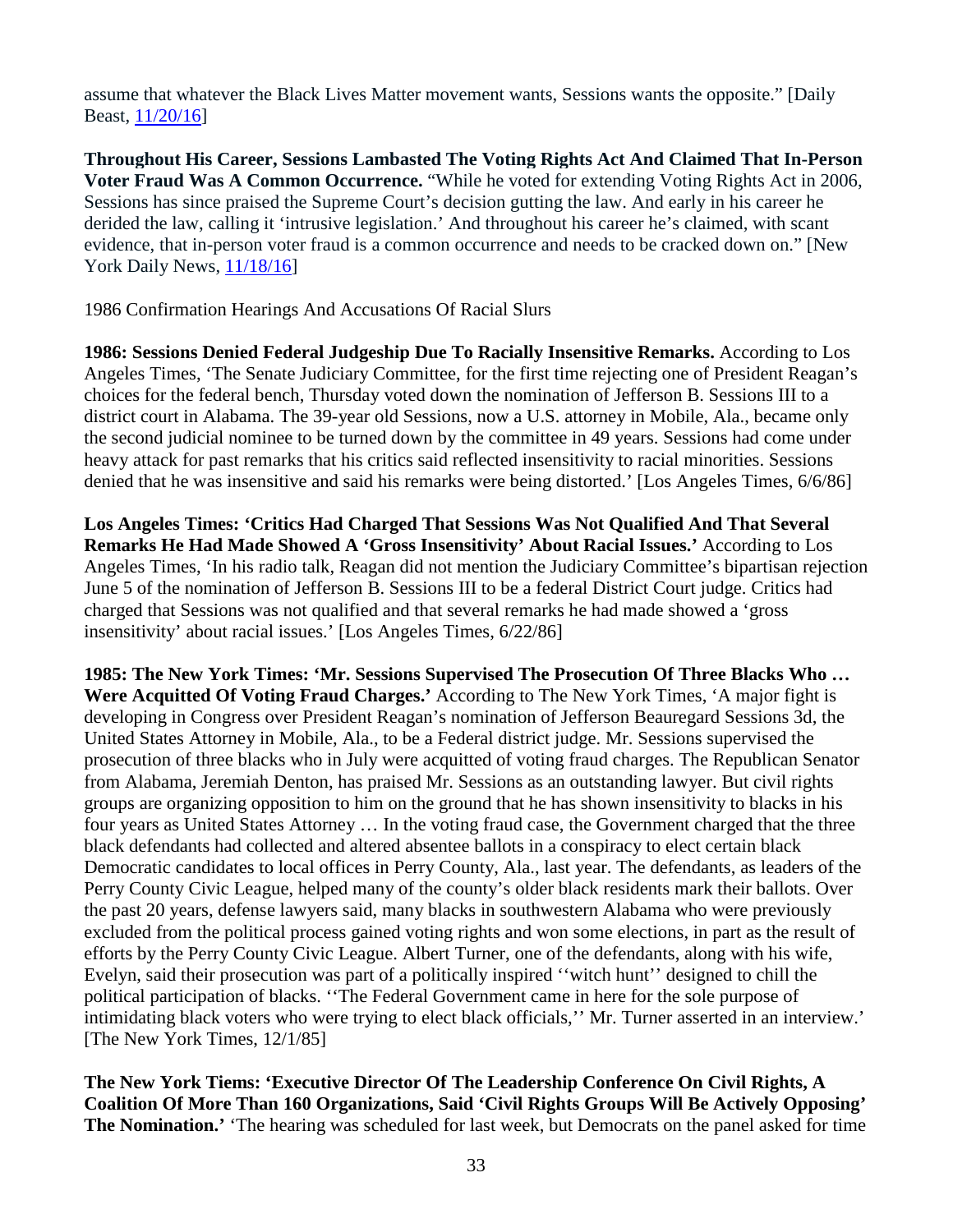to investigate Mr. Sessions's record. The Reagan Administration said there was no reason for a delay and urged senators to confirm the nomination quickly. Ralph G. Neas, executive director of the Leadership Conference on Civil Rights, a coalition of more than 160 organizations, said 'civil rights groups will be actively opposing' the nomination. In the voting fraud case, the Government charged that the three black defendants had collected and altered absentee ballots in a conspiracy to elect certain black Democratic candidates to local offices in Perry County, Ala., last year. The defendants, as leaders of the Perry County Civic League, helped many of the county's older black residents mark their ballots. Over the past 20 years, defense lawyers said, many blacks in southwestern Alabama who were previously excluded from the political process gained voting rights and won some elections, in part as the result of efforts by the Perry County Civic League.' [The New York Times, 12/1/85]

**New York Times: 'Mr. Sessions Denied The Charge. He Said He Had Run The United States Attorney's Office ''Without Any Racial Bias Whatsoever.'' He And Other Federal Officials Said The Investigation Of Mr. Turner Was Started In Response To Allegations By Other Blacks And A Request From The Local District Attorney.** According to The New York Times, Albert Turner, one of the defendants, along with his wife, Evelyn, said their prosecution was part of a politically inspired 'witch hunt' designed to chill the political participation of blacks. 'The Federal Government came in here for the sole purpose of intimidating black voters who were trying to elect black officials,' Mr. Turner asserted in an interview. 'Without Racial Bias' Mr. Sessions denied the charge. He said he had run the United States Attorney's office 'without any racial bias whatsoever.' He and other Federal officials said the investigation of Mr. Turner was started in response to allegations by other blacks and a request from the local District Attorney. Mr. Turner was an aide to the Rev. Dr. Martin Luther King Jr., head of the Southern Christian Leadership Conference, and from 1965 to 1972 he was the Alabama director of the conference. Mr. Turner was one of the leaders of the voting rights march who were clubbed down by the police in Selma, Ala., in 1965. While investigating the voting fraud case, Federal agents monitored a meeting held by Mr. Turner and other leaders of the Perry County Civic League on Sept. 3, 1984, the night before the state's primary election. At the trial, witnesses testified that Mr. Turner and another defendant, Spencer Hogue Jr., went from that meeting to the local post office in Marion, Ala., where they mailed about 500 absentee ballots that had been marked.' [The New York Times, 12/1/85]

**The New York Times: 'I'm Often Loose With My Tongue. I May Have Said Something About The N.A.A.C.P. Being Un-American Or Communist, But I Meant No Harm By It.'** According to The New York Times, 'The nomination of a United States Attorney in Mobile, Ala., to be a Federal district judge became entangled today in a fierce debate over the nominee's attitudes toward black people. In hearings before the Senate Judiciary Committee, the nominee, Jefferson B. Sessions 3d, was questioned about his prosecution last year of three blacks in Perry County, Alabama, who were acquitted of voting fraud, and about a number of statements attributed to him by witnesses. Senator Joseph R. Biden Jr. of Delaware, the ranking Democrat on the committee, asked Mr. Sessions whether he had ever referred to the National Association for the Advancement of Colored People and the American Civil Liberties Union, as 'un-American' organizations and 'Communists.' 'I don't recall saying that,' Mr. Sessions said. 'I'm often loose with my tongue. I may have said something about the N.A.A.C.P. being un-American or Communist, but I meant no harm by it.'' [The New York Times, 3/14/86]

**The New York Times: 'Mr. Sessions Purportedly Said He Had Considered The Ku Klux Klan An Acceptable Organization.'** According to The New York Times, 'In the statement, Mr. Figures also provided new details of a conversation in which Mr. Sessions purportedly said he had considered the Ku Klux Klan an acceptable organization until he learned that its members used marijuana. Mr. Figures said he overheard Mr. Sessions make the comment 'and I certainly took it as a serious statement.' Another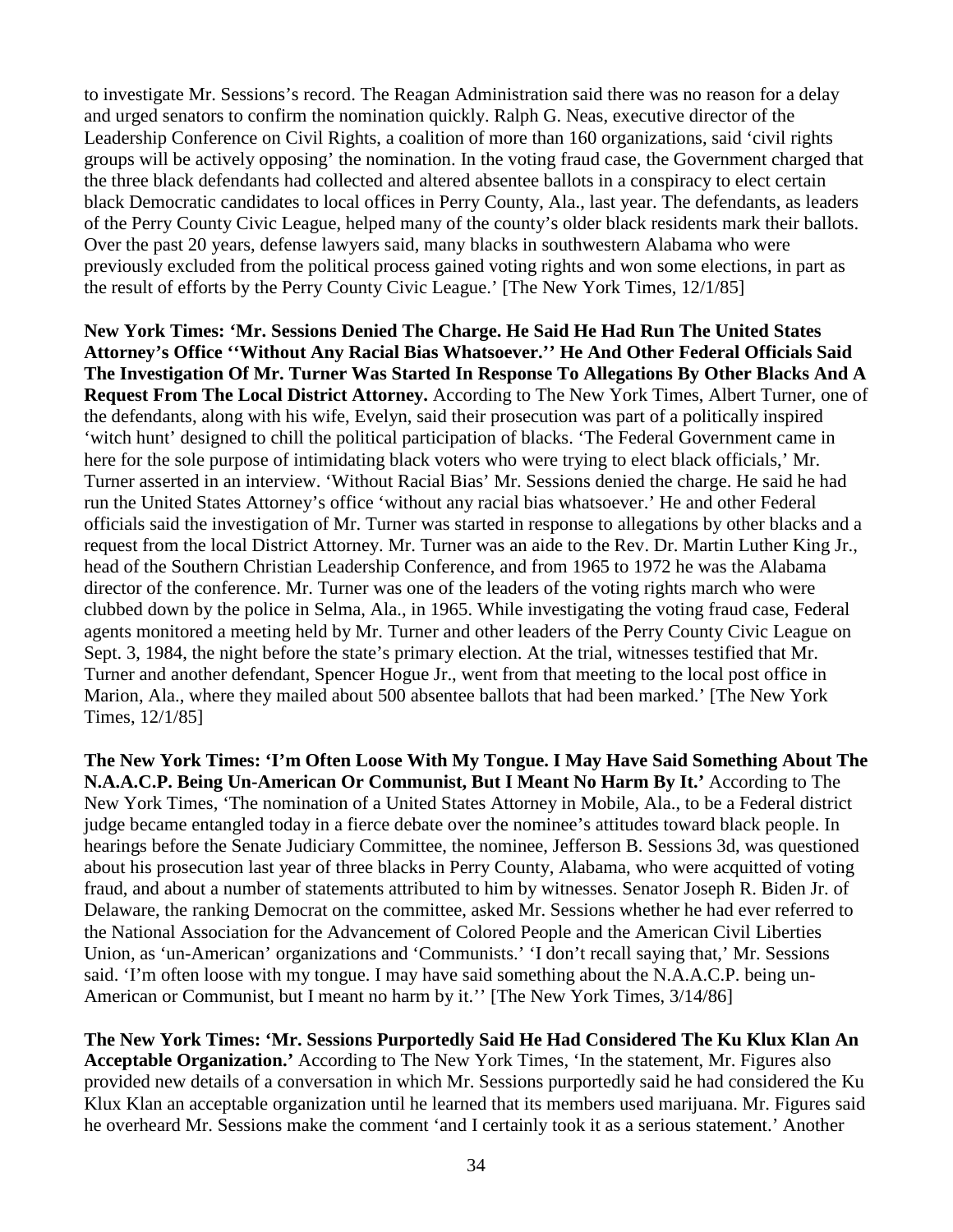Justice Department lawyer, Barry Kowalski, testified today, however, that he also heard the statement and believed that Mr. Sessions had meant it as a joke.' On another occasion, Mr. Figures said, Mr. Sessions 'stated that he believed the N.A.A.C.P., the Southern Christian Leadership Conference Operation PUSH, and the National Council of Churches were all un-American organizations teaching Anti-American values.' At the committee session last week, Mr. Sessions indicated that he had been quoted out of context. He said he had great respect for the N.A.A.C.P. and viewed the Klan as 'a force for hatred and bigotry.'' [The New York Times, 3/20/86]

**Chicago Tribune: 'A Black Lawyer Testified Thursday That His Former Boss, A U.S. Attorney Whom President Reagan Has Nominated To The Federal Bench, Regularly Called Him 'Boy' And Warned Him 'To Be Careful What You Say To White Folks.''** According to Chicago Tribune, 'A black lawyer testified Thursday that his former boss, a U.S. attorney whom President Reagan has nominated to the federal bench, regularly called him 'boy' and warned him 'to be careful what you say to white folks.' A former assistant U.S. attorney in Mobile, Ala., Thomas Figures told the Senate Judiciary Committee that Jefferson B. Sessions lacks 'sufficient respect and integrity' to be a U.S. District Court judge there. Sessions has become one of the administration's most controversial court nominations. In his testimony, Figures, a Carter appointee, said Sessions and 'one or two of the others' in the U.S. attorney's office called him 'boy.' But an assistant U.S. attorney and another staffer denied this and said in sworn statements they had never heard Figures called 'by anything but his given name.'' [Chicago Tribune, 3/21/86]

**Sessions: 'I Am Not A Racist. I Am Not Insensitive To Blacks.'** According to Plain Dealer, 'By the time Jeff Sessions appeared before the Senate to answer questions about his nomination to the federal bench, his reputation was in tatters. Former colleagues had accused him of frequently making racist comments, such as accusing the NAACP of teaching 'anti-American values' and agreeing with a comment that a white civil rights lawyer litigating voting rights cases was a 'disgrace to his race.' With his nomination all but doomed, Sessions pleaded for a chance to salvage his reputation. 'I am not the Jeff Sessions my detractors have tried to create,' said Sessions, then a 39-year-old U.S. attorney from Alabama. 'I am not a racist. I am not insensitive to blacks.' Sessions's defense didn't work at the time. But, undeterred, he forged a career as a politician, becoming Alabama's attorney general, a U.S. senator and, now, a key player in Donald Trump's presidential campaign.' [Plain Dealer, 7/19/16]

**Sessions Called NAACP A 'Commie Pinko Organization.'** According to Plain Dealer, 'J. Gerald Hebert, then a Justice Department lawyer based in Washington, recalled visiting the Mobile office while working on voting rights cases and listening as Sessions sounded off on his view of black civil rights groups, at one point calling the NAACP a 'commie pinko organization,' as Hebert recalled in a recent interview.' [Plain Dealer, 7/19/16]

**Plain Dealer: 'Thomas H. Figures, A Black Assistant U.S. Attorney Who Worked Under Sessions, Told The Committee That Sessions Said He Thought The Ku Klux Klan Was Okay Until He Learned Its Members Smoked Marijuana.'** [Plain Dealer, 7/19/16]

**Plain Dealer: Sessions 'Said The Statement Was Not Intended To Signal Support For The Klan. When Pressed On An Allegation That He Had Used The N-Word To Refer To A Black County Commissioner, Sessions Said It Was 'The First I Ever Heard That.''** [Plain Dealer, 7/19/16]

**Witnesses Testified That Sessions 'Referred To A White Attorney Who Took On Voting-Rights Cases As A 'Traitor To His Race.''** [Atlantic, [11/18/16\]](http://www.theatlantic.com/politics/archive/2016/11/trumps-pick-for-attorney-general-foreshadows-a-civil-rights-rollback/508172/)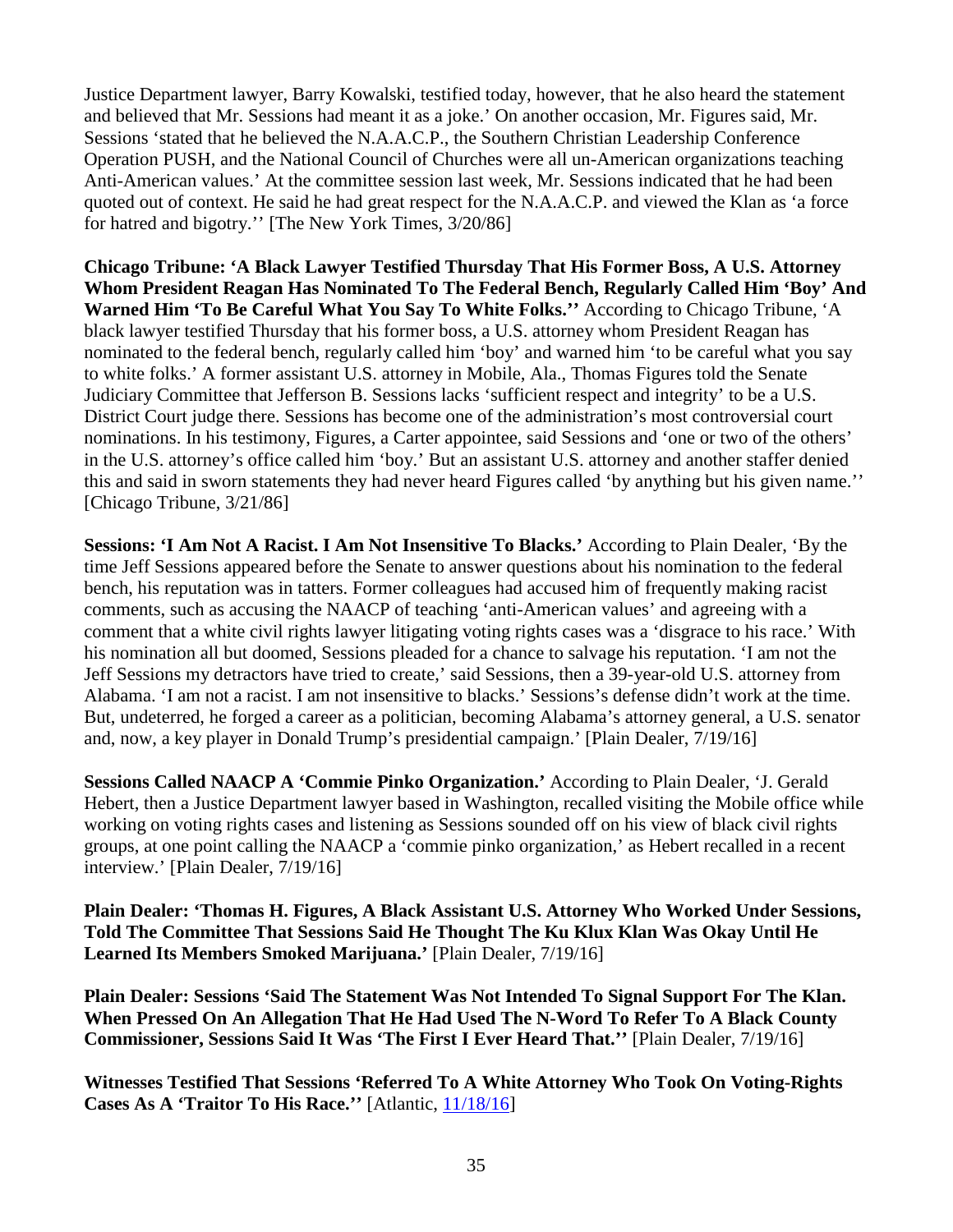**Atlantic: 'Sessions Also Faced Allegations That He Referred To A Democratic Official In Alabama As A Nigger.'** [Atlantic, [11/18/16\]](http://www.theatlantic.com/politics/archive/2016/11/trumps-pick-for-attorney-general-foreshadows-a-civil-rights-rollback/508172/)

**During His 1986 Confirmation Hearing, 'Sessions Called The Voting Right Act A 'Piece Of Intrusive Legislation.''** [Slate, [11/18/16;](http://www.slate.com/blogs/the_slatest/2016/11/18/jeff_sessions_is_trump_s_pick_for_attorney_general.html) Ari Berman Op-Ed, The New York Times, [11/19/16\]](http://www.nytimes.com/2016/11/22/opinion/voting-rights-in-the-age-of-trump.html)

## Votes

**2007: Sessions Voted Against A Measure That Would 'Make Violent Crimes That Cause Bodily Harm Based On The Victim's Race, Color, Religion Or National Origin Punishable By A Fine And Up To 10 Years In Prison, And Punishable By A Life Sentence If The Victim Dies, Is Kidnapped Or Subjected To Aggravated Sexual Abuse.'** Sessions voted against a 'Motion to invoke cloture (thus limiting debate) on the Kennedy, D-Mass., amendment no. 3035 to the Levin, D-Mich., substitute amendment no. 2011. The Kennedy amendment would make violent crimes that cause bodily harm based on the victim's race, color, religion or national origin punishable by a fine and up to 10 years in prison, and punishable by a life sentence if the victim dies, is kidnapped or subjected to aggravated sexual abuse. It also would create the same penalties for crimes motivated by gender, sexual orientation, gender identity or disability. The substitute would authorize \$648.3 billion for defense programs in fiscal 2008, including \$127.5 billion for the wars in Iraq and Afghanistan. It also would authorize \$143.5 billion for operations and maintenance; \$109.9 billion for procurement; \$122.9 billion for military personnel and \$74.7 billion for research development, testing and evaluation.' [CQ; United States Senate, Vote 163, [9/27/07\]](http://www.senate.gov/legislative/LIS/roll_call_lists/roll_call_vote_cfm.cfm?congress=110&session=1&vote=00350)

# Religion

Votes

**2007: Sessions Voted Against A Measure That Would 'Make Violent Crimes That Cause Bodily Harm Based On The Victim's Race, Color, Religion Or National Origin Punishable By A Fine And Up To 10 Years In Prison, And Punishable By A Life Sentence If The Victim Dies, Is Kidnapped Or Subjected To Aggravated Sexual Abuse.'** Sessions voted against a 'Motion to invoke cloture (thus limiting debate) on the Kennedy, D-Mass., amendment no. 3035 to the Levin, D-Mich., substitute amendment no. 2011. The Kennedy amendment would make violent crimes that cause bodily harm based on the victim's race, color, religion or national origin punishable by a fine and up to 10 years in prison, and punishable by a life sentence if the victim dies, is kidnapped or subjected to aggravated sexual abuse. It also would create the same penalties for crimes motivated by gender, sexual orientation, gender identity or disability. The substitute would authorize \$648.3 billion for defense programs in fiscal 2008, including \$127.5 billion for the wars in Iraq and Afghanistan. It also would authorize \$143.5 billion for operations and maintenance; \$109.9 billion for procurement; \$122.9 billion for military personnel and \$74.7 billion for research development, testing and evaluation.' [CQ; United States Senate, Vote 350, [9/27/07\]](http://www.senate.gov/legislative/LIS/roll_call_lists/roll_call_vote_cfm.cfm?congress=110&session=1&vote=00350)

# CIVIL LIBERTIES

Since its inception in 2001, Sessions has supported nearly every iteration of the USA Patriot Act. Sessions has long supported government surveillance efforts including bulk meta data collection. According to Politico, "During the last major surveillance debate in 2015, Sessions warned against anything that could weaken the NSA's spying capability … The senator wrote that the USA Freedom Act, which aimed to stop the bulk collection of phone records, 'would make it vastly more difficult for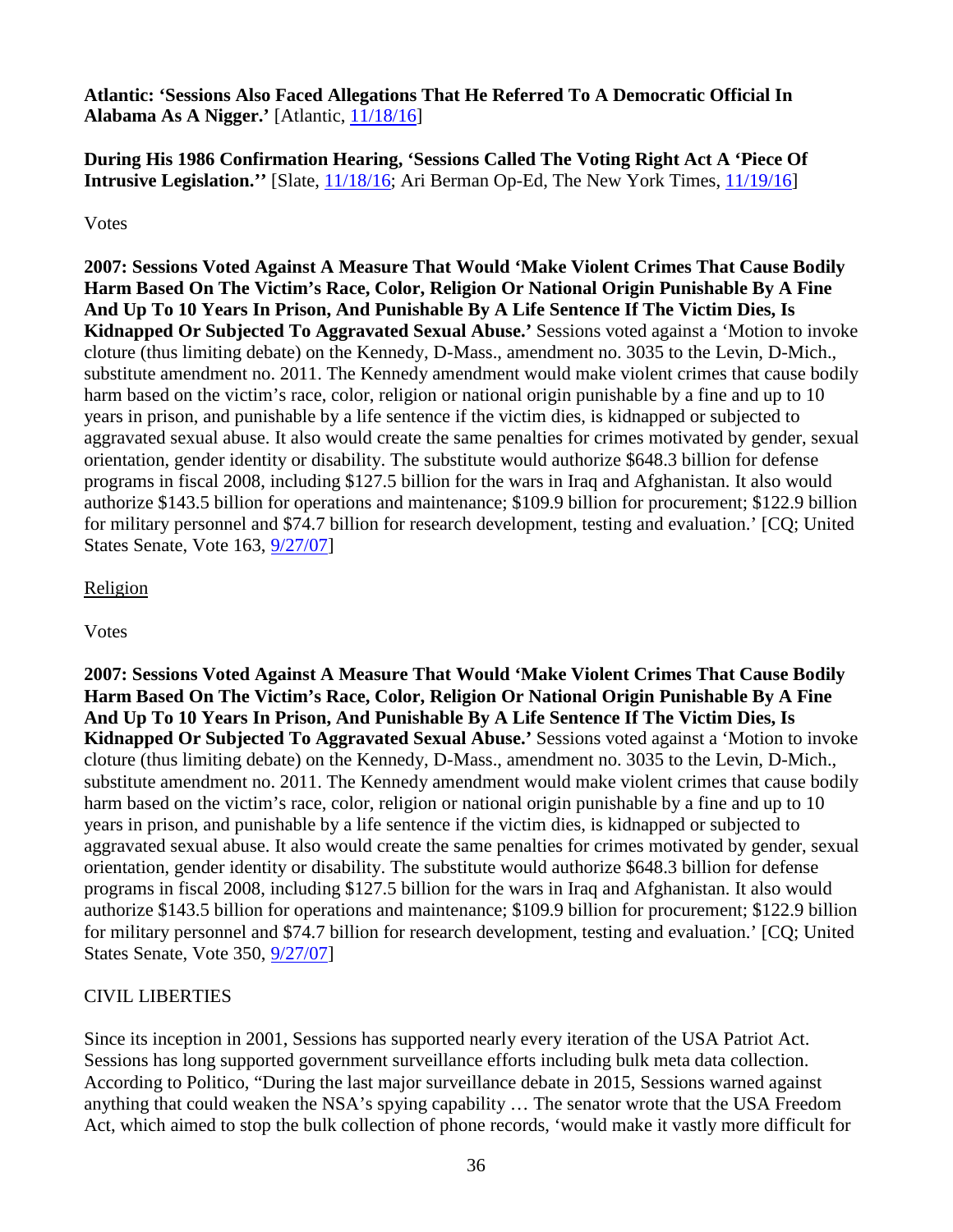the NSA to stop a terrorist than it is to stop a tax cheat. Why make it much harder to investigate terrorists than common criminals?'" In 2009, Sessions told then-Attorney General Eric "Holder in one committee hearing on warrantless wiretapping that 'we've exaggerated the extent to which this is somehow violative of our constitution.'" Sessions has also fervently denied allegations of prisoner abuse on the part the U.S. government. In 2005, the Senator said: "This country is not systematically abusing prisoners. We have no policy to do so. And it's wrong to suggest that. And it puts our soldiers at risk who are in this battle because we sent them there ... [Referring to detainees] Some of them need to be executed." The Senator also said that he "considered anyone who joined al-Qaeda to be 'illegal combatants' involved in a conspiracy to kill Americans, not soldiers who would be recognized prisoners of war under the Geneva Conventions."

*Please note that this section includes a limited review of key votes. Additional information on Sessions' Senate votes will be added as research continues.* 

## **Privacy**

**Wired: 'In His Nearly Two Decades As A Senator, Sessions Has Pushed For Spying Powers Beyond Even Those Supported By His Republican Congressional Colleagues And Intelligence Agents.'** According to Wired, 'In his nearly two decades as a senator, Sessions has pushed for spying powers beyond even those supported by his Republican congressional colleagues and intelligence agents. He fought reform of the Foreign Intelligence Surveillance Act in 2012 and against the USA Freedom Act that in 2015 placed new limits the NSA's spying powers after the revelations of Edward Snowden—a law that passed a Republican House and Senate and was even endorsed by NSA director Michael Rogers.' [Wired, 11/18/16]

**2006: Sessions Supported President Bush's Terrorist Surveillance Program.** 'Sen. Jeff Sessions (R-AL) was joined by five of his Senate colleagues today in announcing their support for the administration's Terrorist Surveillance Program. Sessions headlined a U.S. Capitol news conference and was joined by Sens. Jon Kyl (AZ), Mike Crapo (ID), Saxby Chambliss (GA), John Cornyn (TX) and Mel Martinez (FL). The senators' announcement comes on the eve of next Monday's Senate Judiciary Committee hearing on the surveillance program. Sessions is a member of the committee.' [Senator Jeff Sessions Official Website, [2/2/06\]](http://www.sessions.senate.gov/public/index.cfm/news-releases?ID=19703cdb-f1bb-2f89-a5f2-b1d76c5cc917)

**2006: Sessions: "If The Call Is Into The United States From Al-Qaida, We Can't Intercept That Call, We Can't Use That Capability To Defend Americans. I Believe That Is Not Logical."** The question we have is whether the authorization of force and the inherent power of the President allows warrantless surveillance of an international call that is connected to the group we are at war with, al-Qaida, that calls into the United States. To say we can't do that will lead to this weird result. We intercept an international phone call that has not been connected to the United States and we discover information that they are planning an attack on France, we can call France and tell them. If they have a plan that we discover that they are going to attack Canada, we can call them and warn them--or New Zealand or Mexico or any other of our allies and friends around the world. But if the call is into the United States from al-Qaida, we can't intercept that call, we can't use that capability to defend Americans. I believe that is not logical. The American people don't agree with it. They support and expect our military to carry on these activities. I hope and I believe they will be continued. Why do I believe they will be continued? Because despite the fact that we have told the world of this capability and severely damaged our capability, not one Member of this Congress that I know of has said we should stop it. If it is so evil and bad, why do they say it does not need to be stopped? I thank the Chair and yield the floor." [Senator Jeff Sessions Official Website, [2/9/06\]](http://www.sessions.senate.gov/public/index.cfm/floor-statements?ID=EF3CCEDF-7E9C-9AF9-78BD-0CA9C83CC728)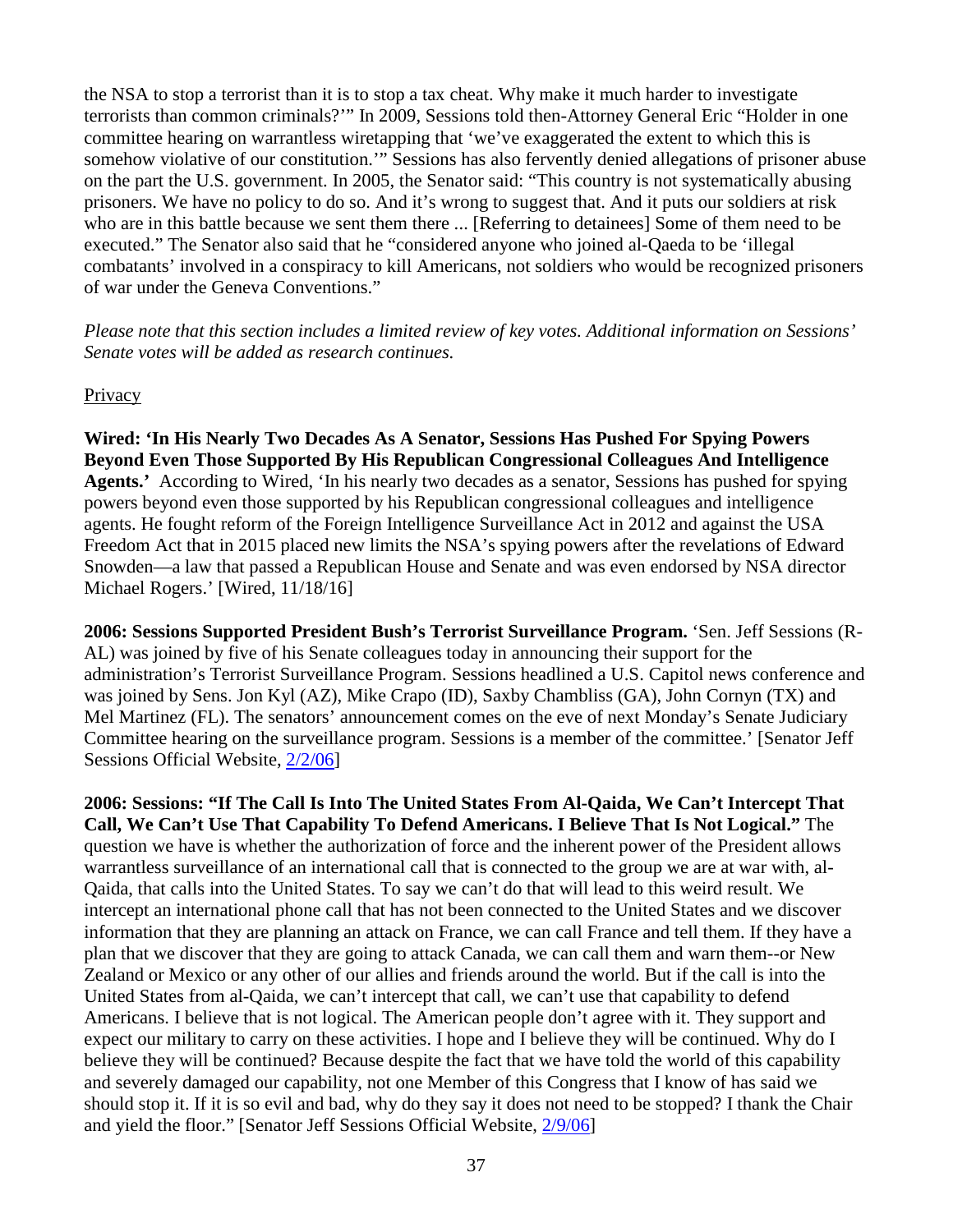**2006:Sessions On Bush Spying Program: "To Hear The News Articles, Of Course, It Was Domestic Spying. That Is Far From The Reality Of This Situation."** Sessions said the following in a February 10, 2006 speech: "The Church Committee came out with this wall, a wall of separation between the CIA and the FBI, and many believed that wall was responsible for the lack of sharing of information between the FBI and CIA. They thought they were doing it for constitutional reasons. They thought they were doing a good thing. But we realized that was a disaster and we tore that wall down many years later, 20 years later, as a result of the experience we had with 9/11. So I would express my concern about statutes dealing with treatment of prisoners or surveillance, that we need to be careful about how we do that. I think the American people believe there should be some flexibility for the President in matters that could relate to our national security and the lives of our own citizens. We need to be careful as we go forward with that. But to date, we can say a couple of things with certainty: that the leaders of the House and the Senate were informed fully of what the President was doing. They did not object. And the Attorney General has made a compelling case, I believe, that he was authorized to do these national security intercepts, both by the authorization to use force and by the inherent powers given to the President. I would note, also, that the President's narrow use of a power is something that should be appreciated by the critics. He said it can only involve a phone call that is international and a phone call from al-Qaida, in which one member of the call was al-Qaida. If we do those two things, the average American can be sure they are not getting caught up in it. To hear the news articles, of course, it was domestic spying. That is far from the reality of this situation." [Senator Jeff Sessions Official Website, [2/10/06\]](http://www.sessions.senate.gov/public/index.cfm/floor-statements?ID=ef3809fc-7e9c-9af9-7e52-e97a6de87faf)

**Sessions On 2006 Patriot Act Reauthorization: "The Act Itself Provides Quite A Number Of Provisions That Simply Allow Investigators To Use The Same Tactics To Investigate Terrorists … That They Use To Investigate Wage-And-Hour Disputes, To Investigate Your Taxes, To Investigate Drug Dealers And Pharmacists And Drug Dispensers And Doctors."** According to a floor speech, Sessions said: "Mr. SESSIONS. Mr. President, I am sorry we are now facing another filibuster and delay of efforts to reauthorize the PATRIOT Act … If you look around, you will see that people are not engaging the issue. The complaints--Senator Kyl talked about some of them--are insubstantial. They are not the kind of serious concerns people have portrayed them to be. The act itself provides quite a number of provisions that simply allow investigators to use the same tactics to investigate terrorists, people who want to kill us, that they use to investigate wage-and-hour disputes, to investigate your taxes, to investigate drug dealers and pharmacists and drug dispensers and doctors. It is important that investigators continue to have these tools at their disposal. It is unfortunate we have had this obstruction. We have seen a pattern of it, frankly." [Senator Jeff Sessions Official Website, [2/16/06\]](http://www.sessions.senate.gov/public/index.cfm/floor-statements?ID=EF33BA78-7E9C-9AF9-7E96-8BBD9E20F897)

**2007: Sessions Lauded The Foreign Intelligence Surveillance Act, Said It Did Not Violate** 

**Americans Civil Liberties.** According to a floor speech, Sessions said: "So what happened? Congress went through an intense study, and we passed the Protect America Act this past summer. Some people said: This is a rush, though we spent weeks on it. Congress spent a lot of time working on it. But we said: OK, it will come back up for reauthorization in February. As of this date, there has been no example of abuse of that act. Senator Feingold says these intelligence procedures were illegal wiretapping. I think that is really not a fair thing to say. A court ruled that these procedures we had been using for some time, must, according to statutes we passed, go through a certain number of procedural hoops that, as a practical matter, would have eliminated the possibility of us continuing these surveillance techniques. That is what they ruled. I don't think we ever intended this to be the effect, but the court probably ruled fairly on the law. I am not sure. We are stuck with the ruling regardless. I don't think it is fair to say the program was illegal. But certainly the procedures were not unconstitutional because this summer, when we passed the Protect America Act, we effectively concluded the program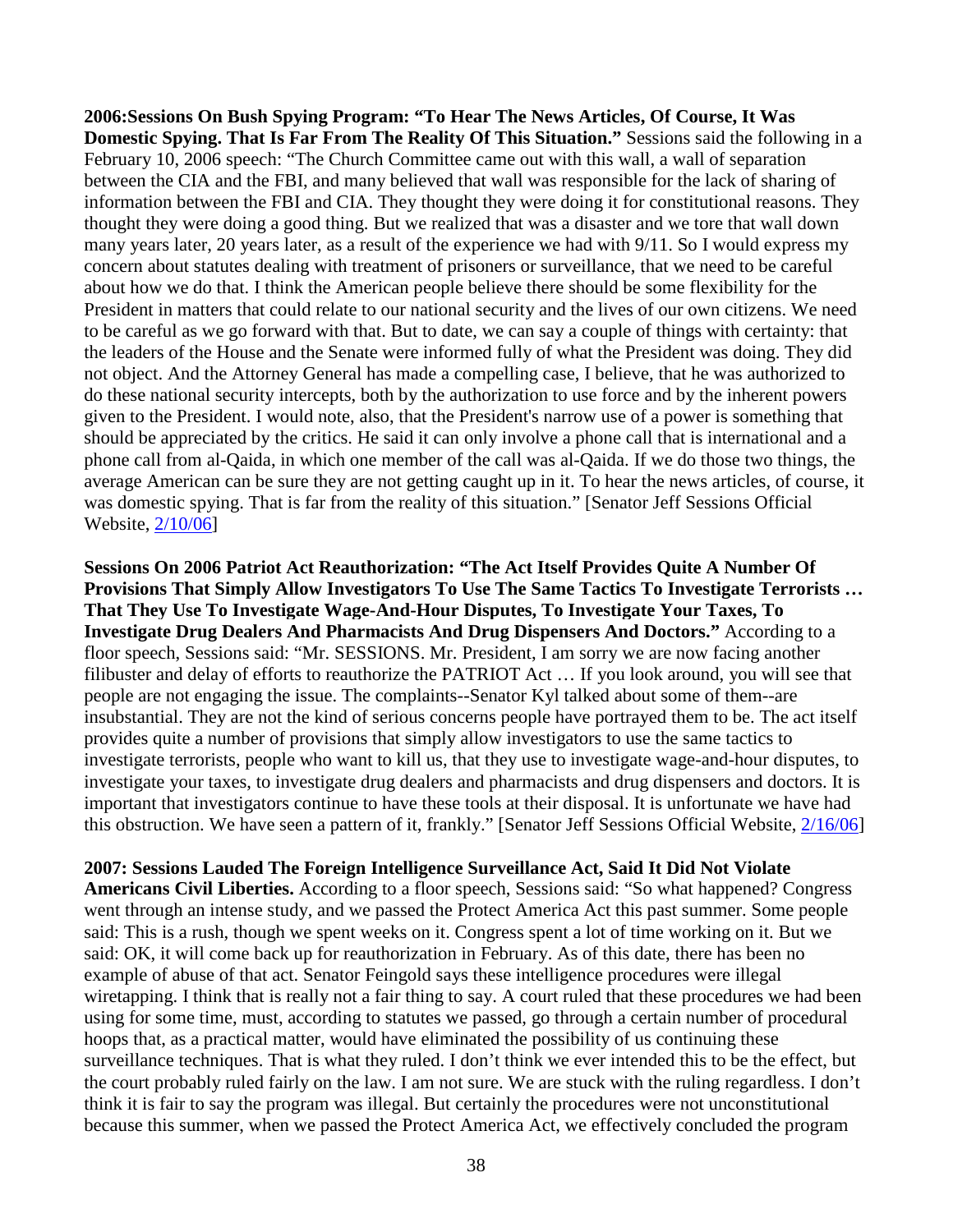was good and constitutional. We affirmed the program. I want to say, if we have any humor left on this subject, perhaps we ought to write President Bush a letter and tell him: Thank you. We are sorry we accused you of violating our Constitution and basic civil liberties. After the Congress spent weeks studying this, we passed a law that basically allowed the program to continue as it was. I urge that we do the right thing on this legislation and move forward to the Intelligence bill, not the Judiciary bill." [Senator Jeff Sessions Official Website, [12/17/07\]](http://www.sessions.senate.gov/public/index.cfm/floor-statements?ID=EE5B42B2-7E9C-9AF9-7C5B-197ADC452C75)

**2007: Sessions: "The Suggestions That Have Been Made By Some That [The NSA Is] Sitting Out There Trying To Listen In On Somebody's Private Conversation About Christmas From Paris Or Afghanistan Is Beyond Reality."** According to a floor speech, Sessions said: "I went out a few weeks ago to the National Security Agency and got a full briefing, as a number of Senators have, on what is being done there. I was so proud of our personnel. These are fabulous Americans. The suggestions that have been made by some that they are sitting out there trying to listen in on somebody's private conversation about Christmas from Paris or Afghanistan is beyond reality. They are out there trying to protect America. They are looking to see if they have any information that they can legally pick up that would indicate an attack may be imminent or that people are plotting to attack the United States. So I thank the Chair. I hope we will move forward with this legislation based on the Intel bill and that we will reject efforts to deny liability protection to Americans who serve our country. Also, I hope we will reject the Wyden language in the Intel bill because I think it goes far too far in constricting the ability of our intelligence personnel to do their job, and it is not legally or constitutionally required." [Senator Jeff Sessions Official Website, [12/17/07\]](http://www.sessions.senate.gov/public/index.cfm/floor-statements?ID=EE5BF374-7E9C-9AF9-7B18-84C7614140BA)

**2008: Sessions: "I Am Frustrated, Forgive Me, That We Are So Timid About Allowing The Full Historical Surveillance Capabilities Our Nation Is Used To Having At This Time When We Have Unique Threats From Terrorists Who Have Proven They Have The Ability To Inflict Thousands Of Deaths On Americans."** According to a floor speech, Sessions said: "I am frustrated, forgive me, that we are so timid about allowing the full historical surveillance capabilities our Nation is used to having at this time when we have unique threats from terrorists who have proven they have the ability to inflict thousands of deaths on Americans. Our good people are working their hearts out. Let's don't make it more difficult for them. Let's affirm what they are doing. We will continue to monitor it so it is never abused. I thank the chairman and the Intelligence Committee for their bipartisan work to serve our country by producing a bill we all can be proud of." [Senator Jeff Sessions Official Website, [1/30/08\]](http://www.sessions.senate.gov/public/index.cfm/floor-statements?ID=EAE1794C-DBEB-451D-97F9-A707FB4FAA22)

# **2008: Sessions Urged The Senate To Pass The Foreign Intelligence Surveillance Act.**

According to a floor speech, Sessions said: **"'**Mr. SESSIONS. Mr. President, I would like to share some thoughts on the FISA legislation. It is critically important, and we need to pass the Intelligence Committee bill. I will first say, in response to my able colleague from Illinois, that General Hayden's comments in which he indicated three people had been subjected to waterboard torture are something we ought to think about. First, I am glad, as he said and has been repeated, waterboarding was only used three times early on after 9/11 against some of the most dangerous people we have ever dealt with. As a result of the debate and discussion about that, we had an amendment on the floor of the Senate, which Senator Kennedy offered to the Military Commissions Act in 2006, to prohibit waterboarding. It failed 46 to 53. We have a statute that does prohibit torture--Congress passed it overwhelmingly and it was supported by Senators KENNEDY, LEAHY, BIDEN, and others--that defined torture as infliction of severe physical or mental pain or suffering. I am glad we are no longer utilizing waterboarding. I hope we never have to do it again. I just want to say to my colleagues, be careful how you portray the United States around the world.'" [Senator Jeff Sessions Official Website, [2/6/08\]](http://www.sessions.senate.gov/public/index.cfm/floor-statements?ID=f4a400a3-0ec8-cbc6-3377-7f65460da252)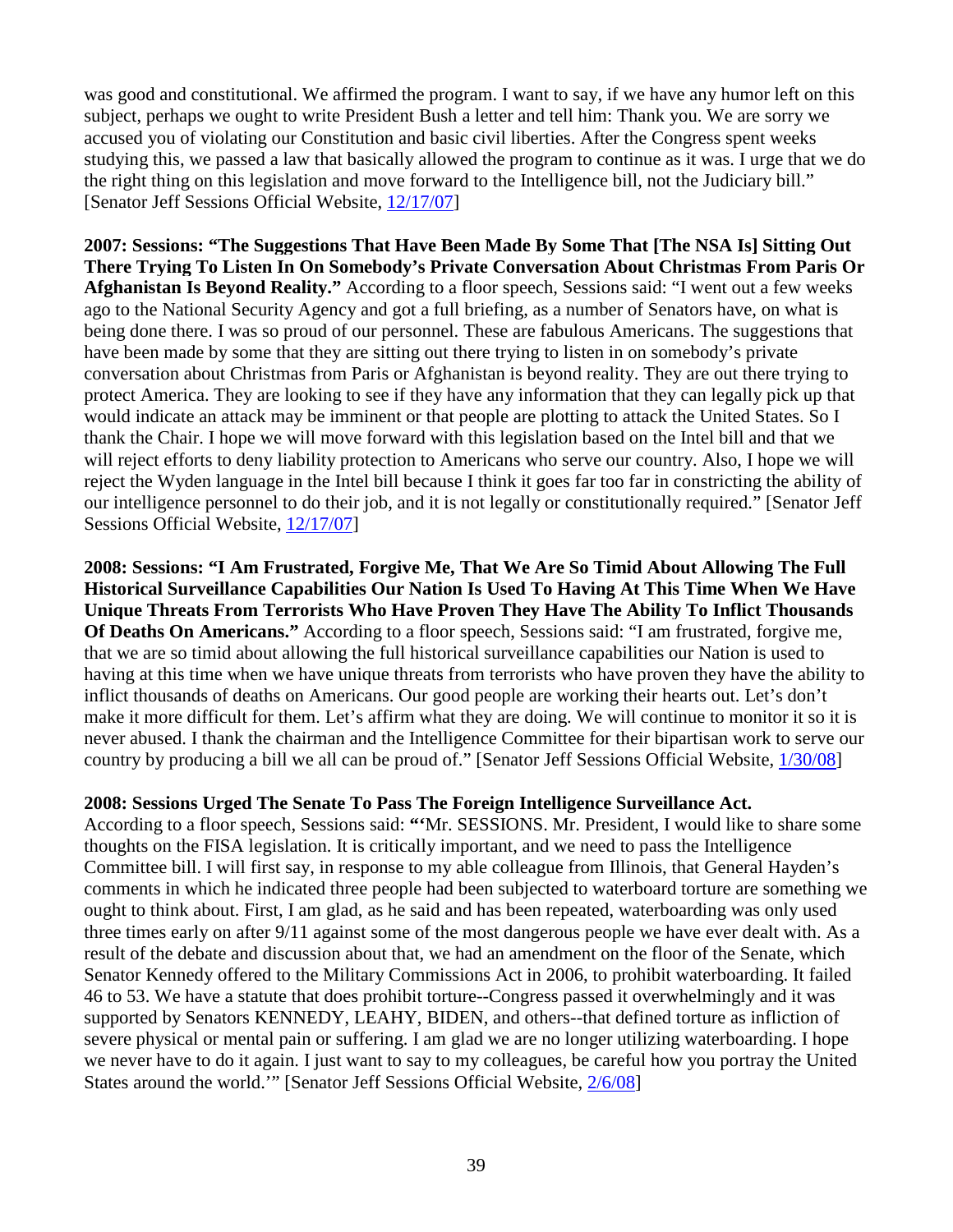**2009: PBS: Sessions Told "Holder In One Committee Hearing On Warrantless Wiretapping That 'We've Exaggerated The Extent To Which This Is Somehow Violative Of Our Constitution.'"** The following is a conversation between Senator Jeff Sessions and then-Attorney General Eric Holder, "SEN. SESSIONS: Previously, you've heard reference to warrantless wiretapping, and suggesting this was a great violation of constitutional rights. But for the most part, as I understand these difficulties, they arise from a lawful intercept, maybe in a foreign country, maybe of a satellite phone or something in Afghanistan. And those are legally intercepted -- I think e-mails could be too -- as part of an intelligence-gathering operation. What happens is -- and that's lawful. It's lawful with regard to that individual. Now, if they, all of a sudden, make a phone call to some terrorist cell in the United States, someone could argue that's illegally wiretapping an American citizen. But isn't it, in truth, the intercept is of a person identified as part of an intel operation outside the United States, and that has never been considered something that's controlled by warrants? ATTY GEN. HOLDER: So you're saying that you actually have existing authority on somebody who's overseas who happens to place a call into the United States. SEN. SESSIONS: That's correct. ATTY GEN. HOLDER: It would - SEN. SESSIONS: That's what we've been arguing over, frankly. It's been -- if you wiretap a Mafia leader and he calls somebody who the court does not have an approval of, you can listen in on that conversation. Isn't that right? Isn't that part of the approval? So if you have a lawful tap on a foreign person, I think the principle is the same. That's all I'm saying. And I think we've exaggerated the extent to which this is somehow violative of our Constitution. That's just my personal view of it." [PBS, [11/18/16;](http://www.pbs.org/newshour/rundown/trump-offers/) Project VoteSmart, 6/17/09]

**Sessions Railed Against The USA Freedom Act In 2015 Op-Ed.** Sessions wrote in a 2015 op-ed: "But legislation known as the USA Freedom Act would prevent our intelligence officers from obtaining information in this manner at all. As former federal judge and attorney general Michael Mukasey said: The bill's imposition of the warrant requirement on the NSA would be more burdensome than what any assistant U.S. attorney must do to get metadata in a routine criminal case, which is simply to aver that the information is needed in connection with a criminal investigation — period. The bill would also eliminate entirely the database through which the NSA is able to quickly access information to 'connect the dots' in order to prevent terror attacks. This is significant because, as the National Academy of Sciences explained, in contrast to domestic law enforcement . . . the world of intelligence analysis has many fewer tools available for investigation. In hostile foreign environments, personal interviews and observations and records review are much more limited. Accordingly, the role of bulk data as a way to understand the significance of past events is important, and the loss of this tool becomes more serious." [National Review, [5/20/15\]](http://www.nationalreview.com/article/418675/why-should-terrorists-be-harder-investigate-routine-criminals-jeff-sessions)

- **Jeff Sessions National Review Op-Ed Headline: "Why Should Terrorists Be Harder To Investigate Than Routine Criminals?"** [National Review, [5/20/15\]](http://www.nationalreview.com/article/418675/why-should-terrorists-be-harder-investigate-routine-criminals-jeff-sessions)
- **Sessions Op-Ed: "It Should Not Be More Difficult To Investigate A Terrorist Plot Than Check Fraud."** Sessions wrote in a 2015 op-ed: "[I]t should not be more difficult to investigate a terrorist plot than check fraud. As the National Academy of Sciences noted in its recent report, Section 215 of the Patriot Act simply 'allow[s] the [Foreign Intelligence Surveillance Court] to require production of documents and other tangible things determined relevant to national security investigations, much like other courts do in criminal and grand jury investigations.' But unlike in the criminal context, Section 215 is subject to extraordinary oversight by the Executive and Judicial branches, as well as minimization procedures to protect Americans' civil liberties. Moreover, information acquired under Section 215 can be accessed by only a limited number of trained intelligence professionals and only after the government has demonstrated to the court that there is a reasonable, articulable suspicion that a number or identifier is associated with a specific foreign-terrorist organization." [National Review,  $5/20/15$ ]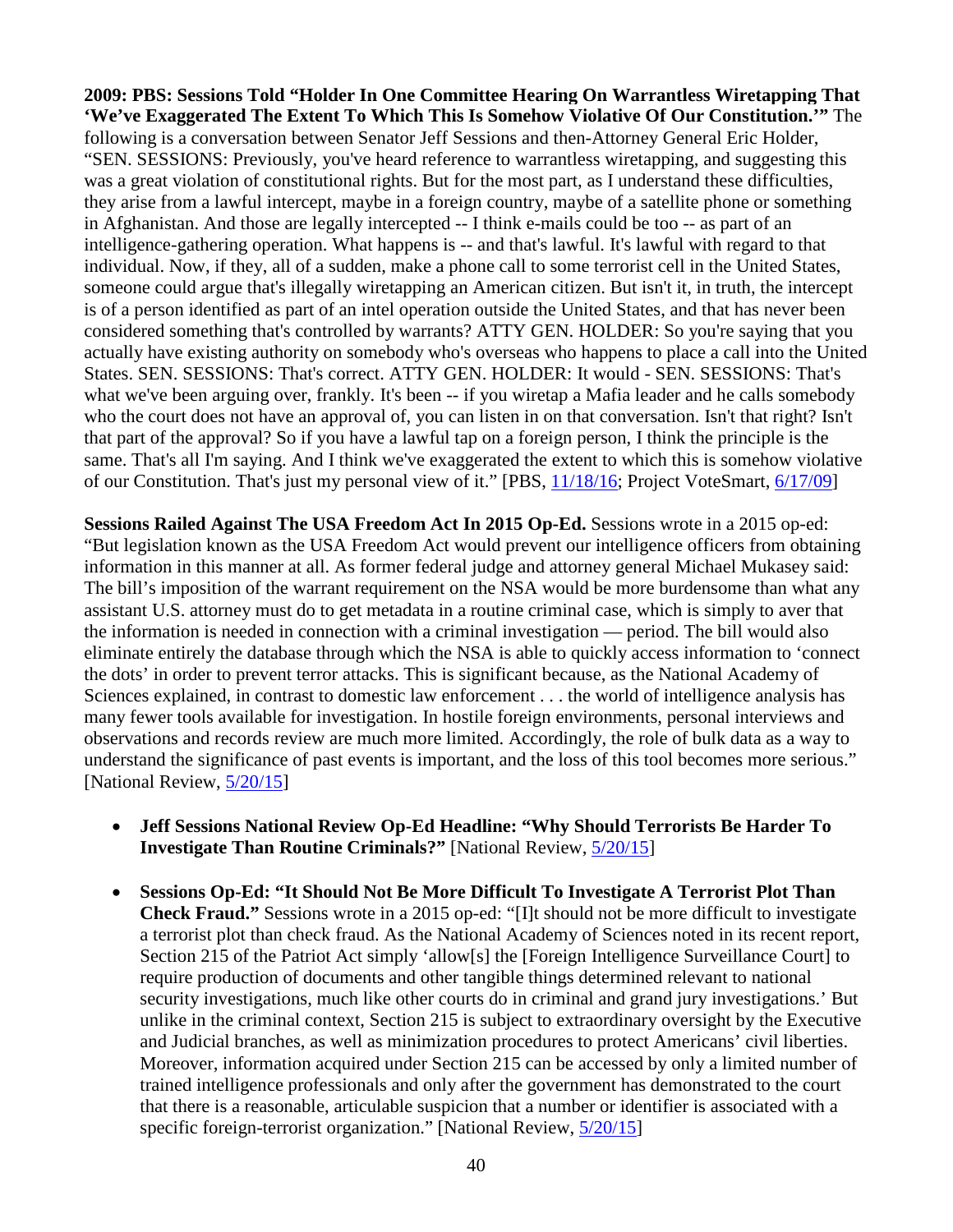**Politico: 'During The Last Major Surveillance Debate In 2015, Sessions Warned Against Anything That Could Weaken The NSA's Spying Capability.'** According to Politico, 'During the last major surveillance debate in 2015, Sessions warned against anything that could weaken the NSA's spying capability — a stance that put him at odds with Silicon Valley, which sought to scale back digital snooping in the wake of Edward Snowden's leaks. The senator wrote that the USA Freedom Act, which aimed to stop the bulk collection of phone records, 'would make it vastly more difficult for the NSA to stop a terrorist than it is to stop a tax cheat. Why make it much harder to investigate terrorists than common criminals?' The legislation ultimately passed, despite his vote against it.' [Politico, 11/18/16]

**2015: Politico: 'The Senator Wrote That The USA Freedom Act, Which Aimed To Stop The Bulk Collection Of Phone Records, 'Would Make It Vastly More Difficult For The NSA To Stop A Terrorist Than It Is To Stop A Tax Cheat.'** According to Politico, 'The senator wrote that the USA Freedom Act, which aimed to stop the bulk collection of phone records, 'would make it vastly more difficult for the NSA to stop a terrorist than it is to stop a tax cheat. Why make it much harder to investigate terrorists than common criminals?'' [Politico, [11/18/16\]](http://www.politico.com/story/2016/11/jeff-sessions-attorney-general-tech-industry-231616)

**2016: Politico: 'In June, Sessions Put Forward An Amendment That Would Have Essentially Allowed Investigators To Obtain A Host Of Online Data — From Web Browsing Histories To Emails — Without A Warrant In The Cases Of An Emergency.'** According to Politico, 'For years, tech giants like Apple, Facebook and Google have also sought to update decades-old rules that allow law enforcement to access digital records, like emails, without a warrant. When the Senate this year considered an update to the Electronic Communications Privacy Act, Sessions was again on the opposite side of Silicon Valley. In June, Sessions put forward an amendment that would have essentially allowed investigators to obtain a host of online data — from web browsing histories to emails — without a warrant in the cases of an emergency. Privacy groups like the Electronic Frontier Foundation blasted the idea, saying it would 'weaken the privacy protections' in the bill. The update never advanced.' [Politico, [11/18/16;](http://www.politico.com/story/2016/11/jeff-sessions-attorney-general-tech-industry-231616) USA Today, [6/9/16\]](http://www.usatoday.com/story/news/politics/2016/06/09/senate-derails-bill-rein-email-surveillance/85641196/)

## Votes

**2001: Jeff Sessions Voted In Favor Of - HR 3162 - Uniting and Strengthening America by Providing Appropriate Tools Required to Intercept and Obstruct Terrorism (USA Patriot Act).** On October 25, 2001, the United States Senate voted on "The bill that would expand law enforcement's power to investigate suspected terrorists. The bill would allow disclosure of wiretap information among certain government officials, authorize limited disclosure of secret grand jury information to certain government officials, and allow the detention of foreigners suspected of having ties to terrorism. It also would make it easier for law enforcement to track voice and Internet communications using surveillance techniques and would strengthen laws to combat money laundering. Most of the bill's intelligencegathering provisions would sunset after four years." The motion passed 98-1. Senator Sessions voted in favor of the motion. [CQ; United States Senate, Vote 313, [10/25/01\]](http://www.senate.gov/legislative/LIS/roll_call_lists/roll_call_vote_cfm.cfm?congress=107&session=1&vote=00313)

**2001: Sessions Voted For A Bill That Expanded Surveillance Tracking Capabilities.** According CQ, Sessions voted in favor of "Passage of the bill that would expand law enforcement's power to investigate suspected terrorists. The bill would allow disclosure of wiretap information among certain government officials, authorize limited disclosure of secret grand jury information to certain government officials, and authorize the attorney general to detain foreigners he suspects are tied to terrorism. It also would make it easier for law enforcement to track Internet communications using surveillance techniques." The measure passed 96-1. [CQ; United States Senate, Vote 302, [10/11/01\]](http://www.senate.gov/legislative/LIS/roll_call_lists/roll_call_vote_cfm.cfm?congress=107&session=1&vote=00302)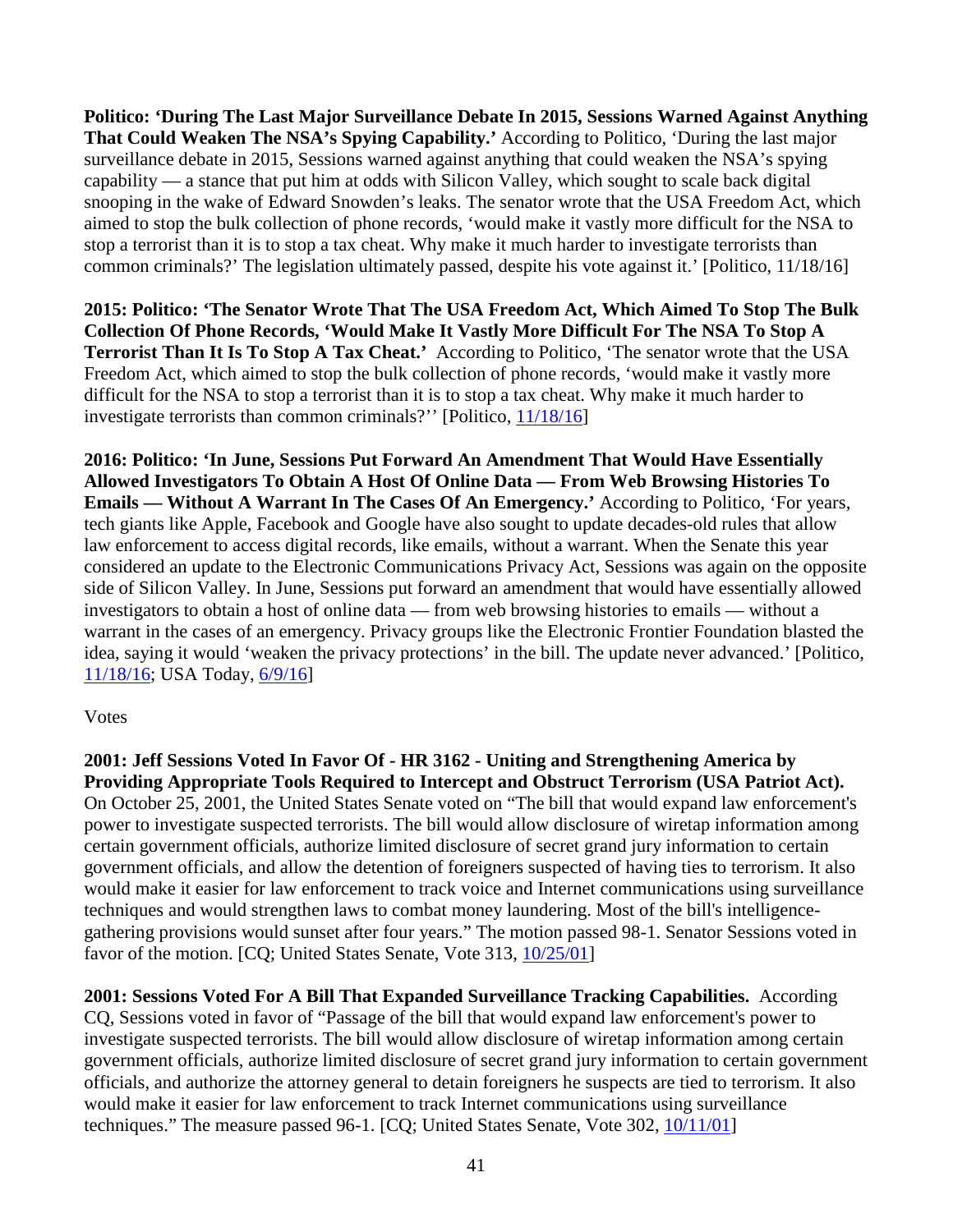• **2001: Sessions Voted To Kill An Amendment That "Would Provide That In Order To Conduct Roving Surveillance, The Person Implementing The Order Must Ascertain That The Target Of The Surveillance Is Present In The House Or Is Using The Phone That Has Been Tapped."** According CQ, Sessions voted in favor of "Daschle, D-S.D., motion to table (kill) the Feingold, D-Wis., amendment that would provide that in order to conduct roving surveillance, the person implementing the order must ascertain that the target of the surveillance is present in the house or is using the phone that has been tapped." The motion passed 90-7. [CQ; United States Senate, Vote 300, [10/11/01\]](http://www.senate.gov/legislative/LIS/roll_call_lists/roll_call_vote_cfm.cfm?congress=107&session=1&vote=00300)

**2006: Jeff Sessions Voted In Favor Of The Conference Report Vote Intended To Reauthorize The Patriot Act.** According to CO, Sessions voted in favor of the "Adoption of the conference report on the bill that would reauthorize the 2001 anti-terrorism law known as the Patriot Act, and make permanent 14 of the 16 provisions of the act set to expire March 10, and extend for four years the two provisions on access to business and other records and "roving" wiretaps. The measure would allow recipients of "national security letters" demanding information to consult with a lawyer and to challenge the letter in court." [CQ; Senate Vote 29, [3/2/06\]](http://www.senate.gov/legislative/LIS/roll_call_lists/roll_call_vote_cfm.cfm?congress=109&session=2&vote=00029)

**2011: Jeff Sessions Voted In Favor Of Extending The Patriot Act.** According to CQ, Sessions voted in favor of "the patriot act extensions – motion to table (kill) the Reid motion to proceed to the bill that would extend through June 1, 2015, three provisions of the anti-terrorism law known as the Patriot Act." [CQ; Senate Vote 76, [5/23/11\]](http://www.senate.gov/legislative/LIS/roll_call_lists/roll_call_vote_cfm.cfm?congress=112&session=1&vote=00076)

**2014: Sessions Voted Against Cloture On The USA Freedom Act.** On November 18, 2014, the United States Senate voted on a "Motion to invoke cloture (thus limiting debate) on Reid, D-Nev., motion to proceed to the bill that would prohibit the bulk collection of domestic telephone and Internet metadata by intelligence agencies. It would allow intelligence agencies to query data held by telephone companies if the government can demonstrate the search is needed to fight terrorism. Under the bill, the Foreign Intelligence Surveillance Court would be required to authorize data collection, except in defined emergencies, and appoint a special panel to oversee individual privacy and civil liberties. It also would increase the amount of information service providers can report to the public." The motion failed 58-42. Senator Sessions voted against the motion. [CQ, United States Senate Vote 282, [11/18/14\]](http://www.senate.gov/legislative/LIS/roll_call_lists/roll_call_vote_cfm.cfm?congress=113&session=2&vote=00282)

**2015: Sessions Voted To Reauthorize Expiring Provisions Of The FISA Court.** On May 23, 2015, Sessions voted in favor of a 'Motion to invoke cloture (thus limiting debate) on the McConnell, R-Ky., motion to proceed to the bill that would amend the USA Patriot Improvement and Reauthorization Act of 2005 and the Intelligence Reform and Terrorism Prevention Act of 2004 to extend until July 31, 2015, expiring provisions of the Foreign Intelligence Surveillance Act of 1978.' The motion failed 45- 54. [CQ; United States Senate, Vote 195, [5/23/15\]](http://www.senate.gov/legislative/LIS/roll_call_lists/roll_call_vote_cfm.cfm?congress=114&session=1&vote=00201)

**2015: Sessions Voted Against The Patriot Act Reauthorization, The Bill Modified 'Domestic Surveillance Authorities By Prohibiting The National Security Agency's Bulk Collection And Storage Of Telephone Metadata And Limiting Collection Of Other Bulk Data.'** Sessions voted nay on 'Passage of the bill that would modify domestic surveillance authorities by prohibiting the National Security Agency's bulk collection and storage of telephone metadata and limiting collection of other bulk data. The measure would require the NSA to obtain approval from the Foreign Intelligence Surveillance Court to examine the calling records of individual target telephone numbers on a case-bycase basis, before the request for information is made to a phone company, and limit the associated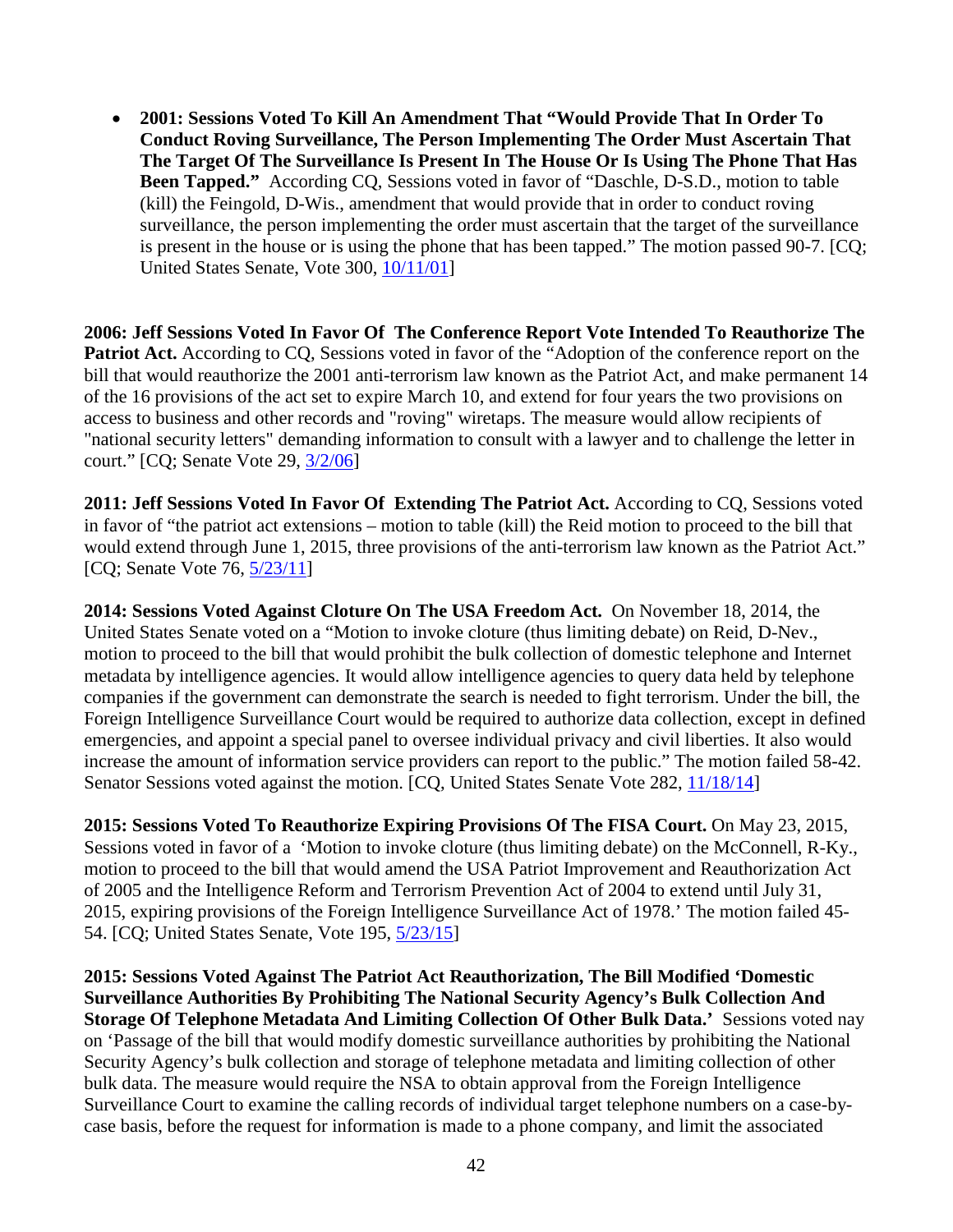calling records of a telephone number that may be examined to two 'hops' from the suspect's number essentially codifying proposals made by the president in 2014. The bill also would redefine the type of information that may be subject to a search query under surveillance programs, impose additional surveillance oversight requirements, and extend until December 2019 the Patriot Act Section 215, roving wiretap and 'Lone Wolf' surveillance authorities.' The bill passed 67-32. [CQ; United States Senate, Vote 201, [6/2/15\]](http://www.senate.gov/legislative/LIS/roll_call_lists/roll_call_vote_cfm.cfm?congress=114&session=1&vote=00201)

## Enemy Combatants

**2002: Orlando Sentinel: Sessions 'Said He Considered Anyone Who Joined Al-Qaeda To Be 'Illegal Combatants' Involved In A Conspiracy To Kill Americans, Not Soldiers Who Would Be Recognized Prisoners Of War Under The Geneva Conventions.'** According to Orlando Sentinel, 'But U.S. Sen. Jeff Sessions, R-Ala., a former federal prosecutor, said he considered anyone who joined al-Qaeda to be 'illegal combatants' involved in a conspiracy to kill Americans, not soldiers who would be recognized prisoners of war under the Geneva Conventions. Al-Qaeda men should be subject to military tribunals, not criminal trials, he said.' [Orlando Sentinel, 1/26/02]

**2002: Sessions: 'We Certainly Do Not Need To Create A Federal Court Spectacle For All These Cases.'** According to St. Louis Post-Dispatch, 'Some of the Afghan war detainees now held at Guantanamo Bay could be sent home after interrogations to be tried by military tribunals there, a senator said Friday. The 158 detainees come from 25 countries, Marine Brig. Gen. Mike Lehnert told reporters. He did not identify the nations. Sen. James Inhofe, R-Okla., said he did not think more than 15 percent were from Afghanistan. Previously, officials said detainees at this U.S. military base were from 10 countries. 'I believe after the interrogation process there's going to be a distinction made as to whether, No. 1, these people should be sent to their country and, No. 2, be subjected to a military tribunal (at home) and, No. 3, whether there should be U.S. military justice or, in some rare occasions, the same as in what John Walker (Lindh) is receiving,' Inhofe said. Lindh, who fought with the Taliban, is facing federal charges in a U.S. civilian court because he is an American. Inhofe said he would recommend that Congress release money to start building a more permanent prison at Guantanamo, which could house up to 2,500 inmates. Sen. Jeff Sessions, R-Ala., said upon his return that he favored military tribunals to handle the prisoners' cases. 'We certainly do not need to creat a federal court spectacle for all these cases,' he said.' [St. Louis Post-Dispatch, 1/26/02]

**2005: Sessions On Gitmo: 'This Country Is Not Systematically Abusing Prisoners. We Have No Policy To Do So. And It's Wrong To Suggest That. And It Puts Our Soldiers At Risk Who Are In This Battle Because We Sent Them There ... [Referring To Detainees] Some Of Them Need To Be Executed.'** According to Newsday, 'Sen. Jeff Sessions (R-Ala.): 'This country is not systematically abusing prisoners. We have no policy to do so. And it's wrong to suggest that. And it puts our soldiers at risk who are in this battle because we sent them there ... [Referring to detainees] Some of them need to be executed.'' [Newsday, 6/16/05]

**Sessions On Interrogation Of Terror Suspects: 'I Reject The Idea That This Defense Department And Our Army And Our Military Is Out Of Control, Is Confused About What Their Powers And Duties And Responsibilities Are.'** According to Philadelphia Inquirer, 'Senate Republicans pushed ahead yesterday with legislation that would set rules for the treatment and interrogation of terrorism suspects in U.S. custody, despite a White House veto threat. The Bush administration, led by Vice President Cheney, is working to kill the amendments that Sens. John McCain (R., Ariz.) and Lindsey Graham (R., S.C.) want to tack onto a bill setting Defense Department policy for next year. McCain, a former prisoner of war in Vietnam, and Graham, who spent 20 years as an Air Force lawyer, introduced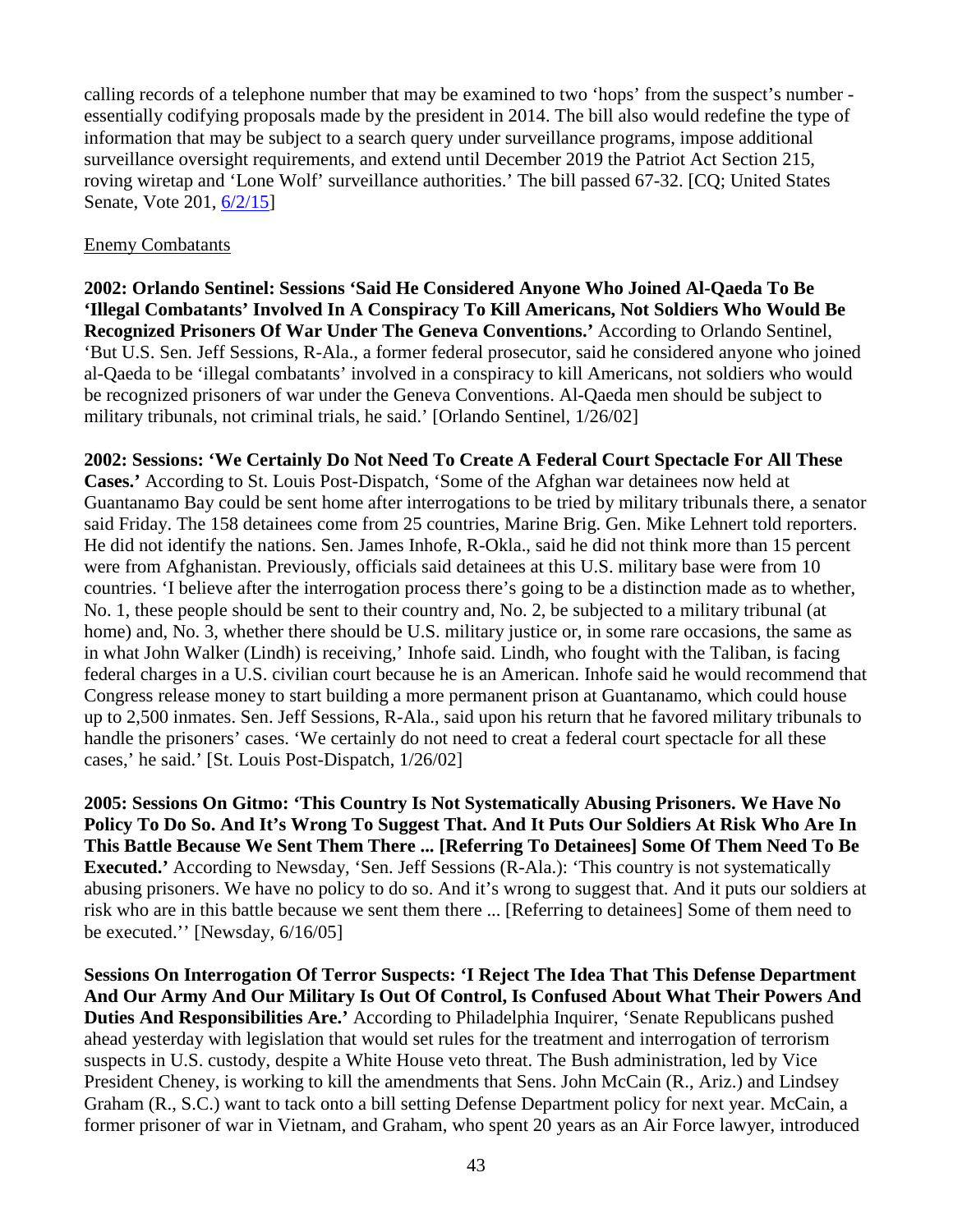the legislation yesterday. Senate Armed Services Committee Chairman John W. Warner (R., Va.) has endorsed the effort. McCain said on the Senate floor: 'What we're trying to do here is make sure there are clear and exact standards set for interrogation of prisoners.' Sen. Jeff Sessions (R., Ala.) countered, 'I reject the idea that this Defense Department and our Army and our military is out of control, is confused about what their powers and duties and responsibilities are.'' [Philadelphia Inquirer, 7/26/05]

**2005: Buffalo News: Sessions Supported Vice-President Cheney's Call To Exempt The CIA From A Torture ban.** According to Buffalo News, 'Vice President Cheney made an unusual personal appeal to Republican senators this week to exempt the CIA from a proposed ban on torturing terror suspects in U.S. custody, according to participants in the closed-door session. Cheney told his audience the United States doesn't engage in torture, these participants said, even though he said the administration needed an exemption from any legislation banning 'cruel, inhuman or degrading' treatment in case the president decided such treatment was necessary to prevent a terrorist attack. The vice president made his comments at a regular weekly private meeting of Senate Republicans, according to several lawmakers who attended. Cheney often attends the meetings, a chance for the rank-and-file to discuss legislative strategy, but he rarely speaks. In this case, the room was cleared of aides before the vice president began his remarks, which one senator said included a reference to classified material. The officials who disclosed the events spoke on condition of anonymity, citing the confidential nature of the discussion. 'The vice president's office doesn't have any comment on a private meeting with members of the Senate,' said Steve Schmidt, a Cheney spokesman. During the session, Cheney drew support from at least one lawmaker, Sen. Jeff Sessions of Alabama, while Sen. John McCain of Arizona dissented, officials said.' [Buffalo News, 11/5/05]

# Votes

**2012: Jeff Sessions Voted In Favor Of The Senate Amendment To Prohibit The Use of Funds for The Transfer or Release of Individuals Detained at Guantanamo Bay.** On November 29, 2012, the United States Senate voted on the amendment to "prohibit the use of funds for the transfer or release of certain individuals from United States Naval Station, Guantanamo Bay, Cuba." The motion passed 54- 41. Senator Sessions voted in favor of the motion. [United States Senate, Vote 212, [11/29/12\]](http://www.senate.gov/legislative/LIS/roll_call_lists/roll_call_vote_cfm.cfm?congress=112&session=2&vote=00212)

**2013: Jeff Sessions Voted Against The Senate Amendment To Authorize The Use Of Funds For The Transfer Or Release Of Guantanamo Detainees To The United States.** On November 19, 2013, the United States Senate voted "On the Amendment S.Amdt. 2175: Levin Amdt. No. 2175; To propose an alternative to section 1033, relating to a limitation on the transfer or release of individuals detained at United States Naval Station, Guantanamo Bay, Cuba." The motion failed 52-46. Senator Sessions voted against the motion. [CQ; United States Senate, Vote 238, [11/19/13\]](http://www.senate.gov/legislative/LIS/roll_call_lists/roll_call_vote_cfm.cfm?congress=113&session=1&vote=00238)

# CRIMINAL JUSTICE

According to Business Insider, '[t]he choice of Mr. Sessions is seen by some analysts as a signal that conservative social values could now take precedence over states' rights – especially since recreational pot dispensaries are in mostly 'blue' Democratic states . . . Ethan Nadelmann, the executive director of the pro-legalization Drug Policy Alliance, critiqued Sessions as a relic of failed tough-on-crime policies of decades past, calling him 'a drug war dinosaur.'' Mr. Sessions has also voted against sentencing reform, supported mandatory minimums, and was in favor of trying juveniles as adults. Sessions also supports the death penalty. In 2004, he claimed that grants applied to post-conviction capital offense cases were merely allocated for 'anti-death penalty groups for the defense of murderers and terrorists.'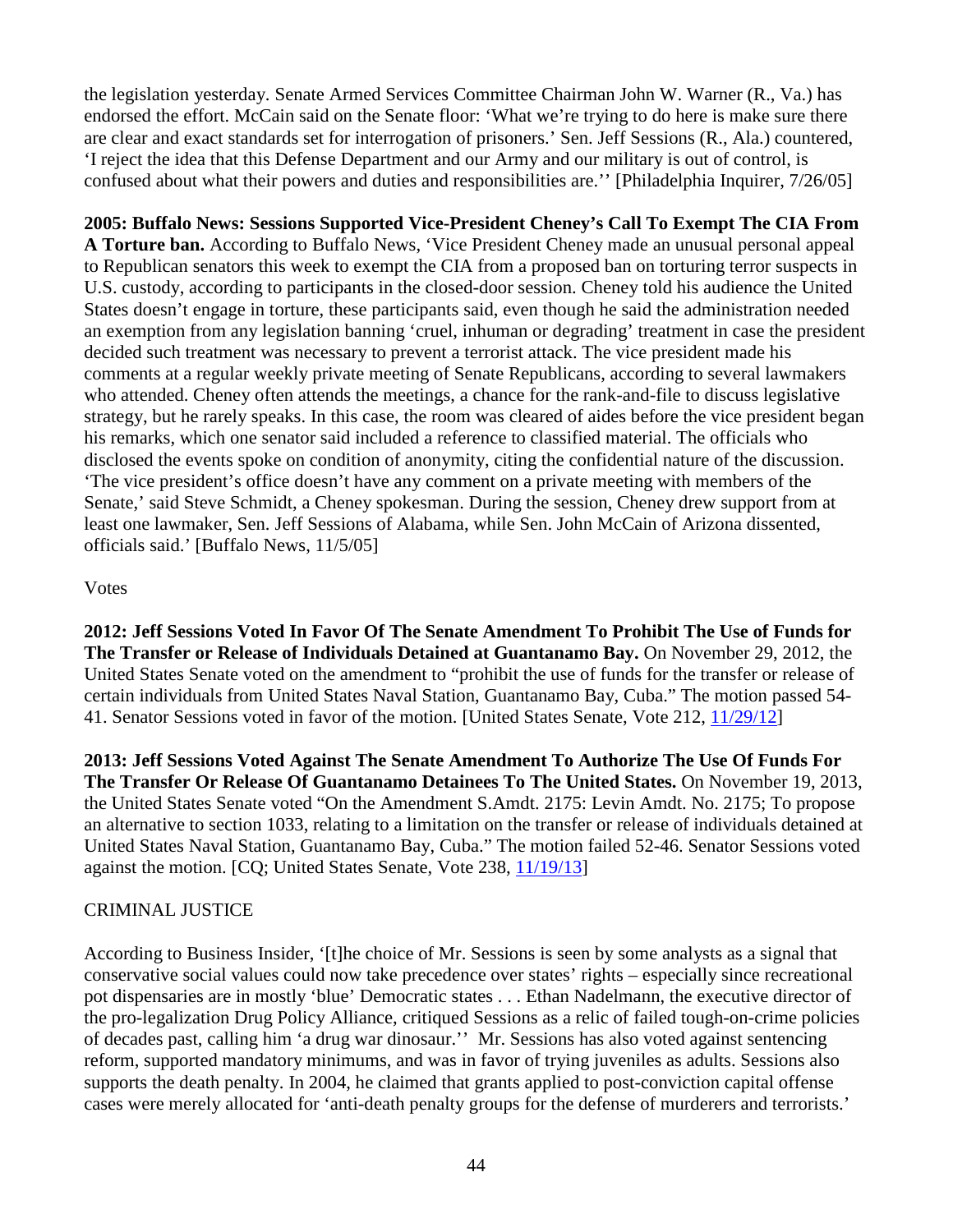*Please note that this section includes a limited review of key votes. Additional information on Sessions' Senate votes will be added as research continues.* 

**2004: Jeff Sessions Voted In Favor Of S 2329 - Victims' Rights Bill.** On April 22, 2004, the United States Senate voted on the "Passage of the bill that would provide victims of crime or their representatives the right to be heard at public proceedings and would require judicial officials to take victims' safety into account when deciding the fate of defendants. It would provide victims the right to reasonable, accurate and timely notice of any public proceeding involving the crime or of any release or escape of the accused. It also would authorize \$122.3 million from fiscal 2005 through 2009 for grants administered by the Justice Department to encourage states to establish and maintain programs to carry out the provisions related to crime victims' rights and for the development of a notification system of dates and criminal proceedings for crime victims." The motion passed 96-1. Senator Sessions voted in favor of the motion. [CQ; United States Senate, Vote 70, [4/22/04\]](http://www.senate.gov/legislative/LIS/roll_call_lists/roll_call_vote_cfm.cfm?congress=108&session=2&vote=00070)

**2013: Sessions Voted In Favor Of The Violence Against Women Reauthorization Act.** On March 22, 2013, the United States Senate voted on the "To establish a deficit-neutral reserve fund to protect women's access to health care, including primary and preventive care, in a manner consistent with protecting rights of conscience." The motion failed 44-55. Senator Sessions voted in favor of the motion. [United States Senate, Vote 55,  $\frac{3}{22/13}$ ]

# Drugs

**1999: Sessions Grilled Assistant Attorney General Robert Raben During His Confirmation Hearing Over Raben's Op-Ed Criticizing Drug Law; Sessions Said: 'You Are Going To Be The Spokesman, The Representative Of The Department Of Justice … It's Against The Law To Utilize Drugs. How Can You Be Effective If This Is Your View About This Matter?'** According to Los Angeles Times, 'Words are a powerful tool in this city. They can be used to praise or to clobber, to goad or to dissemble. And sometimes, as Robert Raben found out recently, they can come back to haunt you. Especially when you're relying on Congress to sign off on your next job … In a 1997 column he penned for a Capitol Hill newspaper, Raben ridiculed a new drug-testing rule for House employees as simply another 'wrongheaded' salvo in the war on drugs. Mandatory testing was 'silly' and 'humiliating,' he said, and probably unconstitutional as well. Then there was the kicker: 'Those who lose sleep knowing that someone else has taken a hit from a joint on a Saturday night are on a roll with this drug testing program,' Raben wrote. Out of the mainstream? A bit. Radical? Probably not. More than a quarter of those surveyed in a Gallup Poll a few years ago said they, too, opposed further employee drug testing … But Raben wasn't out of the woods yet. Sen. Jeff Sessions (R-Ala.) wanted to grill the nominee. The column was smug, Sessions said. And, yes, as an ex-prosecutor, he was one of those who lost sleep thinking about kids doing drugs on a Saturday night. 'You are going to be the spokesman, the representative of the Department of Justice' on legislative matters, Sessions said. 'It's against the law to utilize drugs. How can you be effective if this is your view about this matter?' Raben appealed for mercy. The column was not just smug, he offered, but flip and arrogant. And in the end, he said, 'it was a mistake.' Sessions wanted to know if Raben would really have considered suing over drug testing, as promised in 1997. No, Raben said. 'I was confused.' The deconstruction was complete. But to what end? Would Raben now be the next C. Lani Guinier or Robert H. Bork, felled by his own words?' [Los Angeles Times, 8/18/99]

**2007: Sessions Sponsored The Drug Sentencing Reform Act of 2007.** Sessions sponsored a bill that 'Amends the Controlled Substances Act and the Controlled Substances Import and Export Act to to decrease mandatory minimum sentencing thresholds for powder cocaine and increase such thresholds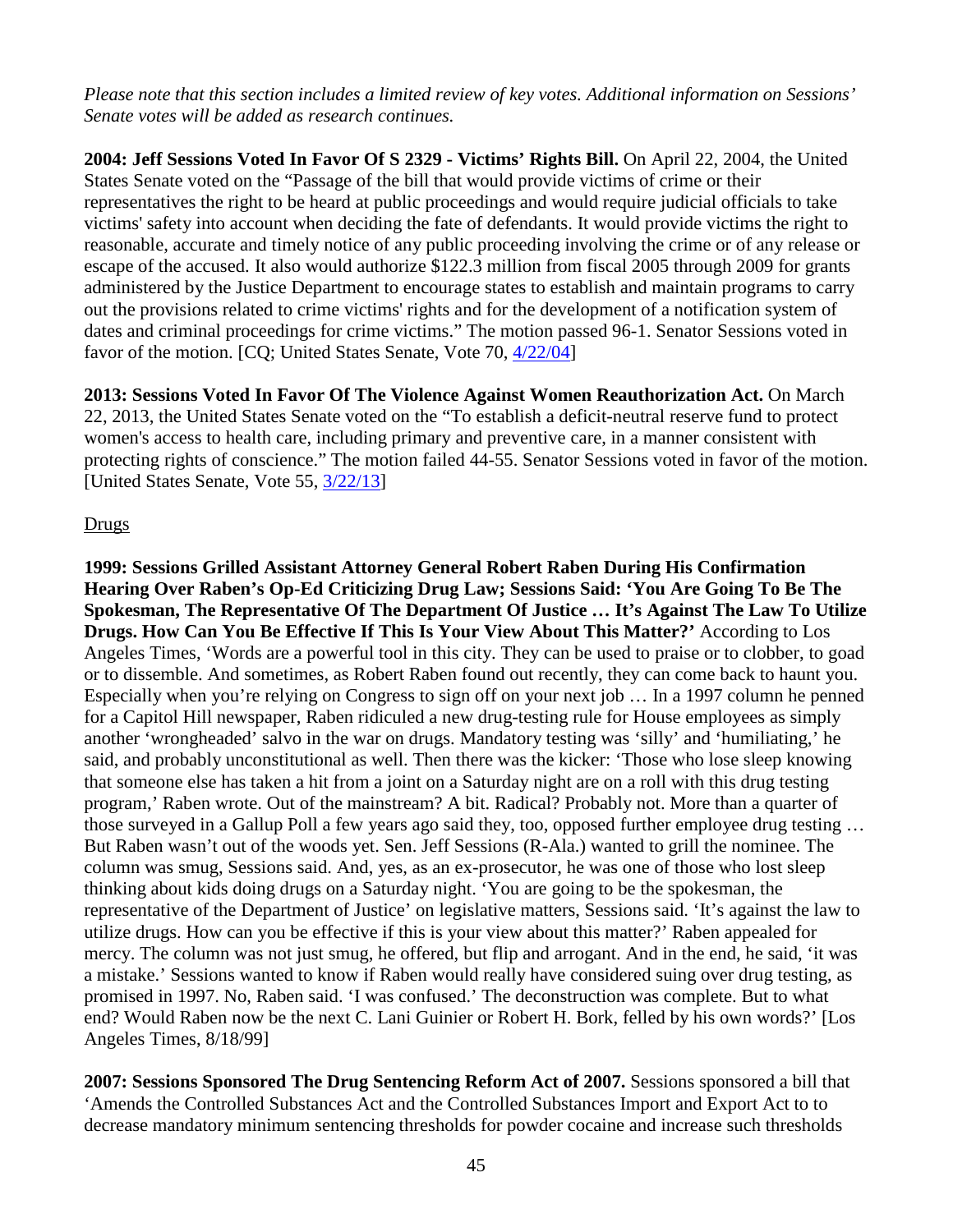for crack cocaine. Directs the U.S. Sentencing Commission to review and amend federal sentencing guidelines to: (1) reflect changes to mandatory minimum sentences made by this Act; (2) provide increased sentences for defendants who use violence or weapons in the course of a drug trafficking offense or who play an active role in the commission of such offenses; and (3) limit sentencing for defendants who play a lesser role in the commission of drug offenses and who receive little or no compensation from their crime. Requires the Director of the Bureau of Prisons to carry out a pilot program for home detention of nonviolent prisoners age 65 or older.' Sessions introduced similar bills in 2006 (S.3725), 2001 (S.1874), [United States Senate, S.1383, Introduced [5/14/07\]](https://www.congress.gov/bill/110th-congress/senate-bill/1383?q=%7B%22search%22%3A%5B%22Jeff+SEssions%22%5D%7D)

#### **2016: Sessions On Obama Shortening Sentences For Drug Offenders: 'They Are Serious**

**Criminals.'** According to The Arizona Republic, 'President Obama's decision to shorten the sentences of 214 drug offenders Wednesday has put him on pace to become one of the most prolific grantors of presidential commutations in history … Sure enough, Obama came under fire Friday from two congressional Republicans for his commutations. 'These 214 individuals are not so-called 'low-level, non-violent' offenders - which simply do not exist in the federal system,' said Sen. Jeff Sessions, R-Ala. 'They are serious criminals.' On the other side, advocates say Obama hasn't gone far enough. Even on commutations, Obama's 562 grants only scratch the surface of the problem created by the mandatory minimum sentences adopted a generation ago, they say. 'We have focused more on commutations than we have on pardons.'' [The Arizona Republic, 8/8/16]

#### Juvenile Crime

**1997: San Antonio Express-News: 'Sen. Jeff Sessions, R-Ala., A Sponsor Of The Evolving Senate Bill, Said He Objects To Juveniles Sharing Cells With Adults. But He Wants Federal Requirements Eased To Prevent Release Of Young Offenders When Juvenile Cells Are Not Available. 'It Creates The Impression In A Young Mind That You Can Commit A Crime, And There Won't Be A Price To Be Paid For It.''** According to San Antonio Express-News, '- Rodney Hulin haltingly read the letter from his 17-year-old son, imprisoned as an adult for arson: 'Dad, I'm really scared, scared that I will die in here.' After repeated beatings and sexual abuse by older inmates, Rodney Hulin Jr. hanged himself in his Texas cell. The teen-ager died after four months in a coma, his father told a Capitol news conference. Even as the nation's crime rate subsides, the Clinton administration and Congress are preparing to confront juvenile 'predators' with tougher sanctions … But the question of housing less- dangerous youth in closer proximity to adult criminals is one of the issues separating the administration and the GOP-led Congress on pending juvenile crime legislation. Sen. Jeff Sessions, R-Ala., a sponsor of the evolving Senate bill, said he objects to juveniles sharing cells with adults. But he wants federal requirements eased to prevent release of young offenders when juvenile cells are not available. 'It creates the impression in a young mind that you can commit a crime, and there won't be a price to be paid for it,' Sessions said.' [San Antonio Express-News, 6/9/97]

**1998: St. Louis Post-Dispatch: 'Sen. Jeff Sessions, R-Ala., Chairman Of The Senate Subcommittee On Youth Violence, Echoed Clinton's Call For More Action. 'Juvenile Justice Officials And Schools Must Form Partnerships To Remove Young Criminals From Classrooms And Make Them Safer Places For Learning,' Sessions Said In A Statement.'** According to St. Louis Post-Dispatch, 'Sen. Jeff Sessions, R-Ala., chairman of the Senate Subcommittee on Youth Violence, echoed Clinton's call for more action. 'Juvenile justice officials and schools must form partnerships to remove young criminals from classrooms and make them safer places for learning,' Sessions said in a statement.' [St. Louis Post-Dispatch, 3/20/98]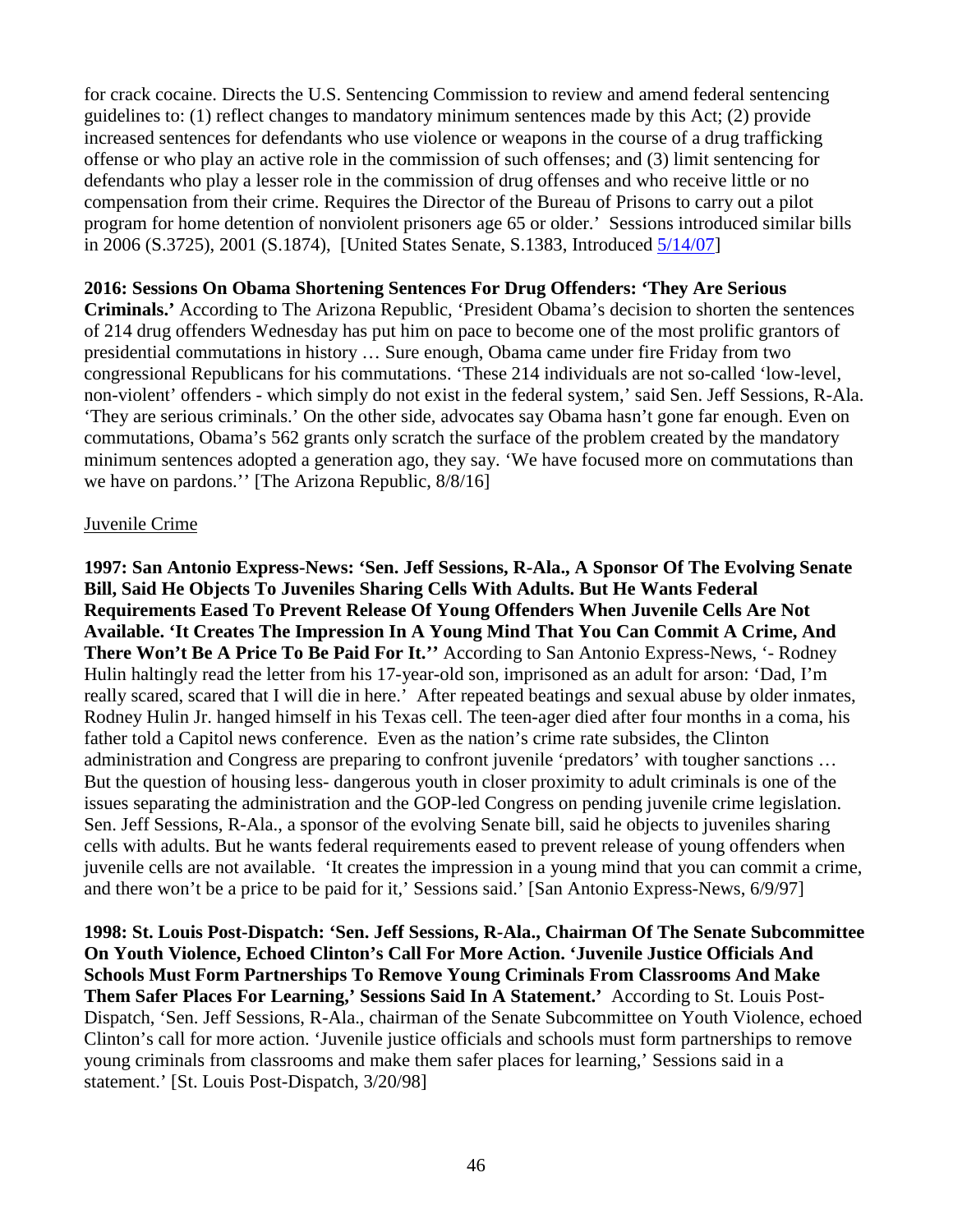**The Dallas Morning News: Sessions: 'What We're Saying Is On Certain Of These Most Violent And Serious Crimes, I Personally Believe They Should Be Tried As Adults.'** According to The Dallas Morning News, 'Federal lawmakers on Sunday revived a debate over what can be done to address juvenile crime after the attack last week on students and teachers in Jonesboro. Sen. Jeff Sessions, R-Ala., who co-wrote a juvenile crime bill with Sen. Orrin Hatch, R-Utah, said on CBS's Face the Nation that the measure would allow federal prosecutors some means to prosecute juvenile cases in instances of violent crime. 'What we're saying is on certain of these most violent and serious crimes, I personally believe they should be tried as adults,' he said, adding that he does not favor, however, 'federalizing juvenile crime.' 'Our bill seeks, through matching grant programs, to assist the juvenile court systems to respond. They are just overwhelmed with the cases. We've not supported them adequately,' Mr. Sessions said. Completed by the Senate Judiciary Committee last summer, Mr. Sessions' bill awaits a vote on the Senate floor. Like a counterpart measure the House passed last May, it pushes states to tighten up treatment of juvenile offenders by offering them \$ 500 million per year in incentive grants.' [The Dallas Morning News, 3/30/98]

**2008: Sessions Introduced 'A Bill To Establish A Commission On Federal Criminal And Juvenile Justice Assistance Programs.'** According to Congress.gov, the bill 'Establishes the Commission on Federal Criminal and Juvenile Justice Assistance Programs to study methods to help revitalize and strengthen Department of Justice (DOJ) justice assistance programs.' Sessions introduced the measure on 5/14/08. [United States Senate, S.3018, Introduced [5/14/08\]](https://www.congress.gov/bill/110th-congress/senate-bill/3018?q=%7B%22search%22%3A%5B%22Jeff+SEssions%22%5D%7D)

## Votes

**1999: Jeff Sessions Voted In Favor Of The Juvenile Crime Bill.** On May 20, 1999, the United States Senate voted on "Passage of the bill to authorize \$5 billion over five years to states to help reduce juvenile crimes and punish juvenile offenders and allow federal prosecution of juvenile offenders age 14 and older. The bill also would tighten restrictions on gun sales." The motion passed 73-25. Senator Sessions voted in favor of the motion. [CQ; United States Senate, Vote 140, [5/20/16\]](http://www.senate.gov/legislative/LIS/roll_call_lists/roll_call_vote_cfm.cfm?congress=106&session=1&vote=00140)

# **Prisons**

**2002: Sessions Supported A Bill Aimed At Thwarting Prison Rape.** According to The Washington Post, 'Historic legislation was introduced this week to combat the epidemic of prison rape -- a scourge that is estimated to affect some 175,000 Americans annually. Normally fodder for stand-up comics, prison rape is in fact one of the principal untreated human rights abuses in America today. According to extensive research in numerous prisons, nearly one-quarter of all prisoners fall victim to sexual pressuring, attempted sexual assaults and rapes during their incarceration. One in 10 will be the victims of rapes, and two-thirds of those have been victimized, on average, nine times during their incarceration. When young people are incarcerated with adults, they are sexually assaulted five times more frequently than when they are confined with other juveniles. Rodney Hulin Jr. was one such inmate. Handed his first prison sentence at the age of 17 for setting fire to a neighbor's fence, the inexperienced, slight inmate was repeatedly raped in prison almost immediately upon arrival. He begged authorities to move him to a juvenile facility or otherwise protect him. Despite the fact that his examination by prison doctors verified that Rodney had been raped, he was put back in general population and essentially told to fend for himself. When he was violated again, Rodney hanged himself in his cell. A broad coalition is supporting bipartisan legislation to address the epidemic of prison rape. Sens. Edward M. Kennedy (D-Mass.) and Jeff Sessions (R-Ala.) and Reps. Frank Wolf (R-Va.) and Bobby Scott (D-Va.) have introduced the Prison Rape Reduction Act of 2002 to address this issue in a manner that is both effective and federalism-friendly. Supporters span the political spectrum, from Charles Colson and Gary Bauer to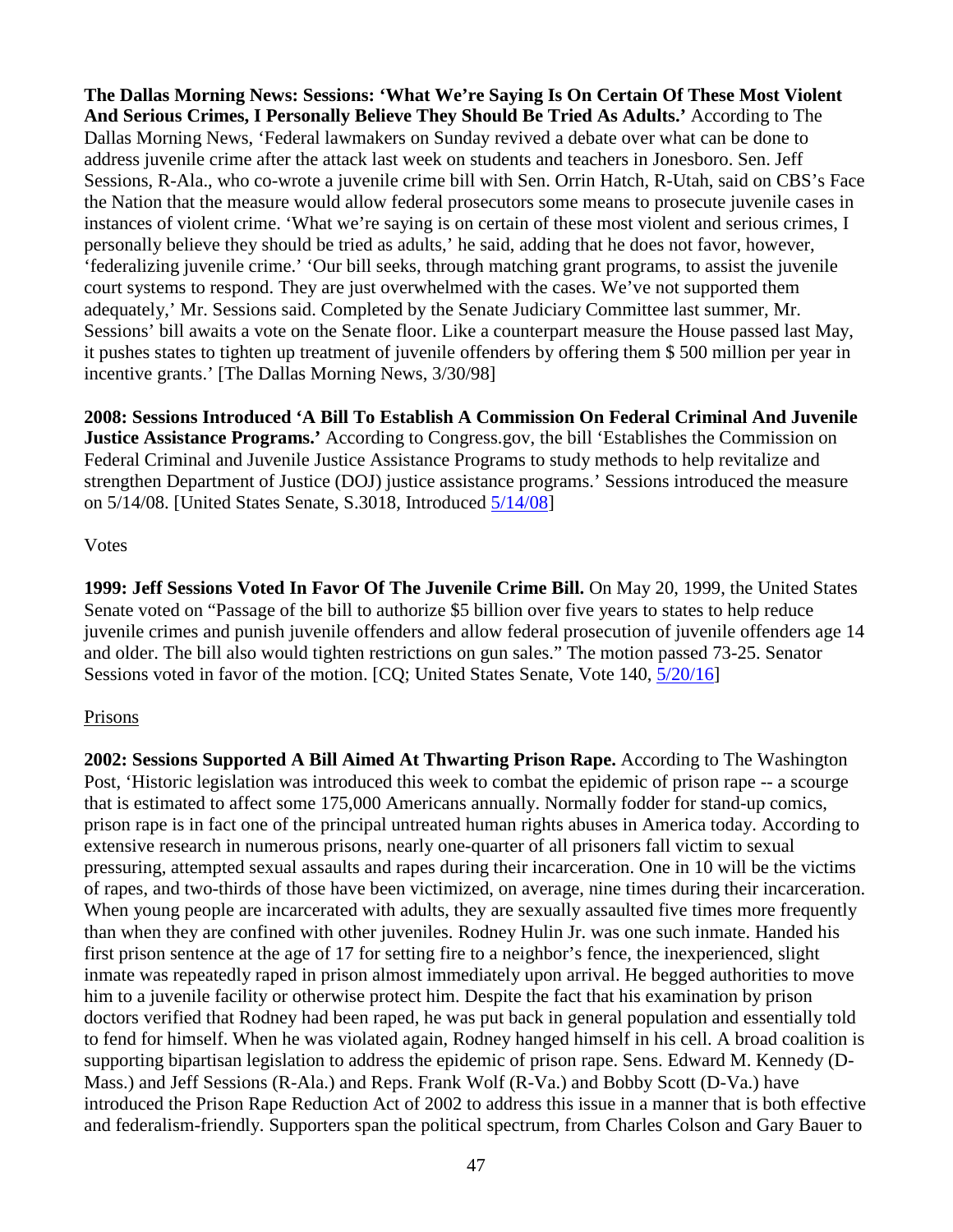the NAACP and from Human Rights Watch to the Southern Baptist Convention.' [The Washington Post, 6/13/02]

**2003: Sessions Sponsored The Prison Rape Elimination Act Of 2003.** According to Congressional records, Senator Sessions introduced the Prison Rape Elimination Act of 2003 on July 21, 2003. The bill became Public Law 108-79 on September 4, 2003. [United States Senate, S.1435, Introduced [7/21/03\]](https://www.congress.gov/bill/108th-congress/senate-bill/1435)

- **The Bill Required 'The Bureau Of Justice Statistics (BJS) To Carry Out A Comprehensive Statistical Review And Analysis Of The Incidence And Effects Of Prison Rape For Each Calendar Year.'** 'The Prison Rape Elimination Act of 2003 (PREA; Public Law 108-79) requires the Bureau of Justice Statistics (BJS) to carry out a comprehensive statistical review and analysis of the incidence and effects of prison rape for each calendar year. BJS's review must include, but is not limited to, the identification of the common characteristics of both victims and perpetrators of prison rape; and prisons and prison systems with a high incidence of prison rape.' [Bureau of Justice Statistics, Accessed [11/29/16\]](http://www.bjs.gov/index.cfm?ty=tp&tid=20)
- **ACLU Supported Sessions' Bill.** According to Slate, 'This past July Congress enacted the Prison Rape Elimination Act of 2003, providing \$60 million for a two-year survey of state and federal prisons to determine the pervasiveness of prison rape and creating various panels to offer remedies. Congressional sponsors of the bill included the most improbable political allies, and support for the bill ranged from the ACLU and Human Rights Watch to conservative evangelical organizations. (The clear interest of the latter in promoting religion among inmates has helped create a strange-bedfellowship with leftist prisoners' rights groups.) The bill passed both houses unanimously, and President Bush, flanked by two former inmates who had been raped in prison, signed it in early September. The reason you've never heard of the Prison Rape Elimination Act is probably that no one who knows our criminal justice system believes it will do much of anything to eliminate prison rape.' [Slate,  $10/1/03$ ]

# Sentencing Reform

**1997: Sessions Believed That 'Mandatory Minimums Deter[Ed] Criminals.'** According to The Star-Ledger, 'A deterrent to crime Others, though, such as Alabama Sen. Jeff Sessions, a former federal prosecutor, believe mandatory minimums deter criminals. 'They can scream and cry and wail and bring in their preacher and their mother,' the Republican said, 'but it's still five in the big house. That word gets out and it has a deterrent effect.'' [The Star-Ledger, 7/6/97]

**2005: Sessions Was Unhappy With A Ruling 'Returning Discretion On Sentencing To Judges.'** According to The New York Times, 'Lawmakers and legal experts predicted on Wednesday that the Supreme Court decision returning discretion on sentencing to judges would renew the struggle between Congress and the judiciary for control over setting criminal punishment. 'This is a story about a fight between branches of the federal government for sentencing power,' Frank O. Bowman, a law professor at Indiana University, said. Members of the House and Senate judiciary panels said that the decision, which they had been anticipating, was highly likely to set off a legislative fight over the extent to which Congress should be able to require judges to impose specific prison terms. 'As the court recognized, the ball is now in Congress's court,' said Senator Orrin G. Hatch, the Utah Republican who characterized himself as disappointed by the decision but not surprised. 'We will need to examine our options carefully.' Conservatives, particularly in the House, have been highly critical of some federal judges for handing down sentences lighter than those called for in the guidelines and have moved to limit that discretion. Republicans on the House Judiciary Committee led the successful effort last year to require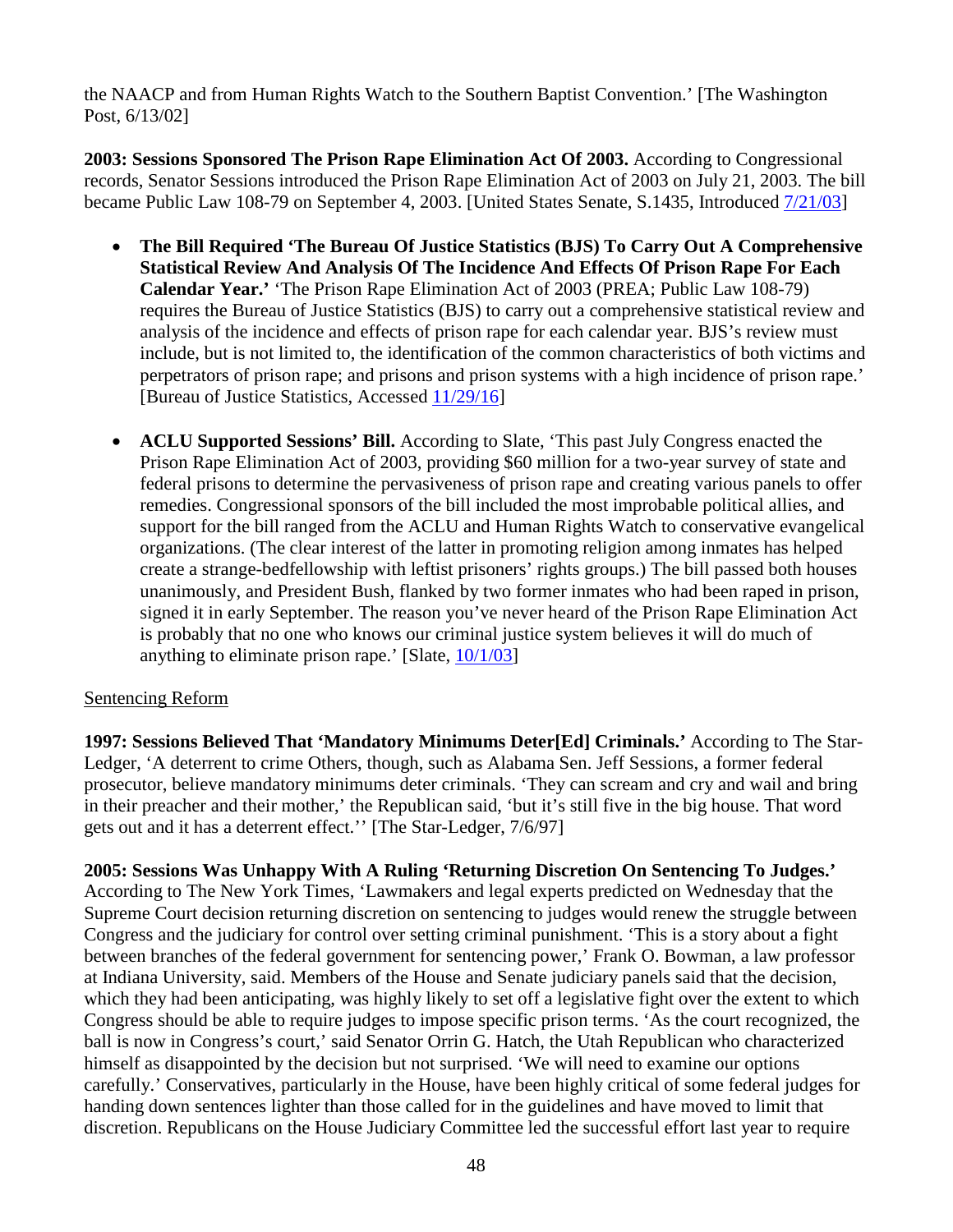the United States Sentencing Commission to provide Congress with the names of federal judges who broke from the guidelines. Representative Tom Feeney, the Florida Republican who wrote that provision, called the court ruling an 'egregious overreach.' 'The Supreme Court's decision to place this extraordinary power to sentence a person solely in the hands of a single federal judge -- who is accountable to no one -- flies in the face of the clear will of Congress,' Mr. Feeney said in a statement. As they began to digest the decision, other lawmakers in both parties said they expected that hearings on sentencing guidelines would be quickly convened. Senator Arlen Specter, the Pennsylvania Republican who is the new chairman of the Senate Judiciary Committee, said he intended to 'thoroughly review the Supreme Court's decision and work to establish a sentencing method that will be appropriately tough on career criminals, fair and consistent with constitutional requirements.' Senator Jeff Sessions, Republican of Alabama, a former federal prosecutor, called the opinion a disaster, saying, 'The challenge will now be to determine what the core complaint of the five members of the court is and see if we can recreate the guidelines in a way that will meet the court's test.' Democrats urged caution.' [The New York Times, 1/13/05]

**2010: Sessions Co-Sponsored The Fair Sentencing Act.** 'In 2010, Sessions co-sponsored the Fair Sentencing Act, which increased the quantity of crack cocaine needed to trigger a mandatory minimum punishment and aimed to reduce the disparate penalties for crack and powder cocaine. And Trump's running mate, Indiana Gov. Mike Pence, said at the vice presidential debate that 'we need criminal justice reform.'' [Alabama.com, 11/23/16]

- **The Fair Sentencing Act 'Reduced The Statutory Penalties For Crack Cocaine Trafficking And Eliminated The Mandatory Minimum Sentence For Simple Possession Of Crack Cocaine.'** 'Many fewer crack cocaine offenders have been prosecuted annually since the FSA, although the number is still substantial; Crack cocaine offenders prosecuted after the FSA are, on average, about as serious as those prosecuted before the FSA; Rates of crack cocaine offenders cooperating with law enforcement have not changed despite the reduction in penalties; and, Average crack cocaine sentences are lower, and are now closer to average powder cocaine sentences. The Fair Sentencing Act of 2010 (FSA), Pub. L. No. 111-220, signed by the President on August 3, 2010, reduced the statutory penalties for crack cocaine trafficking and eliminated the mandatory minimum sentence for simple possession of crack cocaine.' [United States Sentencing Commission,  $\frac{8}{3}$
- **ACLU Saw The Fair Sentencing Act As A Step In The Right Direction.** According to ACLU, 'The Fair Sentencing Act of 2010 (FSA) is actually only kind of fair. The passage of the 2010 law, which reduced the crack to powder mandatory minimum ratio in federal cocaine sentences from 100:1 to 18:1, was a significant step in the direction of fairness. While we applaud this change, we also look forward to the day when Congress adopts the actually fair ratio of 1:1. In the meantime, the Supreme Court has granted certiorari on two FSA cases, Hill v. United States and Dorsey v. United States, both out of the Seventh Circuit. In these cases, the Court will decide whether people whose offense predates the enactment of the FSA but who were sentenced afterwards should be sentenced based on the old 100:1 ratio or the new 18:1 ratio. If the Court rules the wrong way, a sizeable class of people will be excluded from Congress' attempt to restore fairness and racial neutrality to federal cocaine sentencing, and the kind-of-Fair Sentencing Act will become even less fair.' [ACLU,  $12/22/11$ ]

**2016: The New York Times: Sessions Opposed Criminal Justice Reform.** According to The New York Times, 'A major criminal-justice overhaul bill seemed destined to be the bipartisan success story of the year, consensus legislation that showed lawmakers could still rise above politics. Then the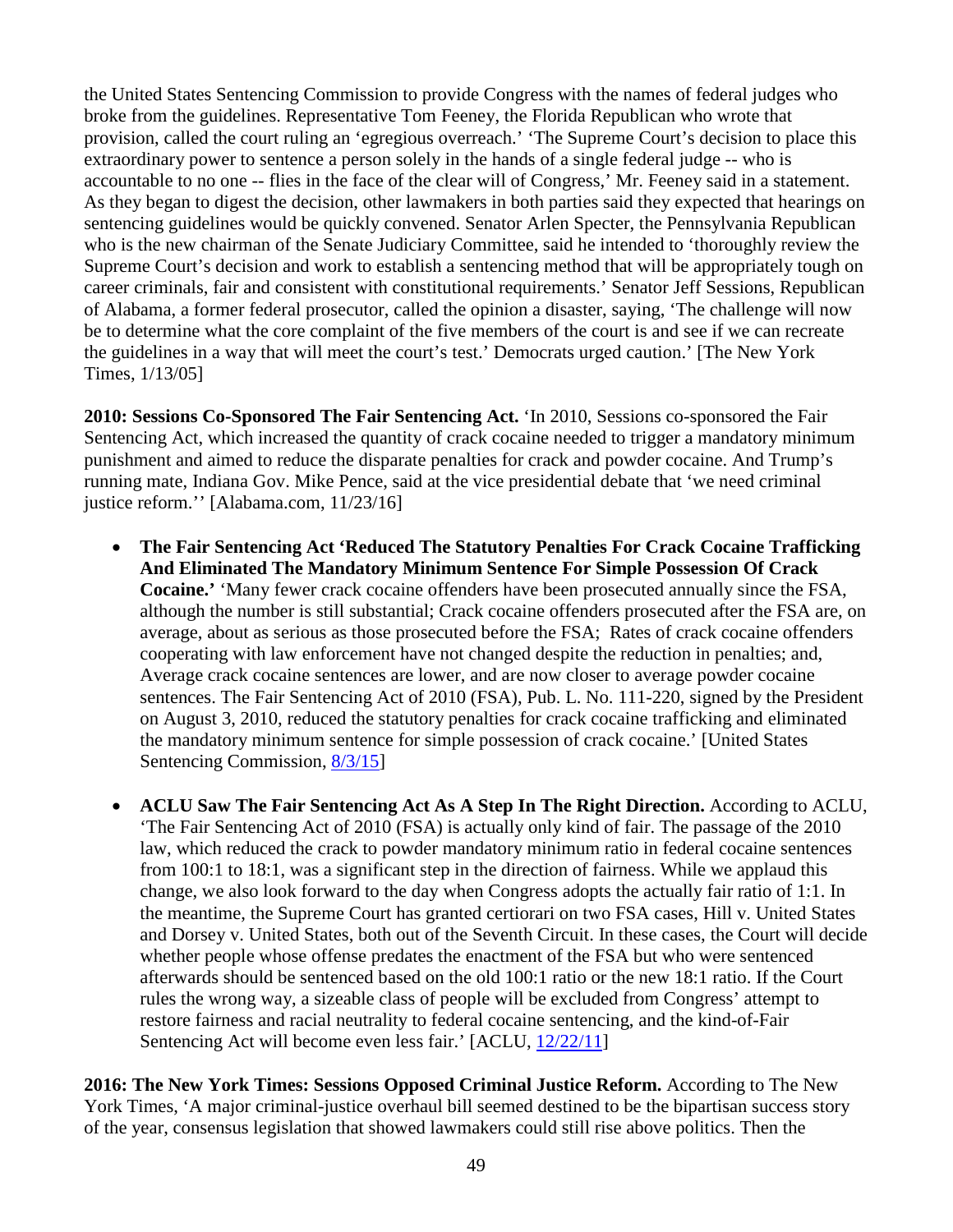election, Donald J. Trump's demand for 'law and order' and a series of other political calculations got in the way. Senate Republicans divided on the wisdom of reducing federal mandatory minimum sentences. Other Republicans, unhappy that President Obama was reducing hundreds of federal prison sentences on his own, did not want to give him a legacy victory. A surge in crime in some urban areas gave opponents of the legislation a new argument. Now, the Senate authors of the legislation say it is effectively dead … 'I think he's highlighted some of the crime surges we've seen, and I do think it should require proponents of the federal legislation to re-evaluate their position,' said Senator Jeff Sessions, Republican of Alabama, referring to Mr. Trump. Mr. Sessions is both a chief ally of Mr. Trump on Capitol Hill and a leading opponent of the criminal justice legislation, along with the Republican Senators Tom Cotton of Arkansas and David Perdue of Georgia. Mr. Cotton said this year that the United States suffered from an 'under-incarceration' problem, not from too many people being in prison. These critics have been supported by an association of federal prosecutors that has assailed the legislation. Frustrated supporters of the proposal have pushed back, noting that even if violent crime is rising in some locations, the legislation is aimed at nonviolent criminals, mainly drug offenders. But the clash created a political dissonance and made some Republicans reluctant to risk their tough-on-crime image immediately before an election.' [The New York Times, 9/17/16]

## Death Penalty

**2002: Sessions On Giving Convicts Facing Death Access To DNA Standards: 'This Body Needs To Be Very Careful About Micromanaging The Death Penalty Procedures Established By The States.'** According to St. Louis Post-Dispatch, 'A majority in the House -- 237 lawmakers -- has signed onto a bill that would give federal convicts access to DNA testing and would establish new standards for attorneys representing defendants facing the death penalty. States that receive federal anti-crime funding would- also be required to adopt the new standards. In the Senate, the Judiciary Committee is set to take up a similar bill shortly after Congress returns from its July 4 recess. 'Momentum for legislative action is clearly building,' said Sen. Patrick Leahy, D-Vt., chairman of the Judiciary Committee and the main sponsor of the Senate bill. The impetus for congressional action is clear, as capital punishment is being re-examined in the Supreme Court, governors' mansions and state legislatures. 'What we have here is a confluence of events -- high profile cases with exonerations, decisions by the Supreme Court, and activity and movement in state legislatures,' said Rep. William Delahunt, D-Mass., a main sponsor of the House legislation. 'This is not the old death penalty debate (about) 'Should it be abolished?' Delahunt said. 'This is about whether our system, with its imperfections, can it be improved.' Some opponents say the Leahy-Delahunt bills are an abolition effort cloaked as reform and that the proposals would do more to protect the guilty than free the innocent. And there is mounting opposition, particularly from prosecutors, who object to any sweeping legislation that they believe could hamper the ability of states to carry out capital punishment. 'This body needs to be very careful about micromanaging the death penalty procedures established by the states,' warned Sen. Jeff Sessions, R-Ala., a former prosecutor who sits on the Judiciary Committee.' [St. Louis Post-Dispatch, 6/30/02]

**2004: Sessions Called Grants That Go Post-Convection Capital Appeals Money That Would Go 'To Anti-Death Penalty Groups For The Defense Of Murderers And Terrorists.'** According to The Washington Post, 'In some people's minds, most capital appeals are intentionally dilatory and frivolous. They have fought proposed federal grants to bolster post-conviction defense within states -- money that would go 'to anti-death penalty groups for the defense of murderers and terrorists,' Sen. Jeff Sessions (R-Ala.) declared.' [The Washington Post, 11/30/04]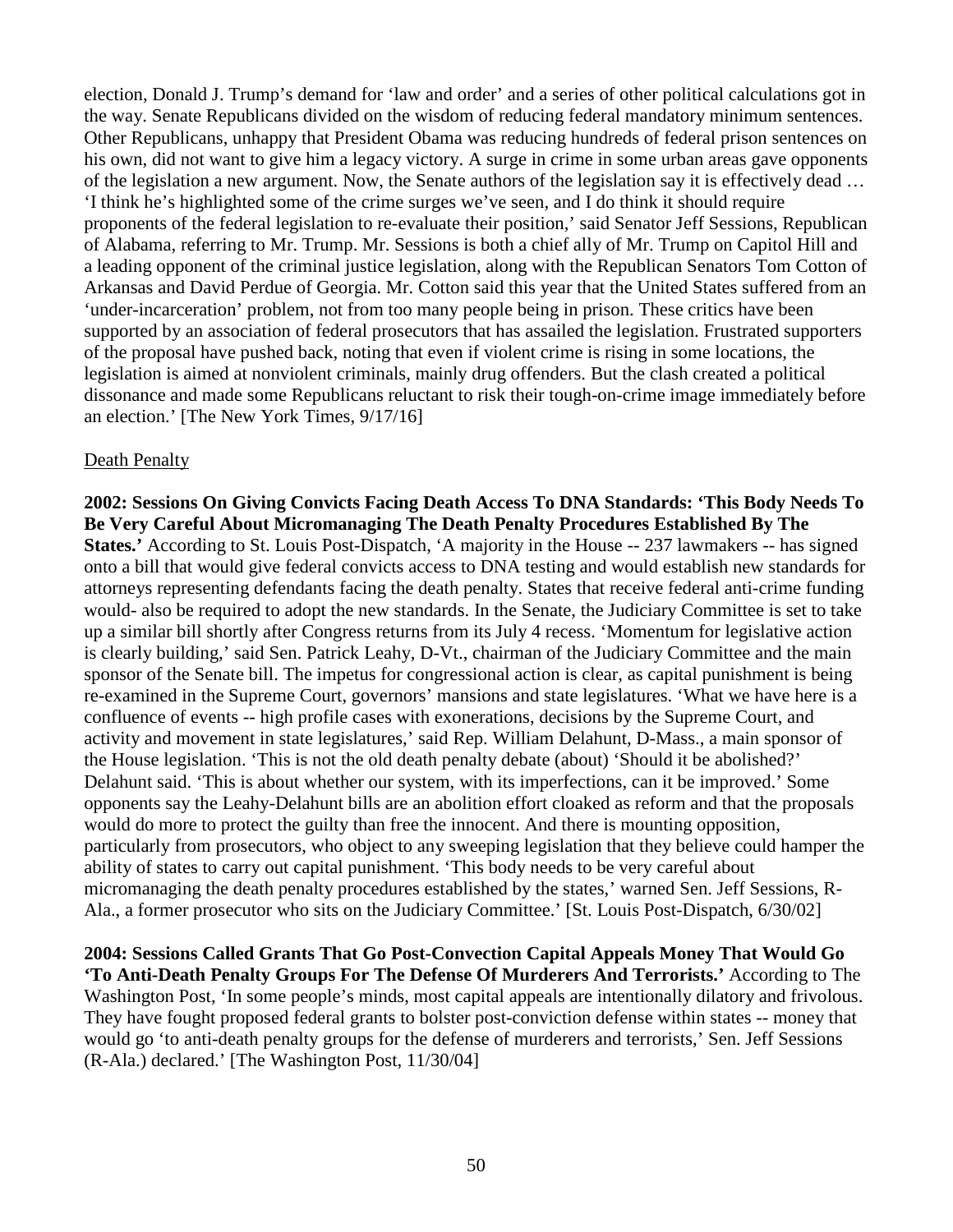**2016: Business Insider: 'Ethan Nadelmann, The Executive Director Of The Pro-Legalization Drug Policy Alliance, Critiqued Sessions As A Relic Of Failed Tough-On-Crime Policies Of Decades Past, Calling Him 'A Drug War Dinosaur.'** [Business Insider, [11/22/16\]](http://www.businessinsider.com/jeff-sessions-marijuana-legalization-drug-war-2016-11)

**2016: Business Insider: The Choice Of Mr. Sessions Is Seen By Some Analysts As A Signal That Conservative Social Values Could Now Take Precedence Over States Rights – Especially Since Recreational Pot Dispensaries Are In Mostly 'Blue' Democratic States.'** According to Business Insider, 'After voters approved eight state marijuana ballot initiatives on Election Day, more than half of the 50 states now have laws that permit the drug to be used for medical purposes – and eight now allow it for recreation. But federal law continues to ban the substance nationwide, and the announcement that US Sen. Jeff Sessions of Alabama is President-elect Donald Trump's nominee for attorney general, could bring the marijuana legalization movement to a screeching halt. The choice of Mr. Sessions is seen by some analysts as a signal that conservative social values could now take precedence over states rights – especially since recreational pot dispensaries are in mostly 'blue' Democratic states.' [Business Insider, [11/22/16\]](http://www.businessinsider.com/jeff-sessions-marijuana-legalization-drug-war-2016-11)

# **SESSIONS PRAISED AND WAS LAUDED BY HATE GROUPS**

**Southern Poverty Law Center: 'Sessions, Who Has Served In The U.S. Senate Since 1997, Has For Years Been The Key Bridge Between The Anti-Immigrant Movement And Congress.'** According to Southern Poverty Law Center, 'Alabama Senator Jeff Sessions, one of President-elect Donald Trump's closest advisers during his campaign and his selection for U.S. attorney general, has longstanding and extensive ties to both anti-immigrant and anti-Muslim extremist groups. Sessions, who has served in the U.S. Senate since 1997, has for years been the key bridge between the anti-immigrant movement and Congress. His efforts to combat comprehensive immigration reform legislation have won him plaudits across the nativist landscape.' [Southern Poverty Law Center, [11/18/16\]](https://www.splcenter.org/hatewatch/2016/11/18/jeff-sessions-champion-anti-muslim-and-anti-immigrant-extremists)

# Family Research Council

**2016: Hate Group The Family Research Council Praised Sessions' Nomination: 'FRC Has Worked With Senator Sessions On A Number Of Issues And Could Not Be Happier To Watch Him Usher In A New Era At DOJ -- One That Cherishes The Constitution And Its Protection Of Our Freedom From Government Oppression.'** According to the Family Research Council's website, **'**Like every office, these agencies are only as good as their leaders. And yesterday, Donald Trump showed conservatives that he's doing everything he can to make sure those departments have the best people at the top. The first wave of key appointments hit the wire, reassuring America that the country was under new management. After the eight-year scandal-factory of the Justice Department, the president-elect is making it clear that it's a new day at DOJ with the nomination of Senator Jeff Sessions (R-Ala.) as attorney general. For the senator, the first to endorse Trump, the DOJ is hardly new territory. 'My previous 15 years working in the Department of Justice were extraordinarily fulfilling. I love the Department, its people and its mission. I can think of no greater honor than to lead them,' he said ... FRC has worked with Senator Sessions on a number of issues and could not be happier to watch him usher in a new era at DOJ -- one that cherishes the Constitution and its protection of our freedom from government oppression. If there's one thing we know about Senator Sessions, it's that he understands the importance of all of our God-given rights, respects the law, and will be a vital part of restoring our nation to greatness.' [Family Research Council, [11/18/16\]](http://www.frc.org/updatearticle/20161118/cabinet-making)

# Federation For American Immigration Reform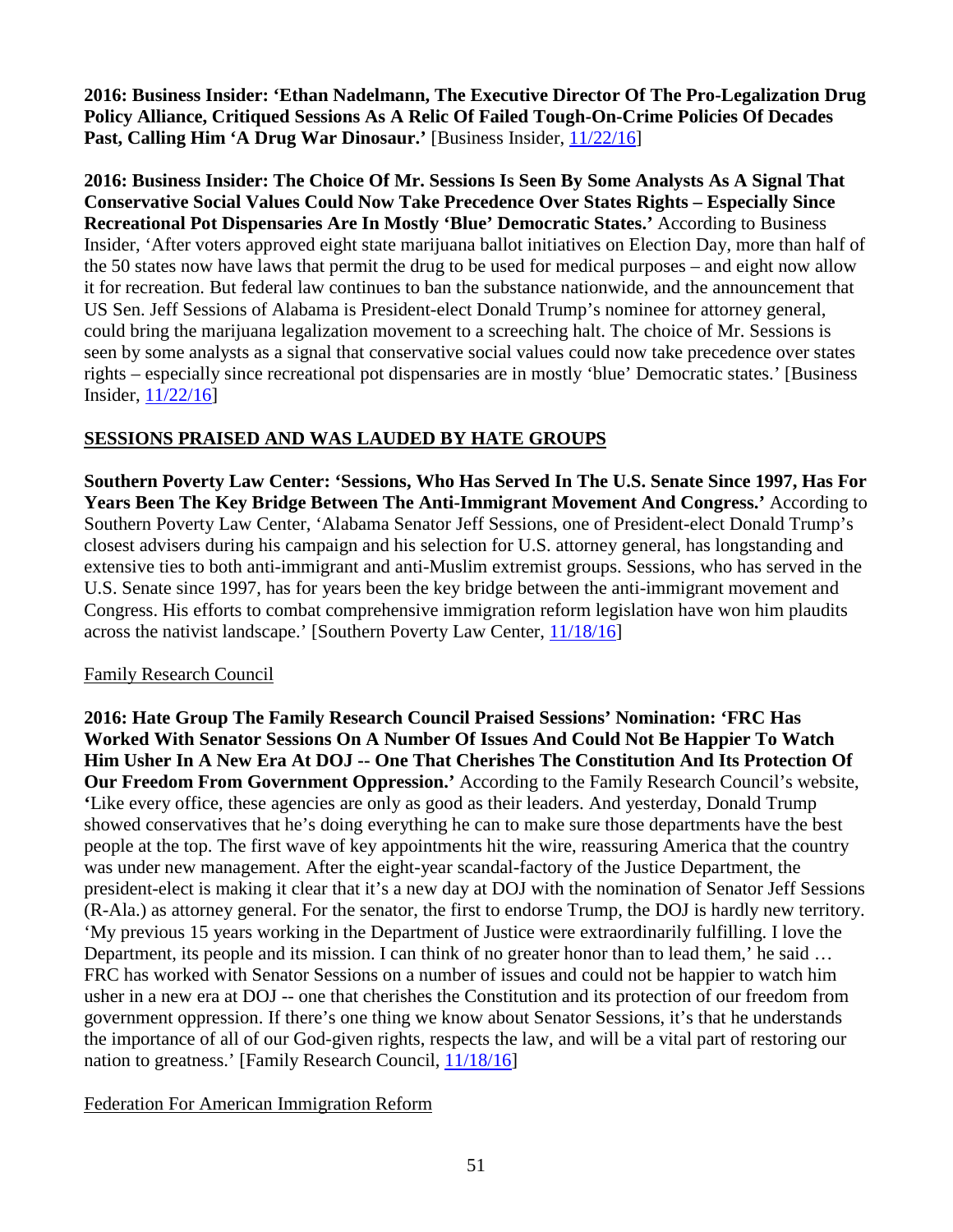**Southern Poverty Law Center: Sessions 'Regularly Attends Events Hosted By The [Hate Group] Federation For American Immigration Reform (FAIR).'** 'Sessions has a close relationship with the 'big three' anti-immigrant groups. He regularly attends events hosted by the Federation for American Immigration Reform (FAIR), which has been named as a hate group by the SPLC since 2007. FAIR was founded by Tanton, a white nationalist who in 1993 wrote, 'I've come to the point of view that for European-American society and culture to persist requires a European-American majority, and a clear one at that.' For decades, FAIR has had one mission: to severely limit immigration into the United States. Its leaders have longstanding ties to white supremacist groups and eugenicists and have made many racist statements. Its advertisements have been rejected because of racist content. Dan Stein, FAIR's current president, told Tanton in 1994 that those who supported the Immigration and Nationality Act of 1965, which abolished the racist national origins quotas that favored immigrants of European descent, wanted to 'retaliate against Anglo-Saxon dominance' and that this 'revengism' against whites had created a policy that is causing 'chaos and will continue to create chaos.'' [Southern Poverty Law Center, [11/18/16\]](https://www.splcenter.org/hatewatch/2016/11/18/jeff-sessions-champion-anti-muslim-and-anti-immigrant-extremists)

**Southern Poverty Law Center: 'Sessions Regularly Attends FAIR's Annual 'Hold Their Feet To The Fire' Event, Which Brings Together Anti-Immigrant Activists, Right-Wing Radio Hosts And Elected Officials Who Sound Off About Immigration On Talk Radio.'** According to Southern Poverty Law Center, 'Sessions regularly attends FAIR's annual 'Hold Their Feet to the Fire' event, which brings together anti-immigrant activists, right-wing radio hosts and elected officials who sound off about immigration on talk radio. In 2007, he was the keynote speaker at FAIR's advisory board meeting.' [Southern Poverty Law Center, [11/18/16\]](https://www.splcenter.org/hatewatch/2016/11/18/jeff-sessions-champion-anti-muslim-and-anti-immigrant-extremists)

**FAIR: 'FAIR Thanks Senator Jeff Sessions For His Leadership In Defeating The Bush-Kennedy Amnesty.'** 'FAIR Thanks Senator Jeff Sessions for His Leadership in Defeating the Bush-Kennedy Amnesty During the recent legislative battle over the Bush-Kennedy illegal alien amnesty bill, no one played a more important and more public role in defeating it than Senator Jeff Sessions (R-Ala.). Day in and day out, Sen. Sessions stood on the floor of the United States Senate and on national television and publicly exposed each of the bill's flaws and false promises. Together with a bipartisan group of legislators, Sen. Sessions stood up to the leaders of both parties and, in his words, 'the masters of the universe' who wrote the bill behind closed doors. Like a grand master chess player, Sessions devised strategy after strategy to block, thwart, delay, and ultimately defeat the bill in the Senate. At our annual national board of advisors meeting, held in Washington on September 29, FAIR publicly thanked Sen. Sessions for his principled leadership by presenting to him the coveted Franklin Society award. These awards have been made by FAIR to honor rare individuals who have made a real difference in representing the interests of the nation and the American people in immigration policy. Sen. Sessions was the keynote speaker at FAIR's board of advisors dinner, where he publicly thanked the organization for the important role that we played in educating the American public about the plan to grant amnesty to millions of illegal aliens and vastly expand future immigration to the U.S. Sen. Sessions described the unprecedented tactics that the authors of the 'grand bargain' and the Senate leadership employed in their effort to force an unwelcome amnesty down the throats of the American public. Moreover, he confirmed that while cheap labor interests and ethnic interest groups were intimately involved in crafting the legislation, the American public was unrepresented in the negotiations. Sessions also noted that in their hurry to get the guest worker/amnesty bill passed before the American public learned what was in it, members of the Senate were being asked to vote on it before they even had the chance to read it. Sessions acknowledged the critical role that FAIR played in publicizing the shocking sell-out of American interests, leading to massive public opposition to the bill.' [FAIR Immigration Report, November [2007\]](http://www.fairus.org/DocServer/Nov07_NL.pdf?docID=6021)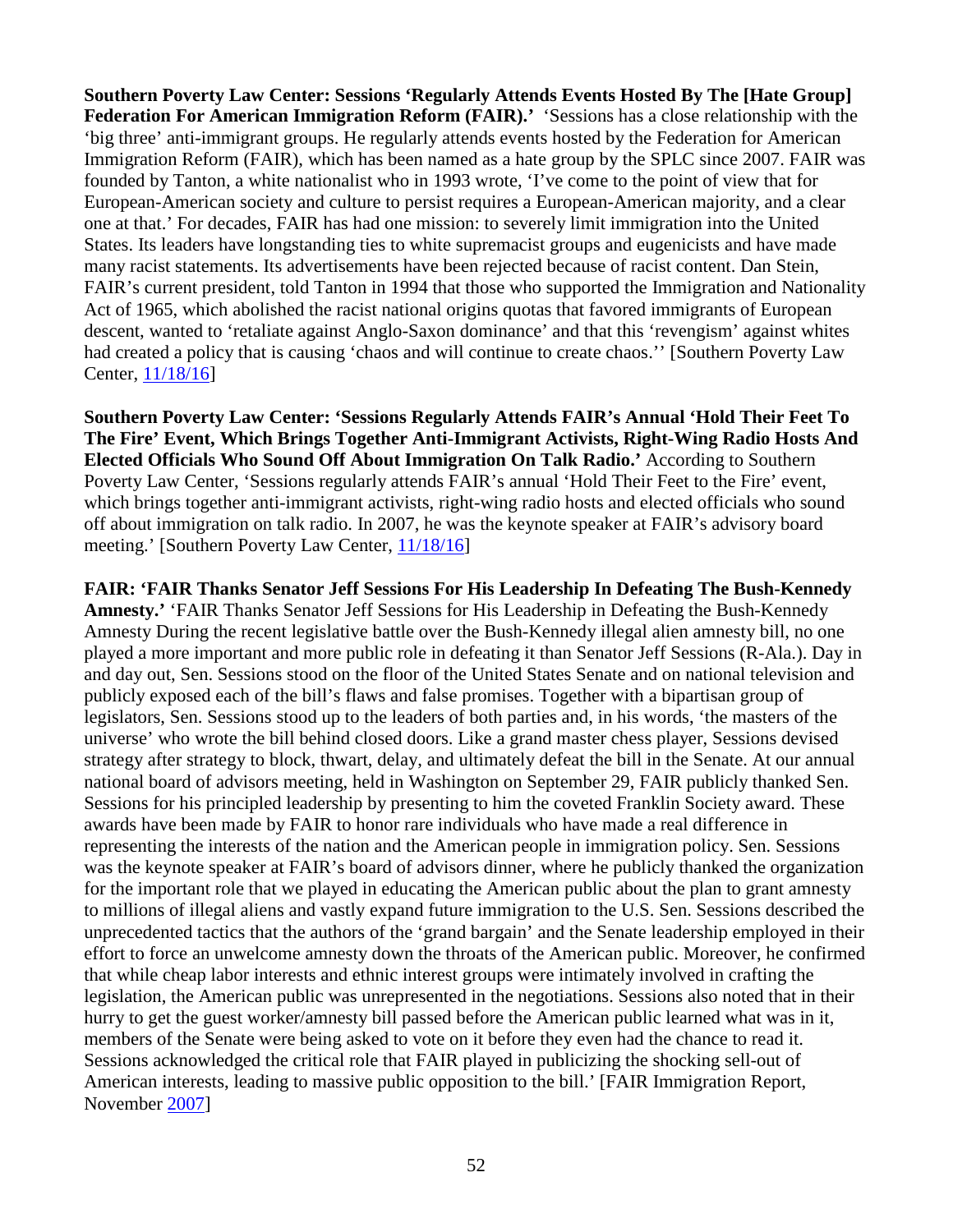## Center For Immigration Studies

**Sessions Endorsed And Participated In Events Hosted By The Center For Immigration Studies.**  According to Southern Poverty Law Center, 'The Center for Immigration Studies (CIS), also a Tantonfounded group, serves as the anti-immigrant movement's think tank. It has referred to immigrants as 'Third-World gold-diggers.' After the devastating earthquake in Haiti in 2010, CIS head Mark Krikorian wrote, 'My guess is that Haiti's so screwed up because it wasn't colonized long enough.' In a 2014 speech where he decried 'Obama-style immigration reform,' CIS staffer Stephen Steinlight said that impeachment for President Obama was not enough. 'I would think being hung, drawn, and quartered is probably too good for him,' he said. During the last push for comprehensive immigration reform, Janice Kephart left her position at CIS to serve as special counsel for the Senate Judiciary Committee. During debates on the 'Gang of Eight' bill, she could be seen whispering into Sessions' ear. Sessions, who has endorsed the work of CIS, participated in a panel discussion event organized by the group in 2006, and in 2013, he spoke on a CIS teleconference. Earlier this year, he spoke at a reception for guests invited to a CIS conference.' [Southern Poverty Law Center, [11/18/16\]](https://www.splcenter.org/hatewatch/2016/11/18/jeff-sessions-champion-anti-muslim-and-anti-immigrant-extremists) NumbersUSA

**Sessions Lauded NumbersUSA And Put A Congratulations To Numbers USA In The** 

**Congressional Record To Mark Its 15<sup>th</sup> Anniversary. 'Mr. SESSIONS. Mr. President, I wish to** recognize the 15th anniversary of NumbersUSA, a national grassroots organization that advocates for immigration policies that seek to serve the national interest. NumbersUSA was formed in 1997 by Roy Beck, a former journalist who has been recognized by the Houston Chronicle as ``one of the five leading thinkers in the national immigration debate.'' Under his leadership, NumbersUSA has grown from a mostly Internet-based organization of about 2,000 grassroots members to nearly 1.3 million activists, giving a voice to American citizens on the important issue of immigration and securing our border. Those who were in Congress during the 2006 and 2007 debates on comprehensive immigration reform will confirm just how effective NumbersUSA is. NumbersUSA was an active leader in an outgunned coalition that stood up to virtually all the elites in Washington. The big lobbies pulled out all the stops, spent millions of dollars, and bore down hard in their push for mass amnesty. But Goliath fell to the grassroots David, whose faxes, e-mails, rallies, visits to our offices, and phone calls registered the clear message that the American people would not accept Washington rewarding lawbreaking. The overwhelming grassroots response actuated by the NumbersUSA coalition was most evident when citizens called Capitol Hill in such volume that it shut down the Senate's telephone system.' [Congressional Record, [5/7/12\]](https://www.congress.gov/congressional-record/2012/05/07/senate-section/article/S2919-2)

**Sessions: 'NumbersUSA Has Grown From A Mostly Internet-Based Organization Of About 2,000 Grassroots Members To Nearly 1.3 Million Activists, Giving A Voice To American Citizens On The Important Issue Of Immigration And Securing Our Border.'** [Congressional Record, [5/7/12\]](https://www.congress.gov/congressional-record/2012/05/07/senate-section/article/S2919-2)

**Sessions: 'I Commend NumbersUSA For Speaking Out Effectively On These Important Issues For America. Their Voice Has Added A Valuable Perspective To The Discussion. I Congratulate Them On A Successful First 15 Years And Wish Them Even Greater Success Over Its Next 15 Years.'** Sessions said 'I commend NumbersUSA for speaking out effectively on these important issues for America. Their voice has added a valuable perspective to the discussion. I congratulate them on a successful first 15 years and wish them even greater success over its next 15 years.' [Congressional Record, [5/7/12\]](https://www.congress.gov/congressional-record/2012/05/07/senate-section/article/S2919-2)

## David Horowitz Freedom Center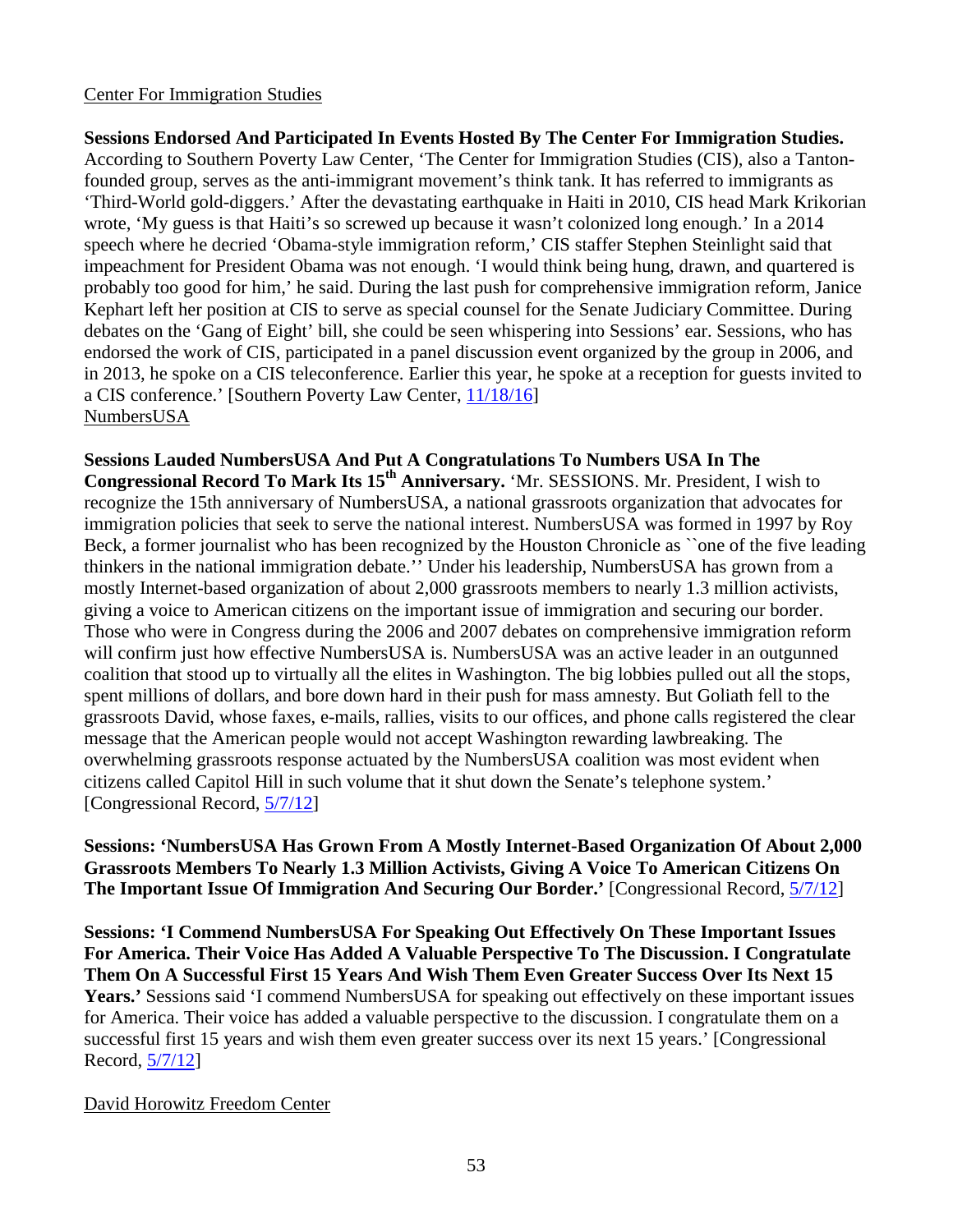**Southern Poverty Law Center: 'In 2014, The Senator Received The 'Daring The Odds: The Annie Taylor Award' From The David Horowitz Freedom Center, Run By Anti-Muslim Extremist David Horowitz.'** 'Sessions is also an ally of anti-Muslim organizations which have showered him with accolades. In 2014, the senator received the 'Daring the Odds: The Annie Taylor Award' from the David Horowitz Freedom Center, run by anti-Muslim extremist David Horowitz. In one speech, Horowitz asked, 'Why are all the major Muslim organizations in America connected to the Muslim Brotherhood and why are 80 percent of the mosques filled with hate against Jews and Americans?' In his acceptance speech, Sessions said, 'I've seen some great people receive this.' Past recipients include Pamela Geller, one of the most rabidly anti-Muslim activists in America today. Sessions also thanked Horowitz and spoke of how much he 'admired' him. The ceremony took place at one of Horowitz's 'Restoration Weekend' events. Sessions also attended these events in 2013 and 2003.' [Southern Poverty Law Center, [11/18/16\]](https://www.splcenter.org/hatewatch/2016/11/18/jeff-sessions-champion-anti-muslim-and-anti-immigrant-extremists)

## Center For Security Policy

**Southern Poverty Law Center: 'In 2015, Sessions Received The 'Keeper Of The Flame' Award From The Anti-Muslim Hate Group Center For Security Policy (CSP) Run By Frank Gaffney.' '**In 2015, Sessions received the 'Keeper of the Flame' award from the anti-Muslim hate group Center for Security Policy (CSP) run by Frank Gaffney. Frank Gaffney has a long history of demonizing Muslims and promoting wild conspiracy theories. He has claimed that the Muslim Brotherhood has infiltrated the U.S. government, called for the reestablishment of the House Un-American Activities Committee, and claimed that Huma Abedin was part of a 'Muslim Brotherhood conspiracy,' a charge that was condemned by Sen. John McCain and then House speaker John Boehner. CSP released a report last year calling for a ban on Muslim immigration. A CSP vice president, Clare Lopez, said during a speech in 2013, 'When people in other bona fide religions follow their doctrines they become better people – Buddhists, Hindus, Christians, Jews. When Muslims follow their doctrine, they become jihadists.'' [Southern Poverty Law Center, [11/18/16\]](https://www.splcenter.org/hatewatch/2016/11/18/jeff-sessions-champion-anti-muslim-and-anti-immigrant-extremists)

# Act! For America

**ACT! For America Gave United States Senator Jeff Sessions A Rating Of 83% On Foreign Affairs, Religion, And National Security Issues.** According to Vote Smart, ACT! For America gave United States Senator Jeff Sessions from Alabama a rating of 83% regarding issues including foreign affairs, religion, and national security during the 2005-2006 election year. [Vote Smart, accessed [11/29/16\]](https://votesmart.org/interest-group/1835/rating/5118#.WD3ckeYrKUk)

## American Family Association

**American Family Association Gave United States Senator Jeff Sessions A Rating Of 100% On Socially Conservative, Religion, Marriage, Family, And Children Issues.** According to Vote Smart, American Family Association gave United States Senator Jeff Sessions from Alabama a rating of 100% on issues including Socially Conservative, Religion, Marriage, Family, And Children Issues during the 2009-2010 election year. [Vote Smart, accessed [11/29/16\]](https://votesmart.org/interest-group/1835/rating/5118#.WD3ckeYrKUk)

## American Renaissance

**American Renaissance Hate Group Claims That Gary Hebert, Lead Critic Of Appointment Of Jeff Sessions, Had History Of 'Making Things Up About Racial Issues.'** According to American Renaissance, 'Gerry Hebert, the leading critic of the appointment of Senator Jeff Sessions as attorney